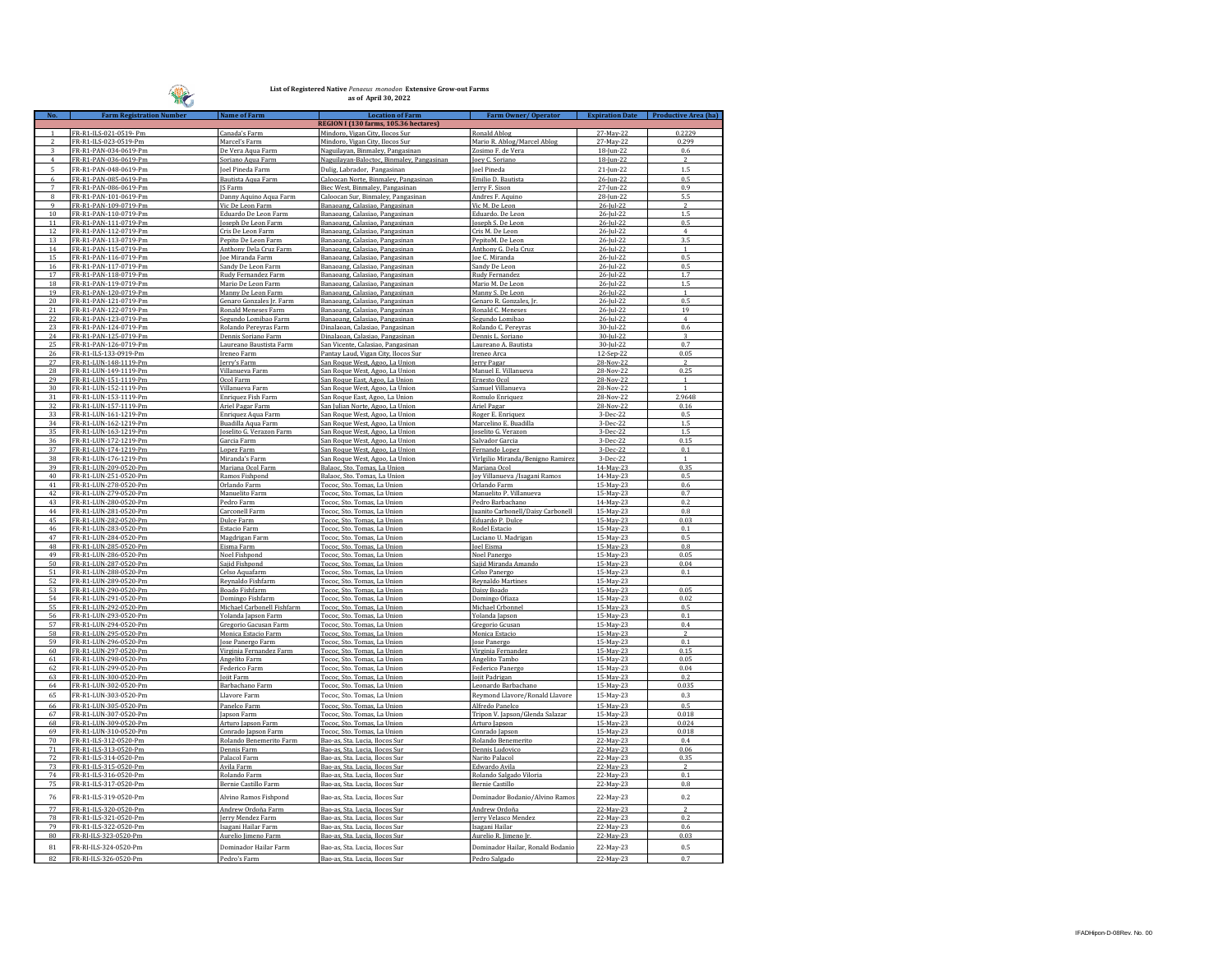| 83           | FR-RI-ILS-327-0520-Pm                                                    | Rolando Farm                  | Bao-as, Sta. Lucia, Ilocos Sur                             | Rolando Salgado Viloria                | 22-May-23                 |                |
|--------------|--------------------------------------------------------------------------|-------------------------------|------------------------------------------------------------|----------------------------------------|---------------------------|----------------|
|              |                                                                          |                               |                                                            |                                        |                           |                |
| 84           | FR-RI-ILS-328-0520-Pm                                                    | Bernie Castillo Farm          | Bao-as, Sta. Lucia, Ilocos Sur                             | <u>Bernie Castillo</u>                 | 22-May-23                 | 0.8            |
| 85           | FR-RI-ILS-330-0520-Pm                                                    | Alvino Ramos Fishpond         | Bao-as, Sta. Lucia, Ilocos Sur                             | Alvino Ramos, Dominador Badanio        | 22-May-23                 | 0.2            |
|              |                                                                          |                               |                                                            |                                        |                           |                |
| 86           | FR-RI-ILS-331-0520Pm                                                     | Andrew Ordoña Farm            | Bao-as, Sta. Lucia, Ilocos Sur                             | Andrew Ordoña                          | 22-May-23                 | $\overline{2}$ |
| 87           | FR-RI-ILS-332-0520-Pm                                                    | Jerry Mendez Farm             | Bao-as, Sta. Lucia, Ilocos Sur                             | Jerry Velasco Mendez                   | 22-May-23                 | 2.1            |
| 88           | FR-RI-ILS-333-0520-Pm                                                    | Isagani Hailar Farm           | Bao-as, Sta. Lucia, Ilocos Sur                             | Isagani H. Hailar                      | 22-May-23                 | 0.6            |
|              |                                                                          |                               |                                                            |                                        |                           |                |
| 89           | FR-RI-ILS-334-0520-Pm                                                    | Aurelio Jimeno Farm           | Bao-as, Sta. Lucia, Ilocos Sur                             | Aurelio R. Jimeno Jr.                  | 22-May-23                 | 0.03           |
| 90           | FR-RI-ILS-335-0520-Pm                                                    | Dominador Hailar Farm         | Bao-as, Sta. Lucia, Ilocos Sur                             | Dominador Hailar, Ronald Bodanio       | 22-May-23                 | 0.5            |
|              |                                                                          |                               |                                                            |                                        |                           |                |
| 91           | FR-RI-ILS-337-0520-Pm                                                    | Pedro's Farm                  | Bao-as, Sta. Lucia, Ilocos Sur                             | Pedro Salgado                          | 22-May-23                 | 0.7            |
| 92           | FR-RI-ILS-339-0520-Pm                                                    | Danilo Hailar Farm            | Bao-as, Sta. Lucia, Ilocos Sur                             | Danilo Angala Hailar                   | 22-May-23                 | 0.2            |
|              |                                                                          |                               |                                                            |                                        |                           |                |
| 93           | FR-RI-ILS-340-0520-Pm                                                    | Alex Orio Farm                | Bao-as, Sta. Lucia, Ilocos Sur                             | Alex Haboc Orio                        | 22-May-23                 | 0.07           |
| $Q_{\Delta}$ | FR-RI-ILS-342-0520-Pm                                                    | <b>Edwin Hailer Farm</b>      | Bao-as, Sta. Lucia, Ilocos Sur                             | Edwin Hailar, Rosana Lapira            | 22-May-23                 |                |
| 95           | FR-RI-ILS-343-0520-Pm                                                    | Clemente Farm                 | Nangalisan, Sta. Lucia, Ilocos Sur                         | Prudencio P. Clemente Jr.              | 22-May-23                 | 0.15           |
|              |                                                                          |                               |                                                            |                                        |                           |                |
| 96           | FR-RI-ILS-344-0520-Pm                                                    | Arsenio Pimentel Farm         | Nangalisan, Sta. Lucia, Ilocos Sur                         | Arsenio H. Pimentel                    | 22-May-23                 | 0.2            |
| 97           | FR-RI-ILS-345-0520-Pm                                                    | Carlo and Edward Avila Farm   | Nangalisan, Sta, Lucia, Ilocos Sur                         | Carlo Avila, Edward Avila              | 22-May-23                 | 0.36           |
|              |                                                                          |                               |                                                            |                                        |                           |                |
| 98           | FR-RI-ILS-346-0520-Pm                                                    | Joseph Benitez Farm           | Paratong, Sta. Lucia, Ilocos Sur                           | Joseph Benitez                         | 22-May-23                 | 0.1            |
| 99           | FR-RI-ILS-347-0520-Pm                                                    | Valdez Farm                   | Paratong, Sta. Lucia, Ilocos Sur                           | Rolito Sinday                          | 22-May-23                 | $\overline{2}$ |
| 100          | FR-RI-ILS-348-0520-Pm                                                    | Benjamin Ragudo Farm          | Paratong, Sta. Lucia, Ilocos Sur                           | Benjamin Soliven Ragudo                | 22-May-23                 | 0.7            |
|              |                                                                          |                               |                                                            |                                        |                           |                |
| 101          | FR-RI-ILS-349-0520-Pm                                                    | Analinda Bruzo Farn           | paratong, Sta, Lucia, Ilocos Sur                           | Analinda Bruzo                         | 22-May-23                 | 0.1            |
| 102          | FR-RI-ILS-350-0520-Pm                                                    | Nicanor Benitez Farm          | Paratong, Sta. Lucia, Ilocos Sur                           | Nicanor Benitez                        | 22-May-23                 | 0.2            |
| 103          | FR-RI-ILS-351-0520-Pm                                                    | Liberato Farm                 | Paratong, Sta. Lucia, Ilocos Sur                           | <b>Liberato Peves</b>                  | 22-May-23                 | 0.02           |
| 104          |                                                                          |                               |                                                            |                                        |                           |                |
|              | FR-RI-ILS-352-0520-Pm                                                    | Felicidad Farm                | Paratong, Sta. Lucia, Ilocos Sur                           | Felicidad Kabata                       | 22-May-23                 | 0.2            |
| 105          | FR-RI-ILS-353-0520-Pm                                                    | Pedro Farm                    | Paratong, Sta. Lucia, Ilocos Sur                           | Arnulfo Halober                        | 22-May-23                 | 1.8            |
| 106          | FR-RI-ILS-354-0520-Pm                                                    | Salgado Farm                  | Paratong, Sta. Lucia, Ilocos Sur                           | Jayson Dela Rosa Salgado               | 29-May-22                 | 0.18           |
| 107          | FR-RI-ILS-355-0520-Pm                                                    | Haboc Farm                    |                                                            | Pedro Haboc Ir.                        | 29-May-22                 | 0.5            |
|              |                                                                          |                               | Paratong, Sta. Lucia, Ilocos Sur                           |                                        |                           |                |
| 108          | FR-RI-ILS-356-0520-Pm                                                    | Manzano Farm                  | Paratong, Sta. Lucia, Ilocos Sur                           | ose C. Manzano                         | 29-May-22                 |                |
| 109          | FR-RI-ILS-357-0520-Pm                                                    | Buenaventura Farm             | Paratong, Sta. Lucia, Ilocos Sur                           | Antonio Buenaventura                   | 29-May-22                 | 0.035          |
| 110          | FR-RI-ILS-358-0520-Pm                                                    | Estrañas Farm                 |                                                            |                                        | 29-May-22                 | 0.5            |
|              |                                                                          |                               | Paratong, Sta. Lucia, Ilocos Sur                           | Gil Estrañas                           |                           |                |
| 111          | FR-RI-ILS-359-0520-Pm                                                    | Dumag Farm                    | Paratong, Sta. Lucia, Ilocos Sur                           | Angelina Dumag                         | 29-May-22                 | 0.02           |
| 112          | FR-RI-ILS-360-0520-Pm                                                    | <b>Vilog Farm</b>             | Paratong, Sta. Lucia, Ilocos Sur                           | Orlando Vilog                          | 29-May-22                 | 0.2            |
| 113          | FR-RI-ILS-361-0520-Pm                                                    | <b>Tatunay Farm</b>           | Paratong, Sta. Lucia, Ilocos Sur                           | Saturnina Tatunay                      | 29-May-22                 | 0.08           |
|              |                                                                          |                               |                                                            |                                        |                           |                |
| 114          | FR-RI-ILS-362-0520-Pm                                                    | Jonard's Farm                 | Tamurong, Sta. Catalina, Ilocos Sur                        | Jonards R. Realin                      | 29-May-22                 | 0.5            |
| 115          | FR-RI-ILS-368-0520-Pm                                                    | Loreto Aguafarm               | Tamurong, Sta. Catalina, Ilocos Sur                        | Loreto Rapisura                        | 29-May-22                 | 0.05           |
| 116          | FR-RI-ILS-375-0520-Pm                                                    | Randy Realin Aquafarm         | Tamurong, Sta. Catalina, Ilocos Sur                        | Randy Realin                           | 29-May-22                 | 0.2            |
|              |                                                                          |                               |                                                            |                                        |                           |                |
| 117          | FR-RI-ILS-380-0520-Pm                                                    | Francisco Ranchez Farm        | Subec, Sta. Catalina, Ilocos Sur                           | Francisco Ranchez                      | 29-May-22                 | 0.005          |
| 118          | FR-RI-LUN-432-0720-Pm                                                    | Peran Farm                    | Cabaruan, Sto, Tomas La Union                              | Victoriano Peranur                     | $24$ -Jul-23              | 0.53           |
| 119          | FR-R1-LUN-572-0222-Pm                                                    | Alvin Farm                    | Bungro, Luna, La Union                                     | Alberto Llena                          | 23-Feb-25                 | 0.001          |
|              |                                                                          |                               |                                                            |                                        |                           |                |
| 120          | FR-R1-LUN-573-0222-Pm                                                    | Apolinario Casem Farm         | Pila, Luna, La Union                                       | Apolinario Casem                       | 23-Feb-25                 | 0.0004         |
| 121          | FR-R1-LUN-574-0222-Pm                                                    | Adriano's Farm                | Pila, Luna, La Union                                       | Adriano Nuesca                         | 23-Feb-25                 | 0.014493       |
| 122          | FR-R1-LUN-575-0222-Pm                                                    | Romeo Casem Farm              | Pitpitac, Luna, La Union                                   | Romeo Casem                            | 23-Feb-25                 | 0.001053       |
|              |                                                                          |                               |                                                            |                                        |                           |                |
| 123          | FR-R1-LUN-576-0222-Pm                                                    | Orallo's Farm                 | Pitpitac, Luna, La Union                                   | Luzviminda Orallo                      | 23-Feb-25                 | 0.02           |
| 124          | FR-R1-LUN-577-0222-Pm                                                    | Leticia Aso Farn              | Pitpitac, Luna, La Union                                   | Leticia Aso                            | 23-Feb-25                 | 0.001          |
| 125          | FR-R1-LUN-578-0222-Pm                                                    | Casem's Farm                  | Pitpitac, Luna, La Union                                   | Aida Casem                             | 23-Feb-25                 | 0.06           |
|              |                                                                          |                               |                                                            |                                        |                           |                |
|              |                                                                          |                               |                                                            |                                        |                           |                |
| 126          | FR-R1-LUN-579-0222-Pm                                                    | <b>Bobby Vallesterol Farm</b> | Pitpitac, Luna, La Union                                   | <b>Bobby Vallesterol</b>               | 23-Feb-25                 | 0.01           |
| 127          | FR-R1-LUN-580-0222-Pm                                                    | Mataac Farm                   | Pitpitac, Luna, La Union                                   | Elverandi Mataac                       | 23-Feb-25                 | 0.0007         |
| 128          |                                                                          |                               |                                                            |                                        | 23-Feb-25                 | 0.004          |
|              | FR-R1-LUN-581-0222-Pm                                                    | Obaña Farm                    | Pitpitac, Luna, La Union                                   | Arsenio Obaña                          |                           |                |
| 129          | FR-R1-LUN-582-0222-Pm                                                    | Felix Farm                    | Pitpitac, Luna, La Union                                   | Rolando Casem                          | 23-Feb-25                 | 0.005          |
| 130          | FR-R1-LUN-583-0222-Pm                                                    | Conti Farm                    | Pitpitac, Luna, La Union                                   | Marlon Casem Conti                     | 23-Feb-25                 | 0.005          |
|              |                                                                          |                               | <b>REGION II (0)</b>                                       |                                        |                           |                |
|              |                                                                          |                               |                                                            |                                        |                           |                |
|              |                                                                          |                               | REGION III (355 farms, 3.233.7 hectares)                   |                                        |                           |                |
| 119          | FR-R3-BUL-001-062017RNW-051221-nPm                                       |                               | Anilao, Malolos, Bulacan                                   | Jose Navarette                         | 12-May-24                 | 2.4            |
| 120          | FR-R3-BUL-002-062017RNW-051221-nPm                                       |                               | Babatnin, Malolos, Bulacan                                 | Renato Moerlos                         | 12-May-24                 | 2.7            |
| 121          |                                                                          |                               | Calero, Malolos, Bulacan                                   | Primo Aldaba                           | 12-May-24                 | $\overline{7}$ |
|              | FR-R3-BUL-003-062017RNW-051221-nPm                                       |                               |                                                            |                                        |                           |                |
| 122          | FR-R3-BUL-004-062017RNW-051221-nPm                                       |                               | Calero, Malolos, Bulacan                                   | Victorino Aldaba                       | 12-May-24                 | 5              |
| 123          | FR-R3-BUL-005-062017RNW-051221-nPm                                       |                               | Calero, Malolos, Bulacan                                   | Ernesto Capule                         | 12-May-24                 | 3.5            |
|              |                                                                          |                               |                                                            | Fe Crisostomeo                         | 12-May-24                 | 14             |
| 124          | FR-R3-BUL-006-062017RNW-051221-nPm                                       |                               | Calero, Malolos, Bulacan                                   |                                        |                           |                |
| 125          | FR-R3-BUL-007-062017RNW-051221-nPm                                       |                               | Calero, Malolos, Bulacan                                   | Carmencita Rustia                      | 12-May-24                 | 0.9            |
| 126          | FR-R3-BUL-008-062017RNW-051221-nPm                                       |                               | Canate, Malolos, Bulacan                                   | Gregorio Salonga                       | 12-May-24                 | $\Delta$       |
| 127          | FR-R3-BUL-009-062017RNW051221-nPm                                        |                               | Canate, Malolos, Bulacan                                   | Paulino Padawan,                       | 12-May-24                 | 6              |
| 128          |                                                                          |                               |                                                            |                                        |                           | 13             |
|              | FR-R3-BUL-010-062017RNW051221-nPm                                        |                               | Mambog, Malolos, Bulacan                                   | Dominador/Josefa Dionisio              | 12-May-24                 |                |
| 129          | FR-R3-BUL-011-062017RNW051221-nPm                                        |                               | Mambog, Malolos, Bulacan                                   | Laderas, Delia                         | 12-May-24                 | 20             |
| 130          | FR-R3-BUL-012-062117RNW051221-nPm                                        |                               |                                                            | <b>Arturo Reyes</b>                    | 12-May-24                 | 11.75          |
|              |                                                                          |                               | Mambog, Malolos, Bulacan                                   |                                        |                           | $\mathbf{q}$   |
| 131          | FR-R3-BUL-013-062117RNW051221-nPm                                        |                               | Matimbo, Malolos, Bulacan                                  | <b>Rey Santos</b>                      | 12-May-24                 |                |
| 132          | R-R3-BUL-014-062117RNW051221-nPm                                         |                               | Matimbo, Malolos, Bulacan                                  | Rey Santos                             | 12-May-24                 |                |
| 133          | FR-R3-BUL-015-062117RNW051221-nPm                                        |                               | Matimbo, Malolos, Bulacan                                  | Tapang, Meling/Santos, Rey             | 12-May-24                 | 21             |
|              |                                                                          |                               |                                                            |                                        |                           |                |
| 134          | FR-R3-BUL-016-062117-RNW051221-nPm                                       |                               | Matimbo, Malolos, Bulacan                                  | <b>Teodoro Pascual</b>                 | 12-May-24                 | 13             |
| 135          | FR-R3-BUL-017-062117-RNW051221-nPm                                       |                               | Matimbo, Malolos, Bulacan                                  | Florence Liwanag                       | 12-May-24                 | 3              |
| 136          | FR-R3-BUL-018-062117-RNW051221-nPm                                       |                               | Matimbo, Malolos, Bulacan                                  | Silvino Roxas, Jr.                     | 12-May-24                 | 11             |
| 137          | FR-R3-BUL-019-062117-RNW051221-nPm                                       |                               |                                                            | <b>Manoling Tapang</b>                 | 12-May-24                 | 22             |
|              |                                                                          |                               | Matimbo, Malolos, Bulacan                                  |                                        |                           |                |
| 138          | FR-R3-BUL-020-062117-RNW051221-nPm                                       |                               | Matimbo, Malolos, Bulacan                                  | Sumang, Jerome                         | 12-May-24                 | 24             |
| 139          | FR-R3-BIIL-021-062017-RNW051221-nPm                                      |                               | Panasahan, Malolos, Bulacan                                | Pagtalunan, Emiliano                   | 12-May-24                 | 1.5            |
|              |                                                                          |                               |                                                            |                                        |                           |                |
| 140          | FR-R3-BUL-022-062217-RNW051221-nPm                                       |                               | Meyto, Calumpit, Bulacan                                   | Anacleto Ungson                        | 12-May-24                 |                |
| 141          | FR-R3-BUL-023-062217-RNW051221-nPm                                       |                               | Meyto, Calumpit, Bulacan                                   | <b>Carlos Gonzales</b>                 | 12-May-24                 | 1.6            |
| 142          | FR-R3-BUL-024-062217-RNW051221-nPm                                       |                               | Meyto, Calumpit, Bulacan                                   | Mario Adoy                             | 12-May-24                 | 2.8            |
| 143          |                                                                          |                               | Meyto, Calumpit, Bulacan                                   |                                        |                           |                |
|              | FR-R3-BUL-025-062217-RNW051221-nPm                                       |                               |                                                            | Gregorio Pangilinar                    | 12-May-24                 |                |
| 144          | FR-R3-BUL-026-062217-RNW051221-nPm                                       |                               | Meyto, Calumpit, Bulacan                                   | Sonny Pangilinan                       | 12-May-24                 | 0.5            |
| 145          | FR-R3-BUL-027-062217-RNW051221-nPm                                       |                               | Meyto, Calumpit, Bulacan                                   | <b>leffry Faustino</b>                 | 12-May-24                 | $\mathbf{1}$   |
| 146          | FR-R3-BUL-028-062217-RNW051221-nPm                                       |                               | Meyto, Calumpit, Bulacan                                   | Nolito Santos                          |                           |                |
|              |                                                                          |                               |                                                            |                                        | 12-May-24                 |                |
| 147          | FR-R3-BIIL-029-062217-RNW051221-nPm                                      |                               | Meyto, Calumpit, Bulacan                                   | Mark Mayer Osbuar                      | 12-May-24                 | 1.7            |
| 148          | FR-R3-BUL-030-062217-RNW051221-nPm                                       |                               | Panducot, Calumpit, Bulacan                                | Oscar Jordan Flores                    | 12-May-24                 | 5              |
| 149          | FR-R3-BUL-031-062317-RNW051221-nPm                                       |                               | Panducot. Calumpit. Bulacar                                | Godofredo Melo Santo:                  | 12-May-24                 |                |
| 150          |                                                                          |                               |                                                            |                                        |                           | 3.4            |
|              | FR-R3-BUL-032-062317-RNW051221-nPm                                       |                               | Panducot, Calumpit, Bulacan                                | Antonio Ablaza                         | 12-May-24                 |                |
| 151          | FR-R3-BUL-033-062317-RNW051221-nPm                                       |                               | Panducot, Calumpit, Bulacan                                | <b>Fidel Torres</b>                    | 12-May-24                 | 3              |
| 152          | FR-R3-BUL-034-062317-RNW051221-nPm                                       |                               | Panducot, Calumpit, Bulacan                                | Ariel Sy Tanco                         | 12-May-24                 |                |
|              |                                                                          |                               |                                                            |                                        |                           |                |
| 153          | FR-R3-BUL-035-062317-RNW051221-nPm                                       |                               | Panducot, Calumpit, Bulacan                                | Leopoldo Pablo                         | 12-May-24                 |                |
| 154<br>155   | FR-R3-BUL-036-062317-RNW051221-nPm<br>FR-R3-BUL-037-062317-RNW051221-nPm |                               | Panducot, Calumpit, Bulacan<br>Panducot, Calumpit, Bulacan | Eufrocinio Laderas<br>Wilfredo Legaspi | 12-May-24<br>$12$ -May-24 | $\overline{4}$ |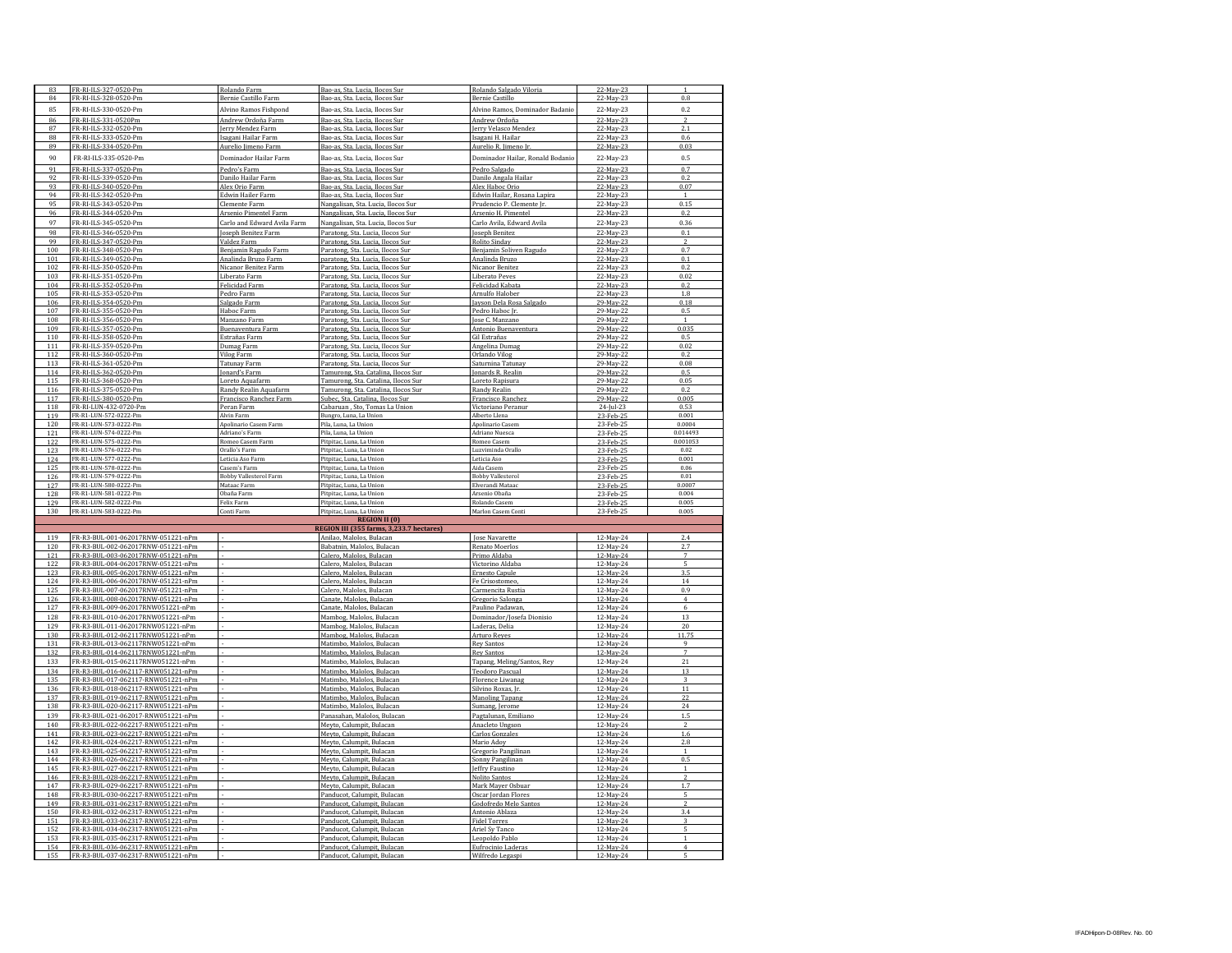| 156<br>157 |                                       |                                            |                         |           |                         |
|------------|---------------------------------------|--------------------------------------------|-------------------------|-----------|-------------------------|
|            | FR-R3-BUL-038-062317-RNW051221-nPm    | Panducot, Calumpit, Bulacan                | Florentino Estrella     | 12-May-24 |                         |
|            | FR-R3-BUL-039-062317-RNW051221-nPm    | Panducot, Calumpit, Bulacan                | Herman Pangilinan       | 12-May-24 |                         |
| 158        | FR-R3-BUL-040-062317-RNW051221-nPm    |                                            |                         | 12-May-24 |                         |
|            |                                       | Panducot, Calumpit, Bulacan                | Antonio Victoria        |           |                         |
| 159        | FR-R3-BUL-041-062717-RNW051221-nPm    | Bambang, Bocaue, Bulacan                   | Consolacion De Guzmar   | 12-May-24 | 26                      |
| 160        | FR-R3-BUL-042-062717-RNW051221-nPm    | Bambang, Bocaue, Bulacan                   | Timoteo Delos Reyes     | 12-May-24 | $\overline{\mathbf{z}}$ |
|            |                                       |                                            |                         |           |                         |
| 161        | FR-R3-BUL-043-062717-RNW051221-nPm    | Bambang, Bocaue, Bulacan                   | Pacito Hipolito         | 12-May-24 |                         |
| 162        | FR-R3-BUL-044-062717-RNW051221-nPm    | Bambang, Bocaue, Bulacan                   | Angel San Luis          | 12-May-24 | 10                      |
| 163        | FR-R3-BUL-045-062717-RNW051221-nPm    | Bambang, Bocaue, Bulacan                   | Paul Hipolito           | 12-May-24 | 5                       |
|            |                                       |                                            |                         |           |                         |
| 164        | FR-R3-BUL-046-062717-RNW051221-nPm    | Bambang/Sulucan, Bocaue, Bulacan           | Jose Valeriano          | 12-May-24 | 10                      |
| 165        | FR-R3-BUL-047-062817-RNW051221-nPm    | Bambang/Sulucan, Bocaue, Bulacar           | Gerry San Pedro         | 12-May-24 | 54                      |
|            |                                       |                                            |                         |           |                         |
| 166        | FR-R3-BUL-048-062817-RNW051221-nPm    | Bambang/Sulucan, Bocaue, Bulacan           | Romeo Dela Cruz         | 12-May-24 | 120                     |
|            |                                       |                                            |                         |           |                         |
| 167        | FR-R3-BUL-049-062817-RNW051221-nPm    | Bagumbayan/Sulucan/Bambang, Bocaue Bulacan | <b>Eddie Mariano</b>    | 12-May-24 | 60                      |
|            |                                       |                                            |                         |           |                         |
| 168        | FR-R3-BUL-050-062817-RNW051221-nPm    | Bagumbayan/Bambang. Bocaue, Bulacan        | Renato Mendoza          | 12-May-24 | 20                      |
| 169        | FR-R3-BUL-051-06287-RNW051221-nPm     | Bambang, Bocaue, Bulacan                   | Amado Pascual           | 12-May-24 | 30                      |
|            |                                       |                                            |                         |           |                         |
| 170        | FR-R3-BUL-052-062817-RNW051221-nPm    | Bunlo, Bocaue, Bulacan                     | Lorenzo Dela Cruz       | 12-May-24 |                         |
| 171        | FR-R3-BUL-053-063017-RNW051221-nPm    | Hagonov, Bulacan                           | Cornelio Manansal       | 12-May-24 |                         |
|            |                                       |                                            |                         |           |                         |
| 172        | FR-R3-PAM-054-063017-RNW051221-nPm    | Masantol, Pampanga                         | Orlando Aliwalas        | 12-May-24 |                         |
| 173        | FR-R3-BUL-055-070317-RNW-05-12-21-nPm |                                            |                         |           |                         |
|            |                                       | Bambang, Bocaue, Bulacan                   | Rommel Sabellano        | 12-May-24 |                         |
| 174        | FR-R3-BUL-056-070417-RNW051221-nPm    | san Pablo, Hagonoy                         |                         | 12-May-24 |                         |
|            |                                       |                                            | Alfredo Atienza         |           |                         |
| 175        | FR-R3-BUL-057-071217-RNW051221-nPm    | Sto Rosario, Paombong, Bulacan             | Pedro Mendiola          | 12-May-24 |                         |
| 176        | FR-R3-BUL-058-071217-RNW051221-nPm    | Sto Rosario, Paombong, Bulacan             | Pio Santos              | 12-May-24 |                         |
|            |                                       |                                            |                         |           |                         |
|            | R-R3-BUL-059-071217-RNW051221-nPm     | Sto Rosario, Paombong, Bulacan             | Severo Dionisic         | 12-May-24 |                         |
| 178        | FR-R3-BUL-060-071217-RNW051221-nPm    | Sto Rosario, Paombong, Bulacan             | Crispulo Dionisic       | 12-May-24 |                         |
| 179        | FR-R3-BUL-061-072517-RNW051221-nPm    | Sto Rosario, Paombong, Bulacan             | Emeterio Eugenio        | 12-May-24 |                         |
|            |                                       |                                            |                         |           |                         |
| 180        | FR-R3-BUL-062-072517-RNW051221-nPm    | Sto Rosario, Paombong, Bulacan             | Vicente Ouitlons        | 12-May-24 |                         |
| 181        | FR-R3-BUL-063-072517-RNW051221-nPm    | Sto Rosario, Paombong, Bulacan             | Cenon Pangar            | 12-May-24 | 1.5                     |
| 182        |                                       |                                            |                         |           |                         |
|            | FR-R3-BUL-064-072517-RNW051221-nPm    | Sto Rosario, Paombong, Bulacan             | <u> Arcadio Adriano</u> | 12-May-24 |                         |
| 183        | FR-R3-BUL-065-072717-RNW051221-nPm    | Sto Rosario, Paombong, Bulacan             | Laureano Jumaquio       | 12-May-24 |                         |
| 184        | FR-R3-BUL-066-072717-RNW051221-nPm    |                                            | Herminigildo Garcia     | 12-May-24 |                         |
|            |                                       | Sto Rosario, Paombong, Bulacan             |                         |           |                         |
| 185        | FR-R3-BUL-067-072717-RNW051221-nPm    | Sto Rosario, Paombong, Bulacan             | Leonardo Maclang        | 12-May-24 | 0.25                    |
| 186        | FR-R3-BUL-068-072717-RNW051221-nPm    | Sto Rosario, Paombong, Bulacan             | Paulino Caparas         | 12-May-24 |                         |
| 187        | FR-R3-BUL-069-072717-RNW051221-nPm    |                                            |                         |           |                         |
|            |                                       | Sto Rosario, Paombong, Bulacan             | Pedro Santos Jr         | 12-May-24 |                         |
| 188        | FR-R3-BUL-070-072717-RNW051221-nPm    | Sto Rosario, Paombong, Bulacan             | Romeo Robles            | 12-May-24 |                         |
| 189        | FR-R3-BUL-071-072717-RNW051221-nPm    | Sto Rosario. Paombong. Bulacan             | Eddie Adriano           | 12-May-24 |                         |
|            |                                       |                                            |                         |           |                         |
| 190        | FR-R3-PAM-073-030619-RNW032122-nPm    | Sta. Tereza 2nd Lubao, Pampanga            | Ruben Jimenez           | 6-Mar-25  |                         |
| 191        | FR-R3-PAM-074-030619-RNW032122-nPm    | Sta. Tereza 2nd Lubao, Pampanga            | Monico de Leon          | 6-Mar-25  | $\overline{2}$          |
|            |                                       |                                            |                         |           |                         |
| 192        | FR-R3-PAM-075-030619-RNW032122-nPm    | Sta. Tereza 2nd Lubao, Pampanga            | Ameng Pangan            | 6-Mar-25  |                         |
| 193        | FR-R3-PAM-076-030619-RNW032122-nPm    | Sta, Tereza 2nd Lubao, Pampanga            | lake Malit              | 6-Mar-25  |                         |
| 194        |                                       |                                            |                         |           |                         |
|            | FR-R3-PAM-077-030619-RNW032122-nPm    | Sta. Tereza 2nd Lubao, Pampanga            | Noel Lejarde            | 6-Mar-25  |                         |
| 195        |                                       | Sta. Tereza 2nd Lubao, Pampanga            | Teng-teng Danar         | 6-Mar-25  |                         |
| 196        | FR-R3-PAM-079-030619-RNW032122-nPm    | Sta. Tereza 2nd Lubao, Pampanga            | <b>Bong Cruz</b>        | 6-Mar-25  |                         |
|            |                                       |                                            |                         |           |                         |
| 197        | FR-R3-PAM-080-030619-RNW032122-nPm    | Sta. Tereza 2nd Lubao, Pampanga            | Connie Cruz             | 6-Mar-25  | 2                       |
| 198        | FR-R3-PAM-081-030719RNW032122-nPm     | Sta. Tereza 2nd Lubao. Pampanga            | Purita Cabilins         | 6-Mar-25  | 1.8                     |
| 199        | FR-R3-PAM-082-030719-RNW032122-nPm    |                                            |                         | 6-Mar-25  |                         |
|            |                                       | Sta. Tereza 2nd Lubao, Pampanga            | Leonardo Simbol         |           |                         |
| 200        | FR-R3-PAM-083-030719RNW032122-nPm     | Sta. Tereza 2nd Lubao, Pampanga            | Efren Lacap             | 6-Mar-25  | 1.8                     |
| 20.        | FR-R3-PAM-084-030719-RNW032122-nPm    | Sta. Tereza 2nd Lubao, Pampanga            | ucila M. Bautista       | 6-Mar-25  |                         |
|            |                                       |                                            |                         |           |                         |
| 202        | FR-R3-PAM-085-030719-RNW032122-nPm    | Sta. Tereza 2nd Lubao, Pampanga            | Solomon Fernand         | 6-Mar-25  |                         |
| 203        | FR-R3-PAM-086-030719RNW032122-nPm     | Sta. Tereza 2nd Lubao, Pampanga            | Francisco Salonga       | 6-Mar-25  |                         |
| 204        | FR-R3-PAM-087-030719-RNW032122-nPm    | Sta. Tereza 2nd Lubao, Pampanga            | Efren Castro            | 6-Mar-25  |                         |
|            |                                       |                                            |                         |           |                         |
| 205        | FR-R3-PAM-088-030719RNW032122-nPm     | Sta. Tereza 2nd Lubao, Pampanga            | Dennis Mendoz           | 6-Mar-25  |                         |
| 206        | FR-R3-PAM-089-030719-RNW032122-nPm    | Sta, Tereza 2nd Lubao, Pampanga            | Margeline Reye          | 6-Mar-25  |                         |
|            |                                       |                                            |                         |           |                         |
|            |                                       | Sta. Tereza 2nd Lubao, Pampanga            |                         |           |                         |
| 207        | FR-R3-PAM-090-030819-RNW032122-nPm    |                                            | Arga Dabu               | 6-Mar-25  |                         |
| 208        |                                       |                                            | Jimmy Manuyag           |           |                         |
|            | FR-R3-PAM-091-030819-RNW032122-nPm    | Sta. Tereza 2nd Lubao, Pampanga            |                         | 6-Mar-25  |                         |
| 209        | FR-R3-PAM-092-030819-RNW032122-nPm    | Sta. Tereza 2nd Lubao, Pampanga            | Orlando Maniangap       | 6-Mar-25  |                         |
| 210        | FR-R3-PAM-093-030819-RNW032122-nPm    | Sta. Tereza 2nd Lubao, Pampanga            | Abraham Isip            | 6-Mar-25  |                         |
| 211        |                                       |                                            |                         |           |                         |
|            | FR-R3-PAM-094-030819-RNW032122-nPm    | Sta. Tereza 2nd Lubao, Pampanga            | Isaac Isip              | 6-Mar-25  |                         |
| 212        | FR-R3-PAM-095-030819-RNW032122-nPm    | Sta. Tereza 2nd Lubao, Pampanga            |                         | 6-Mar-25  |                         |
| 213        | FR-R3-PAM-096-030819-RNW032122-nPm    | Sta. Tereza 2nd Lubao, Pampanga            |                         | 6-Mar-25  |                         |
|            |                                       |                                            |                         |           |                         |
| 214        | FR-R3-PAM-097-031219-RNW032122-nPm    | Brgy. San Jose Gumi, Pampanga              | Rogelio Calma           | 6-Mar-25  |                         |
| 215        | FR-R3-PAM-099-031219-RNW032122-nPm    | Brgy, San Jose Gumi, Pampanga              | Agustin dela Cru:       | 6-Mar-25  | 0.5                     |
| 216        | FR-R3-PAM-101-031219-RNW032122-nPm    |                                            | Narlita Fajardo         | 6-Mar-25  | 0.5                     |
|            |                                       | Brgy. San Jose Gumi, Pampanga              |                         |           |                         |
| 217        | FR-R3-PAM-102-031219-RNW032122-nPm    | Brgy. San Jose Gumi, Pampanga              | ulio Garcia, Ir         | 6-Mar-25  |                         |
| 218        | FR-R3-PAM-103-031219-RNW032122-nPm    | Brgy. San Jose Gumi, Pampanga              | Juanito Lintag          | 6-Mar-25  |                         |
|            |                                       |                                            |                         |           |                         |
| 219        | FR-R3-PAM-105-031219-RNW032122-nPm    | Brgy. San Jose Gumi, Pampanga              | Joey Manuyag            | 6-Mar-25  |                         |
| 220        | FR-R3-PAM-106-031219-RNW032122-nPm    | Brgy. San Jose Gumi, Pampanga              | Rey Manuyag             | 6-Mar-25  | 0.5                     |
| 221        | FR-R3-PAM-107-031219-RNW032122-nPm    |                                            | Romeo Manuyas           | 6-Mar-25  |                         |
|            |                                       | Brgy. San Jose Gumi, Pampanga              |                         |           |                         |
| 222        | FR-R3-PAM-109-031319-RNW032122-nPm    | Brgy. San Jose Gumi, Pampanga              | Mariano Ocampo          | 6-Mar-25  | 1.5                     |
|            | FR-R3-PAM-110-031319-RNW032122-nPm    | Brgy. San Jose Gumi, Pampanga              | Melvin Ocampo           | 6-Mar-25  |                         |
| 224        | FR-R3-PAM-112-031319-RNW032122-nPm    | Brgy. San Jose Gumi, Pampanga              | Rolando Ocampo          | 6-Mar-25  | $\mathbf{1}$            |
|            |                                       |                                            |                         |           |                         |
| 225        | FR-R3-PAM-114-031319-RNW032122-nPm    | Brgy. San Jose Gumi, Pampanga              | Reynaldo Padilla        | 6-Mar-25  | 0.5                     |
| 226        | FR-R3-PAM-115-031319-RNW032122-nPm    | Brgy. San Jose Gumi, Pampanga              | Ricky Saplala           | 6-Mar-25  |                         |
| 227        |                                       |                                            |                         |           | 0.5                     |
|            | FR-R3-PAM-118-031319-RNW032122-nPm    | Brgy. San Jose Gumi, Pampanga              | <b>Bong Yumang</b>      | 6-Mar-25  |                         |
| 228        | FR-R3-PAM-119-031419-RNW032122-nPm    | Brgy. Bancal Pugad, Pampanga               | Emilio T. Bautista      | 6-Mar-25  | 0.5                     |
| 229        |                                       |                                            |                         |           |                         |
|            | FR-R3-PAM-120-031419-RNW032122-nPm    | Brgy. Bancal Pugad, Pampanga               | Jeff M. Capuli          | 6-Mar-25  |                         |
| 230        | FR-R3-PAM-121-031419-RNW032122-nPm    | Brgy. Bancal Pugad, Pampanga               | Marlon S. Cortez        | 6-Mar-25  |                         |
| 231        | FR-R3-PAM-122-031419-RNW032122-nPm    | Brgy. Bancal Pugad, Pampanga               | Marvin M. Cortez        | 6-Mar-25  |                         |
|            |                                       |                                            |                         |           |                         |
|            | FR-R3-PAM-123-031419-RNW032122-nPm    | Brgy. Bancal Pugad, Pampanga               | Zandro G. Corte:        | 6-Mar-25  |                         |
| 233        | FR-R3-PAM-124-031419-RNW032122-nPm    | Brgy. Bancal Pugad, Pampanga               | Reynaldo Jimenez        | 6-Mar-25  |                         |
| 234        |                                       |                                            |                         | 6-Mar-25  |                         |
|            | FR-R3-PAM-125-031419-RNW032122-nPm    | Brgy. Bancal Pugad, Pampanga               | TAMAYO, Rodrigo Sr., S. |           |                         |
| 235        | FR-R3-PAM-128-031419-RNW032122-nPm    | Brgy, San Juan, Pampanga                   | Buboy Lagman            | 6-Mar-25  |                         |
| 236        | FR-R3-PAM-131-031519-RNW032122-nPm    |                                            | Eduardo Aguilar         | 6-Mar-25  |                         |
|            | FR-R3-PAM-135-031519-RNW032122-nPm    | Brgy. Balantacan, Pampanga                 | Diosdado Danan          |           |                         |
| 237        |                                       | Brgy. Balantacan, Pampanga                 |                         | 6-Mar-25  | 2.5                     |
| 238        | FR-R3-PAM-136-031519-RNW032122-nPm    | Brgy. Balantacan, Pampanga                 | Dominador Gantang       | 6-Mar-25  |                         |
| 239        | FR-R3-PAM-137-031519-RNW032122-nPm    |                                            | Fernando Larioza        |           |                         |
|            |                                       | Brgy. Balantacan, Pampanga                 |                         | 6-Mar-25  |                         |
| 240        | FR-R3-PAM-139-031519-RNW032122-nPm    | Brgy. Balantacan, Pampanga                 | Rustico Manalansan      | 6-Mar-25  | $1.5\,$                 |
| 241        | R-R3-PAM-140-031519-RNW032122-nPm     | Brgy, Balantacan, Pampanga                 | Renato Pineda           | 6-Mar-25  | 1.5                     |
| 747        | FR-R3-PAM-141-031519-RNW032122-nPm    | Brgy. Balantacan, Pampanga                 | Rogelio Roque           | 6-Mar-25  |                         |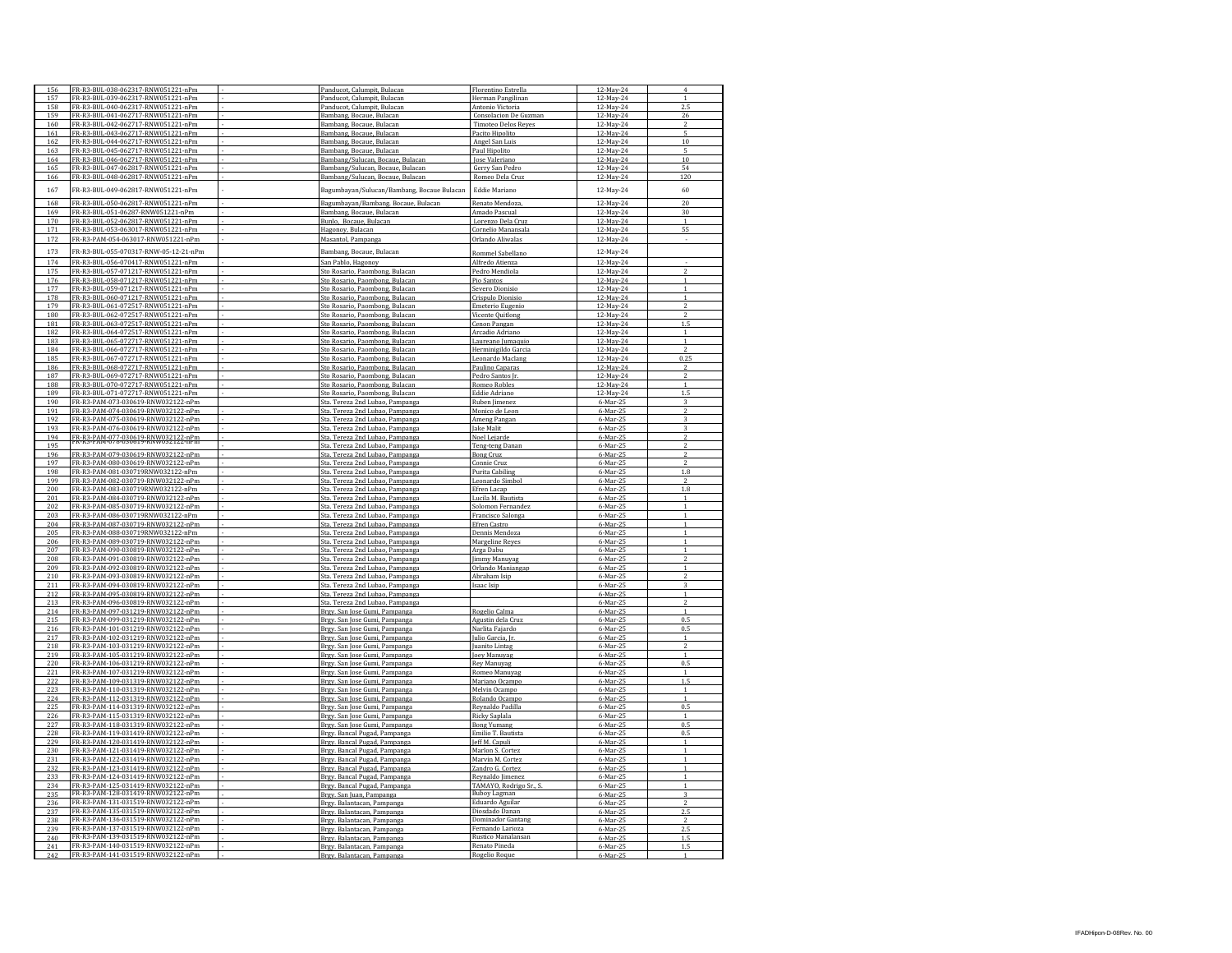| 243        | FR-R3-PAM-142-031519-RNW032122-nPm                                         | Brgy. Balantacan, Pampanga                                     | Fernando Valerio                             | 6-Mar-25               | 1.5                     |
|------------|----------------------------------------------------------------------------|----------------------------------------------------------------|----------------------------------------------|------------------------|-------------------------|
| 244        | FR-R3-PAM-143-031519-RNW032122-nPm                                         | Brgy. Balantacan, Pampanga                                     | Luis Valerio                                 | 6-Mar-25               | 1.5                     |
| 7.45       | FR-R3-PAM-145-031919-RNW032122-nPm                                         | Brgy. Calangain, Pampanga                                      | Edwin Beltran, In                            | 6-Mar-25               | 23                      |
| 246        | FR-R3-PAM-146-031919-RNW032122-nPm                                         | Brgy. Calangain, Pampanga                                      | Efren Castro                                 | 6-Mar-25               | 0.5                     |
| 2.47       | FR-R3-PAM-147-031919-RNW032122-nPm                                         |                                                                | Fernan A. Cruz                               | 6-Mar-25               | 1.3                     |
| 248        | FR-R3-PAM-148-031919-RNW032122-nPm                                         | Brgy. Calangain, Pampanga<br>Brgy. Calangain, Pampanga         | Ma. Victoria C. Cruz                         | 6-Mar-25               | 0.5                     |
| 249        | FR-R3-PAM-151-031919-nPm                                                   |                                                                | Emiliano V. Danan                            |                        | 0.8                     |
| 250        | FR-R3-PAM-152-031919-RNW032122-nPm                                         | Brgy. Calangain, Pampanga                                      | Melchor C. Danan                             | 6-Mar-25<br>6-Mar-25   | 1.4                     |
| 251        | FR-R3-PAM-159-032019-RNW032122-nPm                                         | Brgy. Calangain, Pampanga                                      | Bienvenido B. Jimenez                        |                        | 1                       |
|            | FR-R3-PAM-161-032019-RNW032122-nPm                                         | Brgy. Calangain, Pampanga                                      |                                              | 6-Mar-25               |                         |
| 252        |                                                                            | Brgy. Calangain, Pampanga                                      | Efren A. Lacap                               | 6-Mar-25               | 2.2                     |
| 253        | FR-R3-PAM-167-032019-RNW032122-nPm                                         | Brgy. Calangain, Pampanga                                      | Edgar M. Mallari                             | 6-Mar-25               | 1.1                     |
| 254        | FR-R3-PAM-168-032019-RNW032122-nPm                                         | Brgy. Calangain, Pampanga                                      | Cezar G. Manalili                            | 6-Mar-25               | 1.5                     |
| 255        | FR-R3-PAM-169-032019-RNW032122-nPm                                         | Brgy. Calangain, Pampanga                                      | Mario O. Manalili                            | 6-Mar-25               | $\overline{\mathbf{3}}$ |
| 256        | FR-R3-PAM-170-032019-RNW032122-nPm                                         | Brgy. Calangain, Pampanga                                      | Perla S. Manalili                            | 6-Mar-25               | 1.6                     |
| 257        | FR-R3-PAM-171-032019-RNW032122-nPm                                         | Brgy. Calangain, Pampanga                                      | Ferdinand L. Mendoza                         | 6-Mar-25               | 0.6                     |
| 258        | FR-R3-PAM-175-032119-RNW032122-nPm                                         | Brgy. Calangain, Pampanga                                      | Richard D. Pineda                            | 6-Mar-25               | 0.4                     |
| 259        | FR-R3-PAM-176-032119--RNW032122nPm                                         | Brgy. Calangain, Pampanga                                      | Amado D. Rivera                              | 6-Mar-25               | 1.3                     |
| 260        | FR-R3-PAM-177-032119-RNW032122-nPm                                         | Brgy. Calangain, Pampanga                                      | Elpidio C. Rivera                            | 6-Mar-25               |                         |
| 261        | FR-R3-PAM-180-032119-RNW032122-nPm                                         | Brgy, Calangain, Pampanga                                      | Edward R. Salazar                            | 6-Mar-25               | 0.7                     |
| 262        | FR-R3-PAM-182-032119-RNW032122-nPm                                         | Brgy. Calangain, Pampanga                                      | Renato R. Salazar                            | 6-Mar-25               | 0.7                     |
| 263        | FR-R3-PAM-183-040319-RNW032122-nPm                                         | Bancal, Sinubli, Sasmuan, Pampanga                             | Dominador B. Faiard                          | 6-Mar-25               | 14                      |
| 264        | FR-R3-PAM-184-040319-RNW032122-nPm                                         | Batang I, Sasmuan, Pampanga                                    | Rosita Dela Rosa Simbul                      | 6-Mar-25               | 7.6                     |
|            | FR-R3-PAM-185-040319-RNW032122-nPm                                         |                                                                | Christina Baltazar                           |                        |                         |
| 265        | FR-R3-PAM-186-040319-RNW032122-nPm                                         | Batang I. Sasmuan, Pampanga                                    |                                              | 6-Mar-25               | 1                       |
| 266        |                                                                            | Batang I, Sasmuan, Pampanga                                    | <b>Enrique Pring</b>                         | 6-Mar-25               |                         |
| 267        | FR-R3-PAM-187-040319-RNW032122-nPm                                         | Batang I, Sasmuan, Pampanga                                    | Zarnie Reyes                                 | 6-Mar-25               | $\overline{1}$          |
| 268        | FR-R3-PAM-188-040319-RNW032122-nPm                                         | Batang II, Sasmuan, Pampanga                                   | Roan Pinlac                                  | 6-Mar-25               | 10                      |
| 269        | FR-R3-PAM-189-040319-RNW032122-nPm                                         | Batang II, Sasmuan, Pampanga                                   | Raymond Banal                                | 6-Mar-25               | 30                      |
| 270        | FR-R3-PAM-190-040319-RNW032122-nPm                                         | Batang II, Sasmuan, Pampanga                                   | <b>Tyron Padilla</b>                         | 6-Mar-25               | 35                      |
| 271        | FR-R3-PAM-191-040419-RNW032122-nPm                                         | Batang II, Sasmuan, Pampanga                                   | Teddy Guevarra                               | 6-Mar-25               |                         |
|            | FR-R3-PAM-192-040419-RNW032122-nPm                                         | Batang II, Sasmuan, Pampanga                                   | Romeo Panting                                | 6-Mar-25               | 10                      |
| 273        | FR-R3-PAM-193-040419-RNW032122-nPm                                         | Batang II, Sasmuan, Pampanga                                   | Amador T. Guevarra                           | 6-Mar-25               | 25                      |
| 274        | FR-R3-PAM-194-040419-RNW032122-nPm                                         | Batang II, Sasmuan, Pampanga                                   | Roan Pinlac                                  | 6-Mar-25               | 10                      |
| 275        | FR-R3-PAM-195-040419-RNW032122-nPm                                         | Batang II, Sasmuan, Pampanga                                   | Raymond Banal                                | 6-Mar-25               | 30                      |
| 776        | FR-R3-PAM-196-040419-RNW032122-nPm                                         | Batang II, Sasmuan, Pampanga                                   | Amador T. Guevarra                           | 6-Mar-2.               | 25                      |
| 277        | FR-R3-PAM-197-040419-RNW032122-nPm                                         | Consuelo, Macabebe, Sasmuan, Pampanga                          | Ma. Socorro M. Guevarra                      | 6-Mar-25               | $\overline{\mathbf{z}}$ |
| 278        | FR-R3-PAM-198-040519-RNW032122-nPm                                         |                                                                | <b>Raymond Banal</b>                         | 6-Mar-25               | 40                      |
| 279        | FR-R3-PAM-199-040519-RNW032122-nPm                                         | Mabuanbuan, Sasmuan, Pampanga                                  | Raymond Banal                                |                        |                         |
|            | FR-R3-PAM-200-040519-RNW032122-nPm                                         | Mabuanbuan, Sasmuan, Pampanga                                  |                                              | 6-Mar-25               | 40                      |
| 280        |                                                                            | Mabuanbuan, Sasmuan, Pampanga                                  | Allan Torres                                 | 6-Mar-25               | 50                      |
| 281        | FR-R3-PAM-202-040519-RNW032122-nPm                                         | Malusac, Sasmuan, Pampanga                                     | Christopher Leoncio                          | 6-Mar-25               | 50                      |
| 282        | FR-R3-PAM-208-040919-RNW032122-nPm                                         | Sebitanan, Sasmuan, Pampanga                                   | Eduardo Aris                                 | 6-Mar-25               | $\overline{2}$          |
| 283        | FR-R3-PAM-209-040919-RNW032122-nPm                                         | Sebitanan, Sasmuan, Pampanga                                   | Melvin Laxa                                  | 6-Mar-25               | 3                       |
| 284        | FR-R3-PAM-210-040919-RNW032122-nPm                                         | Sebitanan, Sasmuan, Pampanga                                   | Eduardo C. Asis                              | 6-Mar-25               | 0.5                     |
| 285        | FR-R3-PAM-211-040919-RNW032122-nPm                                         | Sebitanan, Sasmuan, Pampanga                                   | Jimmy Magpayo Navarro                        | 6-Mar-25               | 17                      |
| 286        | FR-R3-PAM-212-040919-RNW032122-nPm                                         | Sebitanan, Sasmuan, Pampanga                                   | Roberto Panganiban Perez                     | 6-Mar-25               | 30                      |
| 287        | FR-R3-PAM-213-041019-nPm                                                   | Sebitanan, Sasmuan, Pampanga                                   | Susan Perez Figuroa (operator)               | 6-Mar-25               | 12                      |
| 288        | FR-R3-PAM-216-041019-RNW032122-nPm                                         | San Antonio, Sasmuan, Pampanga                                 | <b>Dennis Flores</b>                         | 6-Mar-25               | $\overline{7}$          |
| 289        | FR-R3-PAM-217-041019-RNW032122-nPm                                         |                                                                |                                              |                        |                         |
|            |                                                                            |                                                                | <b>Joel Suing</b>                            |                        |                         |
|            |                                                                            | San Antonio, Sasmuan, Pampanga                                 |                                              | 6-Mar-25               |                         |
| 290        | FR-R3-PAM-218-041019-RNW032122-nPm                                         | San Antonio, Sasmuan, Pampanga                                 | Carlito Banal                                | 6-Mar-25               | 6                       |
| 291        | FR-R3-PAM-219-041019-RNW032122-nPm                                         | <u>San Antonio,Sasmuan, Pampanga</u>                           | <b>Jesus Ocampo</b>                          | 6-Mar-25               | 8                       |
| 292        | FR-R3-PAM-220-041019-RNW032122-nPm                                         | San Antonio, Sasmuan, Pampanga                                 | <b>Jesus Ocampo</b>                          | 6-Mar-25               | 5                       |
| 293        | FR-R3-PAM-221-041019-RNW032122-nPm                                         | San Antonio,Sasmuan, Pampanga                                  | Edgar Tungcab Ocampo                         | 6-Mar-25               | 100                     |
| 294        | FR-R3-PAM-222-041019-RNW032122-nPm                                         | San Antonio, Sasmuan, Pampanga                                 | Jesus Suing                                  | 6-Mar-25               | 27                      |
| 295        | FR-R3-PAM-225-041119-nPm                                                   | San Pedro, Sasmuan, Pampanga                                   | <b>Emmanuel Sunga</b>                        | 6-Mar-25               | 4.5                     |
| 296        | FR-R3-PAM-226-041119-RNW032122-nPm                                         | San Pedro. Sasmuan. Pampanga                                   | Armando Mendoz                               | $6-Mar-2$              |                         |
| 297        | FR-R3-PAM-232-041119-RNW032122-nPm                                         | Santa Monica, Sasmuan, Pampanga                                | Dominador Mangila                            | 6-Mar-25               | 14                      |
| 298        | FR-R3-PAM-233-041119-RNW032122-nPm                                         | Santa Monica, Sasmuan, Pampanga                                | Ramon Mercado                                | 6-Mar-25               | 14                      |
| 299        | FR-R3-PAM-234-041119-RNW032122-nPm                                         |                                                                | Mario Cabrera                                |                        |                         |
| 300        | FR-R3-BUL-0235-090619-RNW032122-nPm                                        | Santa Monica, Sasmuan, Pampanga<br>Carillo, Hagonoy            | Bernadette Baluyo                            | 6-Mar-25<br>6-Mar-25   | 4.5                     |
|            | FR-R3-PAM-0236-091819-RNW032122-nPm                                        |                                                                | Lilemon D. Viray                             |                        | $\overline{2}$          |
| 301        |                                                                            | Masantol, Pampanga                                             |                                              | 6-Mar-25               |                         |
| 302        | FR-R3-PAM-0237-091819-RNW032122-nPm                                        | Palimpe, Masantol, Pampnga                                     | Silvestre A. Masangcay Jr                    | 6-Mar-2                | $\overline{z}$          |
| 303        | FR-R3-PAM-0238-091819-RNW032122-nPm<br>FR-R3-PAM-0239-091819-RNW032122-nPm | Nigui, Masantol, Pampanga                                      | Marcelina L. Cruz                            | 6-Mar-25               |                         |
| 304        |                                                                            | Alauli, Masantol, Pampanga                                     | Mario T. Dela Cruz Jr.                       | 6-Mar-25               | 1.8                     |
| 305        | FR-R3-PAM-0240-091819-RNW032122-nPm                                        | Alauli.Masantol.Pampanga                                       | Nicolas C. Navarro                           | $6-Mar-2$              |                         |
| 306        | FR-R3-PAM-0241-091819-RNW032122-nPm                                        | Alauli, Masantol, Pampanga                                     | Pedrito G. Salonga                           | 6-Mar-25               |                         |
| 307        | FR-R3-PAM-0242-091819-RNW032122-nPm                                        | Bagang, Masantol, Pampanga                                     | Crisanto N. Lapaz                            | 6-Mar-25               | $\overline{z}$          |
| 308        | FR-R3-BUL-0243-092919-RNW032122-nPm                                        | San, Isidro,Paombong, Bulacan                                  | Noel Panganiban                              | 6-Mar-25               |                         |
| 309        | FR-R3-PAM-0244-030320-nPm                                                  | Batang II, Sasmuan, Pampanga                                   | <b>Eduardo Contante Asis</b>                 | 3-Mar-23               |                         |
| 310        | FR-R3-PAM-0245-030320-nPm                                                  | Batang II, Sasmuan, Pampanga                                   | Melvin Laxa                                  | 3-Mar-23               |                         |
| 311        | FR-R3-PAM-0246-030320-nPm                                                  | Batang I, Sasmuan, Pampanga                                    | Zarnie Reyes                                 | 3-Mar-23               |                         |
| 312        | FR-R3-PAM-0247-030320-nPm                                                  | Mabuanbuan, Sasmuan, Pampang                                   | Dominador B. Fajardo                         | 3-Mar-23               |                         |
| 313        | FR-R3-BUL-0248-043021-nPm                                                  | Mercado, Hagonoy, Bulacan                                      | Manuel Manlapaz Aguinaldo                    | 4-Mar-24               | 5.7                     |
| 314        | FR-R3-BUL-0249-111721-nPm                                                  | Bagumabayan (Bambang).Bocaue                                   | Jerry Lovendino                              | 17-Nov-24              | 5                       |
| 315        | FR-R3-BUL-0250-111721-nPm                                                  | Bagumabayan (Bambang), Bocaue                                  | Carlos Lovendino                             | 17-Nov-24              | 12                      |
| 316        | FR-R3-BUL-0251-111721-nPm                                                  |                                                                |                                              | 17-Nov-24              | 6                       |
| 317        | FR-R3-BUL-0252-111721-nPm                                                  | Bagumabayan (Bambang), Bocaue<br>Bagumabayan (Bambang), Bocaue | Bernardino Caramba<br>Joey Eugenio Lovendino | 17-Nov-24              |                         |
| 318        |                                                                            |                                                                |                                              |                        |                         |
|            | FR-R3-BUL-0253-111721-nPm                                                  | San Nicolas, Bulakan                                           | Ponefel Aquino                               | 17-Nov-24              |                         |
| 319        | FR-R3-BUL-0254-111721-nPm                                                  | San Nicolas, Bulakan                                           | Randy Dela Cruz Cervantes                    | 17-Nov-24              | 1.7                     |
| 320        | FR-R3-BUL-0255-111721-nPm                                                  | San Nicolas, Bulakan                                           | <b>Edgardo Ramos</b>                         | 17-Nov-24              | 17                      |
| 321        | FR-R3-BUL-0256-111721-nPm                                                  | San Nicolas, Bulakan                                           | Michael Crusada Bror                         | 17-Nov-24              | 10                      |
| 322        | FR-R3-BUL-0257-111721-nPm                                                  | San Nicolas, Bulakan                                           | Jayson Aquino Miguel/ Kaye Aquin             | 17-Nov-24              | 1.5                     |
| 323        | FR-R3-BUL-0258-111721-nPm                                                  | Matimbo, Bulakan                                               | Rogelio Cubos Rodrguez                       | 17-Nov-24              | 13                      |
| 324        | FR-R3-BUL-0259-111721-nPm                                                  | Taliptip, Bulakan                                              | Alvin Parungao                               | 17-Nov-24              | $\overline{ }$          |
| 325        | FR-R3-BUL-0260-111721-nPm                                                  | San Nicolas, Bulakan                                           | Ponefel Aquino                               | 17-Nov-24              |                         |
| 326        | FR-R3-BUL-0261-111721-nPm                                                  | San Nicolas, Bulakan                                           | Randy Dela Cruz Cervantes                    | 17-Nov-24              | 1.7                     |
| 327        | FR-R3-BUL-0262-111721-nPm                                                  | San Nicolas, Bulakan                                           | Edgardo Ramos                                | 17-Nov-24              | 17                      |
| 328        | FR-R3-BUL-0263-111721-nPm                                                  | San Nicolas, Bulakan                                           | Michael Crusada Bron                         | 17-Nov-24              | 10                      |
|            | FR-R3-BIIL-0264-111721-nPm                                                 | San Nicolas. Bulakan                                           |                                              |                        | 1.5                     |
| 329        |                                                                            |                                                                | Jayson Aquino Miguel/ Kaye Aquino            | 17-Nov-24              |                         |
| 330<br>331 | FR-R3-BUL-0265-111721-nPm<br>FR-R3-BUL-0266-022122-nPm                     | Taliptip, Bulakan<br>San Nicolas, Bulakan, Bulacan             | Alvin Parungao<br>Carlos C. Roque            | 17-Nov-24<br>21-Feb-25 | 10                      |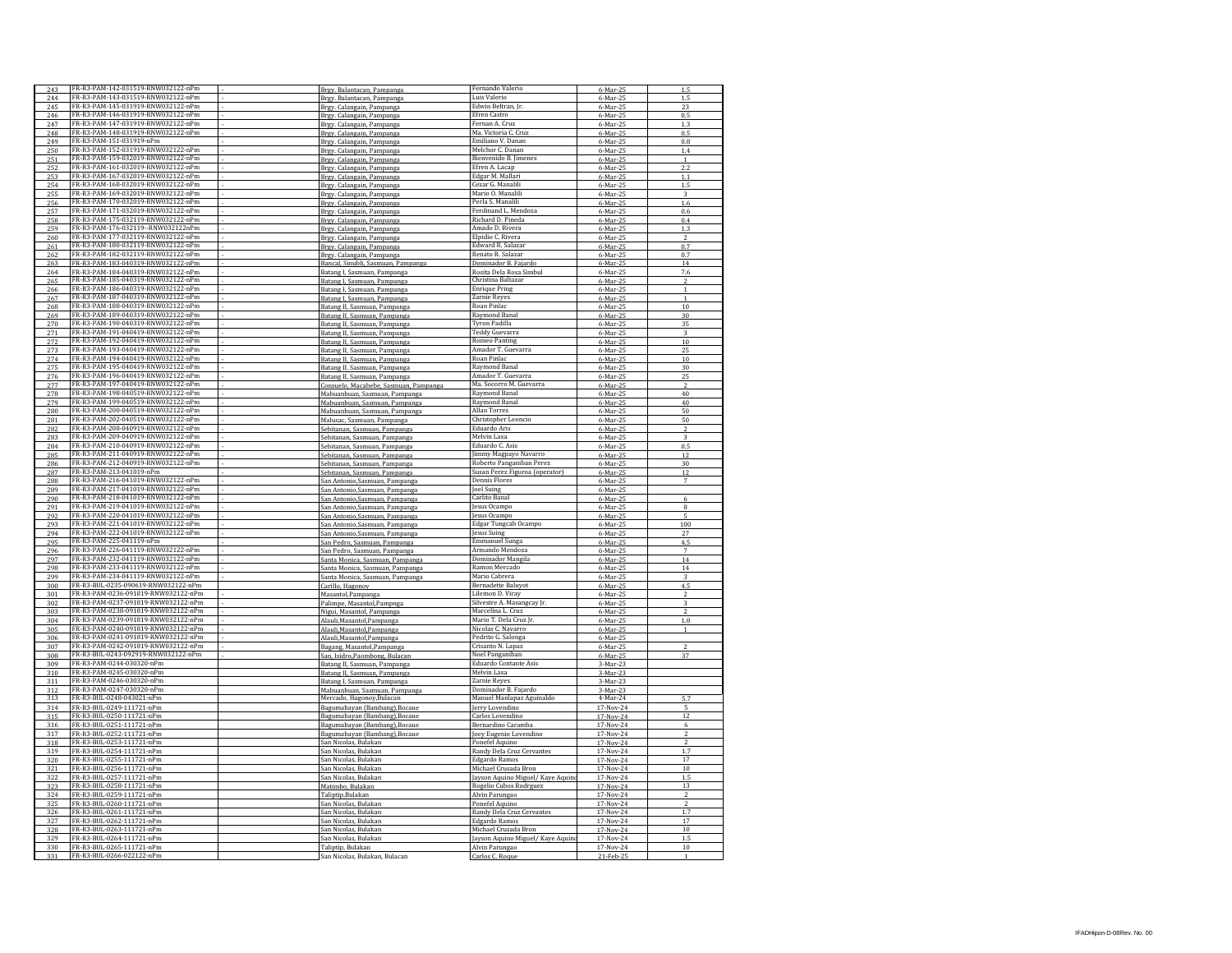| 332        | FR-R3-BUL-0267-022122-nPm                              | Wawang, Bulakan, Bulacan                                   | Fernando Liwanag                    | 21-Feb-25              |                         |
|------------|--------------------------------------------------------|------------------------------------------------------------|-------------------------------------|------------------------|-------------------------|
|            |                                                        |                                                            |                                     |                        |                         |
| 333        | FR-R3-BUL-0268-022122-nPm                              | Matimbo, Bulakan, Bulacan                                  | <b>Edgar Ramos</b>                  | 21-Feb-25              | 1.5                     |
| 334        | FR-R3-BUL-0269-022122-nPm                              | Sta. Ana, Bulakan, Bulacan                                 | Melencio V. Villacoba               | 21-Feb-25              |                         |
| 335        | FR-R3-BUL-0270-022122-nPm                              | Sta. Ana, Bulakan, Bulacan                                 | Isagani V. Olazo                    | 21-Feb-25              |                         |
|            | FR-R3-BUL-0271-022122-nPm                              |                                                            |                                     |                        |                         |
| 336        |                                                        | Sta. Ana, Bulakan, Bulacan                                 | Antonio D. Olazo                    | 21-Feb-25              | 1.5                     |
| 337        | FR-R3-BUL-0272-022122-nPm                              | Taliptip, Bulakan, Bulacan                                 | Eijilyn L. Tekagi                   | 21-Feb-25              | 3.5                     |
| 338        | FR-R3-BUL-0273-022122-nPm                              | Bambang, Bulakan, Bulacan                                  | Ralph Martin R. Gloria              | 21-Feb-25              |                         |
| 339        | FR-R3-BIII.-0274-022122-nPm                            | Matimbo, Bulakan, Bulacan                                  | Alfredo A. Liwanag                  | 21-Feb-25              | 5                       |
|            |                                                        |                                                            |                                     |                        |                         |
| 340        | FR-R3-BUL-0275-022122-nPm                              | Mambog, Bulakan, Bulacan                                   | Gerry Mariano                       | 21-Feb-25              | $\overline{\mathbf{z}}$ |
| 341        | FR-R3-BUL-0276-022122-nPm                              | Balubad, Bulakan, Bulacan                                  | Mercy M. Samonte                    | 21-Feb-25              | 1.5                     |
| 347        | FR-R3-BUL-0277-022122-nPm                              | Maysantol, Bulakan, Bulacan                                | Annabelle C. Ramirez                | 21-Feb-25              |                         |
|            |                                                        |                                                            |                                     |                        |                         |
| 343        | FR-R3-BUL-0278-022122-nPm                              | Sta. Ana, Bulakan, Bulacan                                 | Jose D. Olazo                       | 21-Feb-25              | 1.5                     |
| 344        | FR-R3-BUL-0279-022122-nPm                              | Bambang, Bulakan, Bulacan                                  | Alberto T. Garcia                   | 21-Feb-25              |                         |
| 345        | FR-R3-BUL-0280-022122-nPm                              | San Nicolas, Bulakan, Bulacan                              | Raul G. Cruz                        | 21-Feb-25              | 5                       |
|            |                                                        |                                                            |                                     |                        |                         |
| 346        | FR-R3-BUL-0281-022122-nPm                              | San Nicolas, Bulakan, Bulacan                              | Danilo L. Salvador                  | 21-Feb-25              |                         |
| 347        | FR-R3-BUL-0282-022122-nPm                              | Bambang, Bulakan, Bulacan                                  | Gerardo V. Bituin                   | 21-Feb-25              |                         |
| 348        | FR-R3-BIIL-0283-022122-nPm                             | Matungao, Bulakan, Bulacan                                 | Richard G. Chavez                   | 21-Feb-25              | 0.5                     |
|            |                                                        |                                                            |                                     |                        |                         |
| 349        | FR-R3-BUL-0284-022122-nPm                              | Balubad, Bulakan, Bulacan                                  | Leticia H. Alcoriza                 | 21-Feb-25              | 10                      |
| 350        | FR-R3-BUL-0285-022122-nPm                              | Matungao, Bulakan, Bulacan                                 | Joaquin G. Florentino               | 21-Feb-25              |                         |
| 351        | FR-R3-BUL-0286-022122-nPm                              | San Francisco, Bulakan, Bulacan                            | Ranaenato Dela Cruz                 | 21-Feb-25              | 0.5                     |
|            |                                                        |                                                            |                                     |                        |                         |
| 352        | FR-R3-BUL-0287-022122-nPm                              | Matungao, Bulakan, Bulacan                                 | Dam Palomarez                       | 21-Feb-25              |                         |
| 353        | FR-R3-BUL-0288-022122-nPm                              | Panginay, Bulakan, Bulacan                                 | Heidi Magpayo                       | 21-Feb-25              | $\overline{1}$          |
| 354        | FR-R3-BUL-0289-022122-nPm                              | Balubad, Bulakan, Bulacan                                  | Mathew Dc. Tansinsin                | 21-Feb-25              | $\overline{2}$          |
|            |                                                        |                                                            |                                     | 21-Feb-25              | 0.5                     |
| 355        | FR-R3-BUL-0290-022122-nPm                              | San Jose, Bulakan, Bulacan                                 | Bernardo M. Grajo                   |                        |                         |
| 356        | FR-R3-BUL-0291-022122-nPm                              | San Nicolas.Bulakan, Bulacan                               | Revnaldo, Felizardo                 | 21-Feb-25              | 8                       |
| 357        | FR-R3-BUL-0292-022122-nPm                              | San Nicolas, Bulakan, Bulacan                              | Carlito D. Felizardo                | 21-Feb-25              | 20                      |
| 358        |                                                        |                                                            |                                     | 21-Feb-25              | 0.5                     |
|            | FR-R3-BUL-0293-022122-nPm                              | Sta. Ana, Bulakan, Bulacan                                 | Rico Galvez                         |                        |                         |
| 359        | FR-R3-BUL-0294-022122-nPm                              | <u>Sta. Ana, Bulakan, Bulacan</u>                          | Aira Santos                         | 21-Feb-25              |                         |
| 360        | FR-R3-BUL-0295-022122-nPm                              | Sta. Ana, Bulakan, Bulacan                                 | Jose Santos                         | 21-Feb-25              | 0.5                     |
| 36         |                                                        |                                                            |                                     |                        |                         |
|            | FR-R3-BUL-0296-022122-nPm                              | Sta. Ana, Bulakan, Bulacan                                 | Rolando Concepcion                  | 21-Feb-25              |                         |
| 362        | FR-R3-BIIL-0297-022122-nPm                             | Sta. Ana, Bulakan, Bulacan                                 | Rufino Lapansada                    | 21-Feb-25              | 0.5                     |
| 363        | FR-R3-BUL-0298-022122-nPm                              | San Nicolas, Bulakan, Bulacan                              | Ponefel Aquino                      | 21-Feb-25              | $\overline{\mathbf{2}}$ |
|            | FR-R3-BUL-0299-022122-nPm                              | San Nicolas.Bulakan, Bulacan                               |                                     |                        |                         |
| 364        |                                                        |                                                            | Rodelio Sacdalar                    | 21-Feb-25              |                         |
| 365        | FR-R3-BUL-0300-022122-nPm                              | Matungao, Bulakan, Bulacan                                 | Ernesto Bituin                      | 21-Feb-25              | 0.5                     |
| 366        | FR-R3-BUL-0301-022122-nPm                              | Matungao, Bulakan, Bulacan                                 | Emiliano Concepcion                 | 21-Feb-25              | 3                       |
|            |                                                        |                                                            |                                     |                        |                         |
| 367        | FR-R3-BUL-0302-022122-nPm                              | Matungao, Bulakan, Bulacan                                 | Charlie Nahli                       | 21-Feb-25              | 0.5                     |
| 368        | FR-R3-BHL-0303-022122-nPm                              | Bambang, Bulakan, Bulacan                                  | Danilo Samonte Sr                   | 21-Feb-25              |                         |
| 369        | FR-R3-BUL-0304-022122-nPm                              | Bambang, Bulakan, Bulacan                                  | Romeo Valderama                     | 21-Feb-25              | $\mathbf{1}$            |
|            |                                                        |                                                            |                                     |                        |                         |
| 370        | FR-R3-BUL-0305-022122-nPm                              | Bambang, Bulakan, Bulacan                                  | Roberto De Ocampo                   | 21-Feb-25              | 0.5                     |
| 371        | FR-R3-BHL-0306-022122-nPm                              | Bambang, Bulakan, Bulacan                                  | Warlito Sebastian                   | 21-Feb-25              |                         |
| 372        | FR-R3-BUL-0307-022122-nPm                              | Bambang, Bulakan, Bulacan                                  | Jesus Jaime Henson                  | 21-Feb-25              | $\mathbf{1}$            |
|            |                                                        |                                                            |                                     |                        |                         |
| 373        | FR-R3-BUL-0308-022122-nPm                              | Bambang, Bulakan, Bulacan                                  | Virginia Veriguel                   | 21-Feb-25              |                         |
| 374        | FR-R3-BUL-0309-022122-nPm                              | Bambang, Bulakan, Bulacan                                  | Joseph Gonzales                     | 21-Feb-25              |                         |
|            |                                                        |                                                            |                                     |                        |                         |
|            |                                                        |                                                            |                                     |                        |                         |
| 375        | FR-R3-BUL-0311-022122-nPm                              | Sta. Ana, Bulakan, Bulacan                                 | Jose Delos Reyes                    | 21-Feb-25              | 0.5                     |
| 376        | FR-R3-BUL-0312-022122-nPm                              | Matungao, Bulakan, Bulacan                                 | Paulino Saclolo                     | 21-Feb-25              | 0.5                     |
| 377        |                                                        |                                                            |                                     | 21-Feb-25              |                         |
|            | FR-R3-BUL-0313-022122-nPm                              | Taliptip, Bulakan, Bulacan                                 | Alvin Parungao                      |                        |                         |
| 378        | FR-R3-BUL-0314-022122-nPm                              | Taliptip, Bulakan, Bulacan                                 | Alvin Bernabe                       | 21-Feb-25              | 5                       |
| 379        | FR-R3-BUL-0315-022122-nPm                              | Perez, Bulakan, Bulacan                                    | Danilo San Jose                     | 21-Feb-25              | 4                       |
| 380        | FR-R3-BUL-0316-022122-nPm                              | Taliptip, Bulakan, Bulacan                                 | Albert Dela Cruz                    |                        |                         |
|            |                                                        |                                                            |                                     | 21-Feb-25              |                         |
| 381        | FR-R3-BUL-0317-022122-nPm                              | Taliptip, Bulakan, Bulacan                                 | Domingo Libao                       | 21-Feb-25              | $\overline{4}$          |
| 382        | FR-R3-BUL-0318-022222-nPm                              | Taliptip, Bulakan, Bulacan                                 | Ermelita Surilla                    | 21-Feb-25              |                         |
| 383        | FR-R3-BUL-0319-022222-nPm                              | Pitpitan, Bulakan, Bulacan                                 | Renato Santos                       |                        |                         |
|            |                                                        |                                                            |                                     | 21-Feb-25              |                         |
| 384        | FR-R3-BUL-0320-022222-nPm                              | Bambang, Bulakan, Bulacan                                  | Candida Devera                      | 21-Feb-25              | $\overline{4}$          |
| 385        | FR-R3-BUL-0321-022222-nPm                              | Bambang, Bulakan, Bulacan                                  | Genesis Andaya                      | 21-Feb-25              |                         |
| 386        | FR-R3-BUL-0322-022222-nPm                              |                                                            | Jose Cruz                           | 21-Feb-25              |                         |
| 387        |                                                        | Perez, Bulakan, Bulacan                                    |                                     |                        |                         |
|            | FR-R3-BUL-0323-022222-nPm                              | Bambang, Bulakan, Bulacan                                  | Lolet Tolentino                     | 21-Feb-25              |                         |
| 388        | FR-R3-BUL-0324-022222-nPm                              | Bambang, Bulakan, Bulacan                                  | lose Carreon                        | 21-Feb-25              | $\overline{4}$          |
| 389        | FR-R3-BUL-0325-022222-nPm                              | Bambang, Bulakan, Bulacan                                  | Hernando Pantig                     | 21-Feb-25              | $\overline{1}$          |
| 390        |                                                        |                                                            |                                     | 21-Feb-25              | $\overline{7}$          |
|            | FR-R3-BUL-0326-022222-nPm                              | Taliptip, Bulakan, Bulacan                                 | Michael Ramos                       |                        |                         |
| 391        | FR-R3-BUL-0327-022222-nPm                              | Taliptip, Bulakan, Bulacan                                 | Elizabeth Sta. Maria                | 21-Feb-25              | 15                      |
| 392        | FR-R3-BUL-0328-022222-nPm                              | Bambang, Bulakan, Bulacan                                  | Antonio Aniflaune                   | 21-Feb-25              | 70                      |
| 393        | FR-R3-BUL-0329-022222-nPm                              | Taliptip, Bulakan, Bulacan                                 | Teodoro Cruz                        | 21-Feb-25              | 21                      |
| 394        |                                                        |                                                            |                                     | 21-Feb-25              | 28                      |
|            | FR-R3-BUL-0330-022222-nPm                              | Taliptip, Bulakan, Bulacan                                 | <b>Christian Angeles</b>            |                        |                         |
| 395        | FR-R3-BUL-0331-022222-nPm                              | Taliptip, Bulakan, Bulacan                                 | Apolonio Bernabe                    | 21-Feb-25              | 3.5                     |
| 396        | FR-R3-BUL-0332-022222-nPm                              | San Nicolas, Bulakan, Bulacar                              | Gamilla Adolf Jame                  | 21-Feb-25              | 50                      |
| 397        | FR-R3-BUL-0333-022222-nPm                              |                                                            |                                     |                        | 20                      |
|            |                                                        | San Nicolas, Bulakan, Bulacan                              | Efifanio Remilo                     | 21-Feb-25              |                         |
| 398        | FR-R3-BUL-0334-022222-nPm                              | Taliptip, Bulakan, Bulacan                                 | Lorina Arias                        | 21-Feb-25              | 10                      |
| 399        | FR-R3-BUL-0335-022222-nPm                              | Bambang, Bulakan, Bulacan                                  | Alberto Cruz                        | 21-Feb-25              | 23                      |
|            | FR-R3-BIIL-0336-022222-nPm                             |                                                            |                                     |                        |                         |
| 400        |                                                        | Bambang, Bulakan, Bulacan                                  | Lozada Bayani                       | 21-Feb-25              | 15                      |
| 401        | FR-R3-BUL-0337-022222-nPm                              | Taliptip, Bulakan, Bulacan                                 | Jaime Fernando                      | 21-Feb-25              | 2.8                     |
| 402        | FR-R3-BUL-0338-022222-nPm                              |                                                            | <b>Ernesto Bituin</b>               | 21-Feb-25              | 0.5                     |
| 403        | FR-R3-BIIL-0339-022222-nPm                             | Matungao, Bulakan, Bulacan                                 |                                     |                        |                         |
|            |                                                        | Pitpitan, Bulakan, Bulacan                                 | Edgar Vega                          | 21-Feb-25              | 0.5                     |
| 404        | FR-R3-BUL-0340-022222-nPm                              | Pitpitan, Bulakan, Bulacan                                 | Nelson Villaronte                   | 21-Feb-25              |                         |
| 405        | FR-R3-BUL-0341-022222-nPm                              | Pitpitan, Bulakan, Bulacan                                 | <b>Rick Mag Atas</b>                | 21-Feb-25              | $\mathbf{1}$            |
|            |                                                        |                                                            |                                     |                        | 0.5                     |
| 406        | FR-R3-BUL-0342-022222-nPm                              | Pitpitan, Bulakan, Bulacan                                 | Alberto Alveno                      | 21-Feb-25              |                         |
| 407        | FR-R3-BUL-0343-022222-nPm                              | Sta. Ana, Bulakan, Bulacan                                 | <b>Ricky Caguingin</b>              | 21-Feb-25              | 20                      |
| 408        | FR-R3-BUL-0344-022222-nPm                              | Sta. Ana, Bulakan, Bulacan                                 | Vicente Codrado                     | 21-Feb-25              | 5.3                     |
| 409        |                                                        |                                                            |                                     |                        | 0.4                     |
|            | FR-R3-BUL-0345-022222-nPm                              | Taliptip, Bulakan, Bulacan                                 | Albert Dela Cruz                    | 21-Feb-25              |                         |
| 410        | FR-R3-BUL-0346-022222-nPm                              | Bambang, Bulakan, Bulacan                                  | Benjamin De Leon                    | 21-Feb-25              | 1.8                     |
| 411        | FR-R3-BUL-0347-022222-nPm                              |                                                            | Renato Santos                       | 21-Feb-25              |                         |
| 412        | FR-R3-BUL-0348-022222-nPm                              | Pitpitan, Bulakan, Bulacan                                 |                                     |                        | 3.5                     |
|            |                                                        | Taliptip, Bulakan, Bulacan                                 | Apolonio Bernabe                    | 21-Feb-25              |                         |
| 413        | FR-R3-BUL-0349-022222-nPm                              | Bambang, Bulakan, Bulacan                                  | Nikko Mari Samonte                  | 21-Feb-25              |                         |
| 414        | FR-R3-BUL-0350-022322-nPm                              | Bambang, Bulakan, Bulacan                                  | Viveca Lim                          | 21-Feb-25              | 4.6                     |
|            | FR-R3-BUL-0351-022322-nPm                              |                                                            |                                     |                        | 4.9                     |
| 415        |                                                        | Matungao, Bulakan, Bulacan                                 | Teodorico Pena                      | 21-Feb-25              |                         |
| 416        | FR-R3-BUL-0352-022322-nPm                              | San Nicolas, Bulakan, Bulacar                              | Rodolfo Ilagan                      | 21-Feb-25              |                         |
| 417        | FR-R3-BUL-0353-022322-nPm                              | Bambang, Bulakan, Bulacan                                  | Henry Lim                           | 21-Feb-25              | 6.4                     |
|            |                                                        |                                                            |                                     |                        |                         |
| 418        | FR-R3-BUL-0354-022322-nPm                              | Sta. Ana, Bulakan, Bulacan                                 | Jesus De Leon                       | 21-Feb-25              | 6.5                     |
| 419<br>420 | FR-R3-BUL-0355-022322-nPm<br>FR-R3-BUL-0356-022322-nPm | Bambang, Bulakan, Bulacan<br>San Nicolas, Bulakan, Bulacan | Donabel Celestino<br>Marcos Mendoza | 21-Feb-25<br>21-Feb-25 | 7.5                     |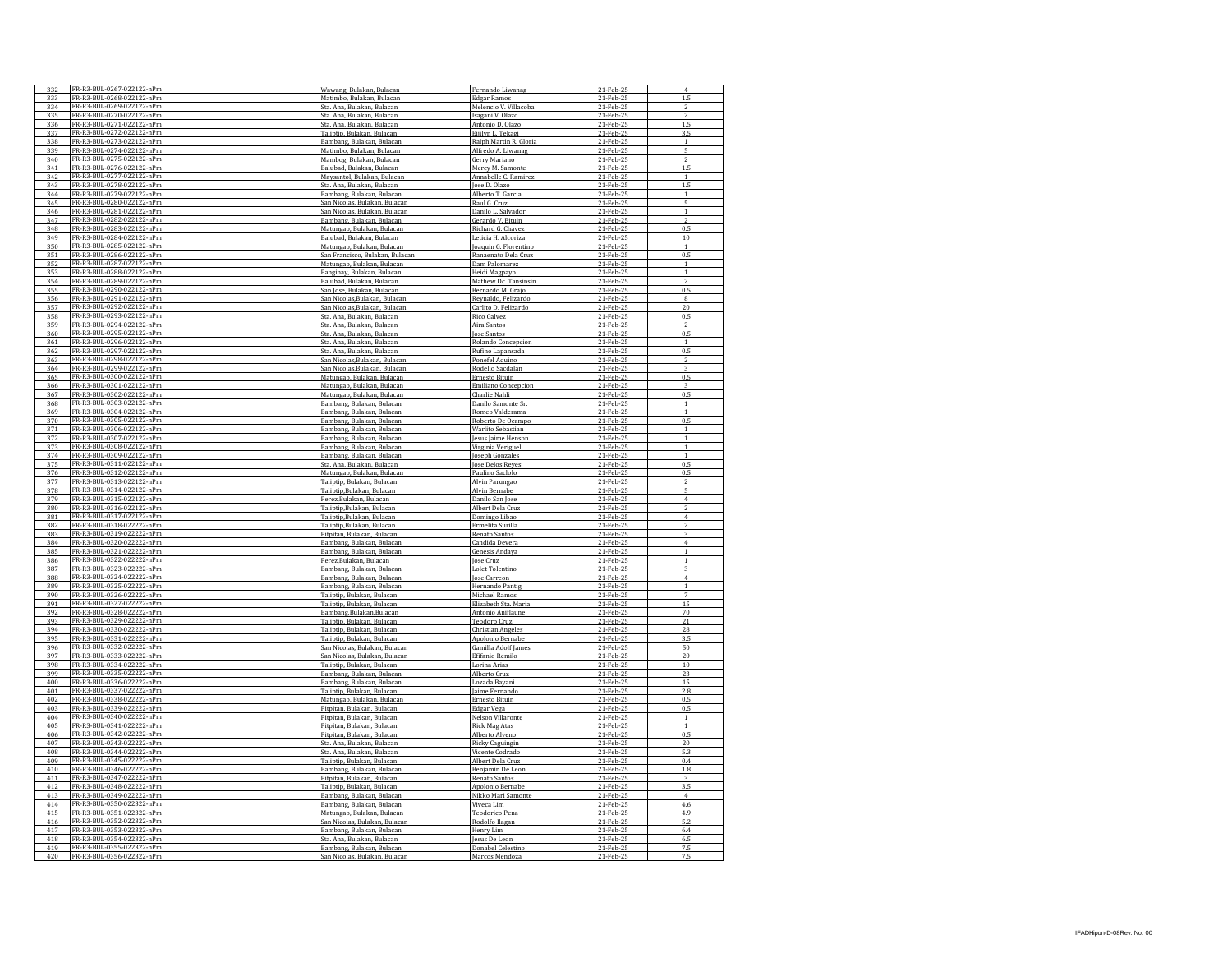|                 | FR-R3-BUL-0357-022322-nPm                              |                            | Bambang, Bulakan, Bulacan                                                          | Harry Lim                            | 21-Feb-25                                | 4.78           |
|-----------------|--------------------------------------------------------|----------------------------|------------------------------------------------------------------------------------|--------------------------------------|------------------------------------------|----------------|
| 421<br>422      | FR-R3-BUL-0358-022322-nPm                              |                            | Taliptip, Bulakan, Bulacan                                                         | Carlos Reves                         | 21-Feb-25                                | 7.9            |
| 423             | FR-R3-BUL-0359-022322-nPm                              |                            |                                                                                    |                                      |                                          | 8.5            |
|                 |                                                        |                            | Bambang, Bulakan, Bulacan                                                          | Ricardo Meneses                      | 21-Feb-25                                |                |
| 424             | FR-R3-BUL-0360-022322-nPm                              |                            | Bambang, Bulakan, Bulacan                                                          | <b>Teresita Menese</b>               | 21-Feb-25                                | 8.5            |
| 425             | FR-R3-BUL-0361-022322-nPm                              |                            | Bambang, Bulakan, Bulacan                                                          | Carlo Meneses                        | 21-Feb-25                                | 8.55           |
| 426             | FR-R3-BIIL-0362-022322-nPm                             |                            | San Nicolas, Bulakan, Bulacan                                                      | Carlos Felizardo                     | 21-Feb-25                                | $\Omega$       |
| 427             | FR-R3-BUL-0363-022322-nPm                              |                            | San Nicolas, Bulakan, Bulacan                                                      | <b>Iesus Lingad</b>                  | 21-Feb-25                                | 8.7            |
| 428             | FR-R3-BUL-0364-022322-nPm                              |                            | San Nicolas, Bulakan, Bulacan                                                      | Laura Villanueva                     | 21-Feb-25                                | 8.9            |
| 429             | FR-R3-BUL-0365-022322-nPm                              |                            | San Nicolas, Bulakan, Bulacan                                                      | Carlos Fajardo                       | 21-Feb-25                                | $\overline{q}$ |
| 430             | FR-R3-BUL-0366-022322-nPm                              |                            | Bambang, Bulakan, Bulacan                                                          | Hernando Lim                         | $21$ -Feb-25                             | 9.2            |
|                 |                                                        |                            |                                                                                    |                                      |                                          |                |
| 431             | FR-R3-BUL-0367-022322-nPm                              |                            | San Nicolas, Bulakan, Bulacan                                                      | Rosario Gonzales                     | 21-Feb-25                                | 9.6            |
| 432             | FR-R3-BUL-0368-022322-nPm                              |                            | Bambang, Bulakan, Bulacan                                                          | Chiong Tan                           | 21-Feb-25                                | 9.6            |
| 433             | FR-R3-BUL-0369-022322-nPm                              |                            | San Nicolas, Bulakan, Bulacan                                                      | Remedios Pascual                     | 21-Feb-25                                | 9.78           |
| 434             | FR-R3-BUL-0370-022322-nPm                              |                            | Bambang, Bulakan, Bulacan                                                          | Pulilan MGT Co. Inc                  | 21-Feb-25                                | 13             |
| 435             | FR-R3-BUL-0371-022322-nPm                              |                            | Bambang, Bulakan, Bulacan                                                          | Ponciano Pascual                     | 21-Feb-25                                | 14             |
| 436             | FR-R3-BUL-0372-022322-nPm                              |                            | Taliptip, Bulakan, Bulacan                                                         | Eleuterio Bernardo                   | 21-Feb-25                                | 14.6           |
| 437             | FR-R3-BUL-0373-022322-nPm                              |                            | Taliptip, Bulakan, Bulacan                                                         | Dante Rosario                        | 21-Feb-25                                | 16.5           |
| 438             | FR-R3-BUL-0374-022322-nPm                              |                            |                                                                                    |                                      | 21-Feb-25                                | 16.8           |
|                 |                                                        |                            | San Nicolas, Bulakan, Bulacan                                                      | <b>Remedios Rodrigo</b>              |                                          |                |
| 439             | FR-R3-BUL-0375-022322-nPm                              |                            | Taliptip, Bulakan, Bulacan                                                         | Bienvenido David                     | 21-Feb-25                                | 16             |
| 440             | FR-R3-BUL-0376-022322-nPm                              |                            | Taliptip, Bulakan, Bulacan                                                         | Arsenio Pascual                      | 21-Feb-25                                | 16.6           |
| 441             | FR-R3-BUL-0377-022322-nPm                              |                            | Bambang, Bulakan, Bulacan                                                          | Juan Lunod                           | 21-Feb-25                                | 17.2           |
| 442             | FR-R3-BUL-0378-022322-nPm                              |                            | Taliptip, Bulakan, Bulacan                                                         | Rubio Cecilia                        | 21-Feb-25                                | 18             |
| 443             | FR-R3-BUL-0379-022322-nPm                              |                            | San Nicolas, Bulakan, Bulacan                                                      | Felizardo Francisco                  | 21-Feb-25                                | 20             |
| 444             | FR-R3-BUL-0380-022322-nPm                              |                            | Perez.Bulakan. Bulacan                                                             | Cesar Garcia                         | 21-Feb-25                                | 20             |
|                 |                                                        |                            |                                                                                    |                                      |                                          |                |
| 445             | FR-R3-BUL-0381-022322-nPm                              |                            | San Nicolas, Bulakan, Bulacan                                                      | Epipanio Reyes                       | 21-Feb-25                                | 20             |
| 446             | FR-R3-BUL-0382-022322-nPm                              |                            | Sta. Ana. Bulakan. Bulacan                                                         | Richard San Pedro                    | 21-Feb-25                                | 22.29          |
| 447             | FR-R3-BUL-0383-022322-nPm                              |                            | Bambang, Bulakan, Bulacan                                                          | Antonio Buenaventura                 | 21-Feb-25                                | 20             |
| 448             | FR-R3-BUL-0384-022322-nPm                              |                            | Taliptip, Bulakan, Bulacan                                                         | Leandro Enriquez                     | 21-Feb-25                                | 22             |
| 449             | FR-R3-BUL-0385-022322-nPm                              |                            | Sta. Ana, Bulakan, Bulacan                                                         | Epipanio Guillermo                   | 21-Feb-25                                | 20.1           |
| 450             | FR-R3-BUL-0386-022322-nPm                              |                            | Bambang, Bulakan, Bulacan                                                          | <b>Asuncion Salvador</b>             | 21-Feb-25                                | 23.2           |
| 451             | FR-R3-BUL-0387-022322-nPm                              |                            |                                                                                    | Alberto Cruz                         | 21-Feb-25                                | 23.6           |
|                 |                                                        |                            | Bambang, Bulakan, Bulacan                                                          |                                      |                                          |                |
| 452             | FR-R3-BUL-0388-022322-nPm                              |                            | Bambang, Bulakan, Bulacan                                                          | Natividad Salonga                    | 21-Feb-25                                | 24.4           |
| 453             | FR-R3-BUL-0389-022322-nPm                              |                            | Bambang, Bulakan, Bulacan                                                          | Patria Arnas                         | 21-Feb-25                                | 26             |
| 454             | FR-R3-BUL-0390-022322-nPm                              |                            | Bambang, Bulakan, Bulacan                                                          | Arsenio Pascual III                  | 21-Feb-25                                | 26             |
| 455             | FR-R3-BUL-0392-022322-nPm                              |                            | Sta. Ana, Bulakan, Bulacan                                                         | Oscar Marquez                        | 21-Feb-25                                | 27             |
| 456             | FR-R3-BUL-0393-022322-nPm                              |                            | San Nicolas, Bulakan, Bulacan                                                      | Maria Theresa Marquez                | 21-Feb-25                                | 27.6           |
| 457             | FR-R3-BUL-0394-022322-nPm                              |                            | San Nicolas, Bulakan, Bulacan                                                      | Rosario Perez                        | 21-Feb-25                                | 27.8           |
| 458             | FR-R3-BUL-0395-022322-nPm                              |                            | San Nicolas, Bulakan, Bulacan                                                      | Julius Limpe                         | 21-Feb-25                                | 28.6           |
| 459             | FR-R3-BUL-0396-022322-nPm                              |                            |                                                                                    |                                      |                                          | 29.6           |
|                 |                                                        |                            | Bambang, Bulakan, Bulacan                                                          | <b>Fidel Sevilla</b>                 | 21-Feb-25                                |                |
| 460             | FR-R3-BUL-0397-022322-nPm                              |                            | Sta. Ana, Bulakan, Bulacan                                                         | Jeremias San Pedro                   | 21-Feb-25                                | 30.3           |
| 461             | FR-R3-BUL-0398-022322-nPm                              |                            | Bambang, Bulakan, Bulacan                                                          | Antero Reyes                         | 21-Feb-25                                | 30.36          |
| 462             | FR-R3-BUL-0399-022322-nPm                              |                            | Taliptip, Bulakan, Bulacan                                                         | Kimpo Concepciom                     | 21-Feb-25                                | 31.5           |
| 463             | FR-R3-BUL-0400-022322-nPm                              |                            | Taliptip, Bulakan, Bulacan                                                         | Gervasia Abesamis                    | 21-Feb-25                                | 32.8           |
| 464             | FR-R3-BUL-0401-022322-nPm                              |                            | San Nicolas, Bulakan, Bulacar                                                      | Juancho Roxas                        | 21-Feb-25                                | 34.5           |
| 465             | FR-R3-BUL-0402-022322-nPm                              |                            | San Francisco, Bulakan, Bulacaı                                                    | Gregorio Alicia                      | 21-Feb-25                                | 36             |
| 466             | FR-R3-BUL-0403-022322-nPm                              |                            | San Nicolas, Bulakan, Bulacan                                                      | Alvaro Pertierra                     | 21-Feb-25                                | 68.6           |
|                 |                                                        |                            |                                                                                    |                                      |                                          |                |
|                 |                                                        |                            |                                                                                    |                                      |                                          |                |
| 467             | FR-R3-BUL-0404-022322-nPm                              |                            | San Nicolas, Bulakan, Bulacan                                                      | Virginia Luna                        | 21-Feb-25                                | 80.6           |
| 468             | FR-R3-BUL-0405-022322-nPm                              |                            | San Nicolas, Bulakan, Bulacan                                                      | Mario Santos                         | 21-Feb-25                                | 123            |
| 469             | FR-R3-BUL-0406-022322-nPm                              |                            | San Isidro, Paombong, Bulakan                                                      | Cornelio Lacas                       | 22-Feb-25                                | 2.5            |
| 470             | FR-R3-BUL-0407-022322-nPm                              |                            | San Isidro, Paombong, Bulakan                                                      | Rayson Angeles                       | 21-Feb-25                                |                |
| 47 <sup>°</sup> | FR-R3-BUL-0408-022322-nPm                              |                            | San Isidro. Paombong. Bulakan                                                      |                                      | 21-Feb-25                                |                |
| 477             |                                                        |                            |                                                                                    | Nilo Lacas                           |                                          |                |
|                 | FR-R3-BUL-0409-022322-nPm                              |                            | San Isidro, Paombong, Bulakan                                                      | Leonila Magpayo                      | 22-Feb-25                                |                |
| 473             | FR-R3-BUL-0410-022322-nPm                              |                            | San Isidro, Paombong, Bulakan                                                      | Mario Juico                          | 21-Feb-25                                |                |
|                 |                                                        |                            | <b>REGION IVA (1 farm, 2 hectares)</b>                                             |                                      |                                          |                |
| 474             | FR-R4A-BAT-020-090318Pm                                | King Marine Biotech. Inc 1 |                                                                                    | Arnel A. Teh                         | renewal on process                       |                |
|                 |                                                        |                            | Brgy.Ticalan, San Juan, Batangas<br>REGION IVB (124 farms, 754.86 hectares)        |                                      |                                          |                |
|                 |                                                        |                            |                                                                                    |                                      |                                          |                |
| 475             | FR-R4B-PAL-001-011315-nPm                              | Baet Family Farm Corp.     | Brgy. Babuyan, Pueto Princesa City, Palawan                                        |                                      | renewal on process                       | $\overline{z}$ |
|                 |                                                        | jua Tiera muustria         |                                                                                    | <b>Emmanuel Baet</b>                 |                                          |                |
| 476             | FR-R4B-MOR-002-021215-nPm                              |                            | Brgy, Masipit, Calapan City, Oriental Mindoro                                      | Leandre P. Tagupa                    | renewal on process                       | 14             |
| 477             | FR-R4B-MAR-003-031218-nPm                              | <b>Abaring Farm</b>        | Brgy. Kay Duke, Torrijos, Marinduque                                               | <b>Emmie P. Abaring</b>              | renewal on process                       | 5              |
| 478             | FR-R4B-MAR-004-031218-nPm                              | E. Pilar Farm              | Brgy. Malinao, Torrijos, Marinduque                                                | Edgardo Pilar                        | renewal on process                       | 6              |
| 479             | FR-R4B-MAR-005-031218-nPm                              | Petra Pilar Farm           | Brgy, Malinao, Torrijos, Marinduque                                                | Petra Pilar                          | renewal on process                       | 8              |
|                 |                                                        |                            |                                                                                    |                                      |                                          |                |
| 480             |                                                        | Mariposque Farm            | Brgy. Capayang, Mogpog, Marinduque                                                 | Aida Mariposque                      | renewal on process                       | 3              |
|                 | FR-R4B-MAR-006-030315-nPm                              |                            |                                                                                    |                                      |                                          |                |
| 481             | FR-R4B-MAR-007-030315-nPm                              | Logatoc Farm               | Brgy. Laon, Mogpog, Marinduque                                                     | Ruben Logatoo                        | renewal on process                       | 12.8           |
| 482             | FR-R4B-MAR-008-031218-nPm                              | Morales Farm               | Brgy. Alobo, Sta. Cruz. Marinduque                                                 | <b>Dennis Morales</b>                | renewal on process                       | 13.7           |
| 483             | FR-R4B-MAR-009-031218-nPm                              | <b>Billiones Farm</b>      | Brgy. Biga, Sta. Cruz, Marinduque                                                  | Norberto Billiones                   | renewal on process                       | 5              |
| 484             | FR-R4B-MAR-010-030615-nPm                              | Fernandez Farm             | Brgy. Masaguisi, Sta. Cruz, Marinduque                                             | Avelina Fernandez                    | renewal on process                       | 5              |
| 485             | FR-R4B-MAR-011-031819-nPm                              |                            |                                                                                    | Ariel Ola                            | renewal on process                       |                |
|                 |                                                        | Ola Farm                   | Brgy, Ino. Mogpog, Marinduque                                                      |                                      |                                          |                |
| 486             | FR-R4B-MOR-013-052515-nPm                              | Macaraig Farm              |                                                                                    |                                      | renewal on process                       | 24             |
|                 | FR-R4B-MOR-014-111015-nPm                              |                            | Brgy. Kalinisan, Naujan, Oriental Mindoro                                          | Favian Amparo                        |                                          | 3              |
| 487             |                                                        | Villacampa Farm            | Brgy. Masipit, Calapan City, Oriental Mindoro                                      | Jimbo Villacampa                     | renewal on process                       |                |
| 488             | FR-R4B-MAR-015-112415-nPm                              | Procopio Naya Farm         | Brgy. Buyabod, Sta. Cruz, Marinduque                                               | Procopio Naya                        | renewal on process                       | 3.5            |
| 489             | FR-R4B-MAR-016-031819-nPm                              | Peñarubia Farm             | Brgy, Tamayo, Sta, Cruz, Marinduque                                                | Rodolfo Palatino                     | renewal on process                       |                |
| 490             | FR-R4B-MAR-017-031819-nPm                              | Amy Fernandez Farm         | Brgy. Tamayo, Sta. Cruz, Marinduque                                                | Amy Fernandez                        | renewal on process                       | 4.7            |
| 491             |                                                        |                            |                                                                                    |                                      |                                          | $\Delta$       |
|                 | FR-R4B-MAR-019-031819-nPm                              | Pelobello's Farm           | Brgy, Tamayo, Sta. Cruz, Marinduque                                                | Felix Pelobello                      | renewal on process                       |                |
| 492             | FR-R4B-MOR-026-100716-nPm                              | Martinez Farm              | Baruyan, Calapan City                                                              | Epifania Martinez                    | renewal on process                       | $\overline{2}$ |
| 493             | FR-R4B-MOR-029-100716-nPm                              | Asia Pac Farm              | Nag-Iba I. Naujan, Oriental Mindoro                                                | Roberto L. Magsino                   | renewal on process                       |                |
| 494             | FR-R4B-MOR-030-100716-nPm                              | Asia Pac Farm I            | Nag-Iba I, Naujan, Oriental Mindoro                                                | Efren L. Magsino                     | renewal on process                       |                |
| 495             | FR-R4B-MOR-032-100716-nPm                              | Olympia Farn               | Masipit, Calapan City, Oriental Mindor                                             | <b>Emmanuel Olympia</b>              | renewal on proces                        | 16             |
|                 |                                                        |                            |                                                                                    |                                      |                                          |                |
| 496             | FR-R4B-MOR-033-100716-nPm                              | Udasco Farm 2              | Masipit, Calapan City, Oriental Mindoro                                            | Marlon Naldoza                       | renewal on process                       | 6              |
| 497             | FR-R4B-MOR-034-100716-nPm                              | <b>Udasco Farm</b>         | Masipit, Calapan City, Oriental Mindoro                                            | Jaime Flores                         | renewal on process                       | 12             |
| 498             | FR-R4B-MOR-035-100716-nPm                              |                            | Baruyan, Calapan City, Oriental Mindoro                                            | Harry Crisata                        | renewal on process                       | 12             |
|                 |                                                        | Marajas Farm               |                                                                                    |                                      |                                          |                |
| 499             | FR-R4B-MOR-036-100716-nPm                              | Dris Farm                  | Baruyan, Calapan City, Oriental Mindoro                                            | <b>Apolinar Dris</b>                 | renewal on process                       | $\mathbf{1}$   |
| 500             | FR-R4B-MOR-037-100716-nPm                              | Rocero-Anilao Farm         | Masipit, Calapan City, Oriental Mindoro                                            | Edgardo Rocero & Antonio Anilao      | renewal on process                       | 3.7            |
|                 |                                                        |                            |                                                                                    |                                      |                                          |                |
| 501<br>502      | FR-R4B-MOR-038-100716-nPm<br>FR-R4B-MOR-039-100716-nPm | Calayan Farm<br>Abao Farm  | Baruyan, Calapan City, Oriental Mindoro<br>Baruyan, Calapan City, Oriental Mindoro | Orlando Rollogue<br>Dyesebel Aboboto | renewal on process<br>renewal on process | $\mathbf{1}$   |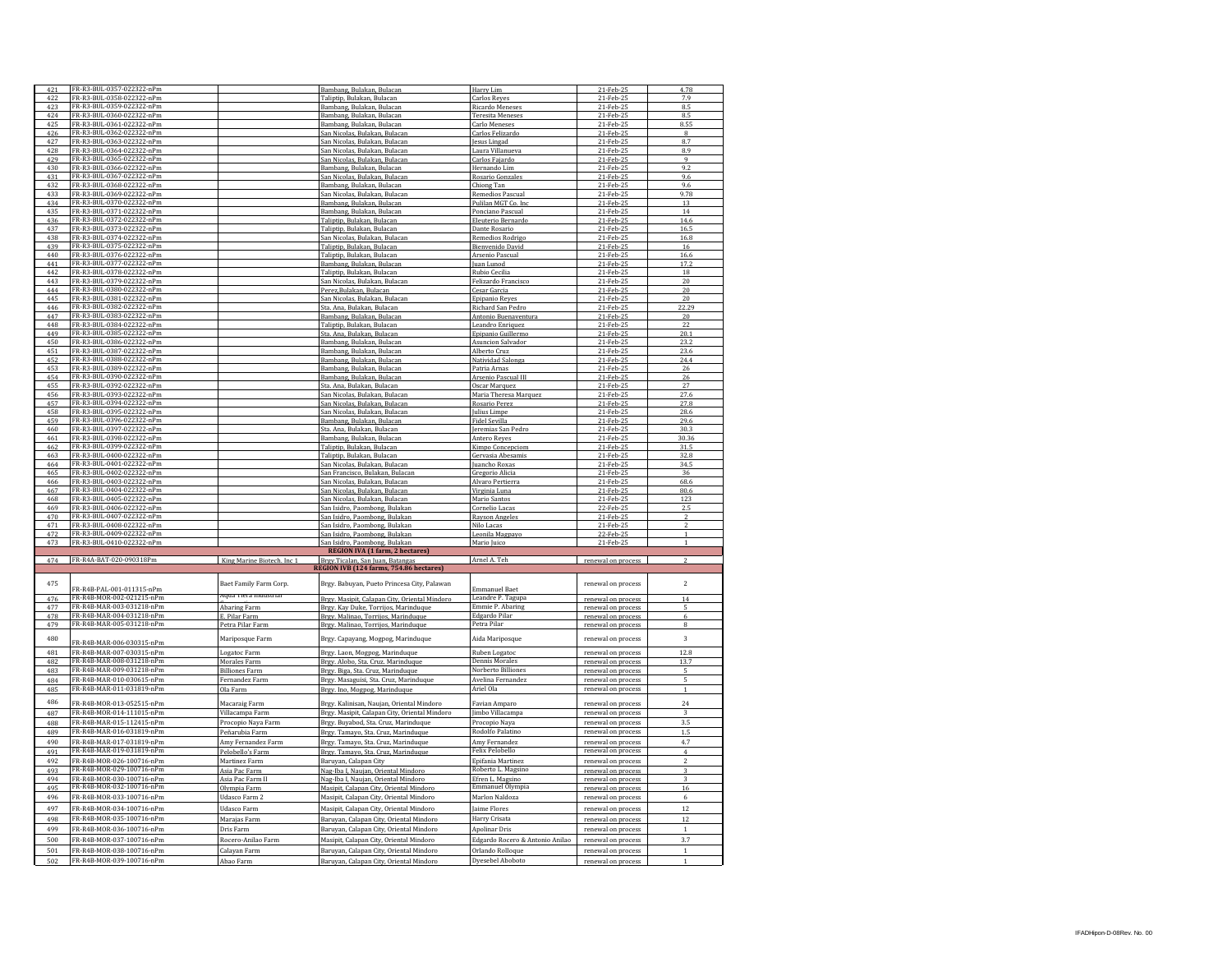| 503        | FR-R4B-MOR-043-100716-nPm                              | Manigbas Farm                                     | Tawagan, Calapan City, Oriental Mindoro                                        | Mar Caibal                                     | renewal on process     | 6                       |
|------------|--------------------------------------------------------|---------------------------------------------------|--------------------------------------------------------------------------------|------------------------------------------------|------------------------|-------------------------|
| 504        | FR-R4B-MOR-044-100716-nPm                              | Ao Farm                                           | Nag-Iba II, Calapan City, Oriental Mindoro                                     | Danilo Dorado                                  | renewal on process     | $\sqrt{3}$              |
|            | FR-R4B-MOR-045-100716-nPm                              |                                                   |                                                                                | Desiderio Rabida                               |                        |                         |
| 505        |                                                        | Yap Farm                                          | Poblacion I, Naujan, Oriental Mindoro                                          |                                                | renewal on process     | 3                       |
| 506        | FR-R4B-MOR-047-100716-nPm                              | De Guzman Farm                                    | <u> Malibago, Pola, Oriental Mindoro</u>                                       | Domingo de Guzman                              | renewal on process     |                         |
| 507        | FR-R4B-MOR-051-100716-nPm                              | Jumig Farm                                        | Pambisan, Baco, Oriental Mindoro                                               | Jeremias V. Jumig                              | renewal on process     | $13\,$                  |
| 508        | FR-R4B-MOR-052-100716-nPm                              | Fajilan Farm                                      | Aasaguisi, Bongabong, Oriental Mindor                                          | Ariel Fabiala                                  | renewal on process     |                         |
| 509        | FR-R4B-MOR-054-100716-nPm                              | Aqua Tierra Agri-Industrial                       | Tawagan, Calapan City, Oriental Mindoro                                        | Anna Liza R. Abas                              | renewal on process     | 12                      |
|            |                                                        |                                                   |                                                                                |                                                |                        |                         |
| 510        | FR-R4B-MOR-055-100716-nPm                              | <b>BC</b> Aquafarm                                | Jumangbayan, Pinamalayan, , Oriental Mindoro                                   | Leonel Lasac                                   | renewal on process     | 21                      |
| 511        | FR-R4B-MOR-062-100716-nPm<br>FR-R4B-MOR-063-100716-nPm | Viaña Farm                                        | Tereseta, Mansalay, Oriental Mindoro                                           | Antonio R. Viaña                               | renewal on process     | 5.4                     |
| 517        |                                                        | Amelita Viaña Farm                                | Tereseta, Mansalay, Oriental Mindoro                                           | Amelita Viaña                                  | renewal on process     | $\mathbf Q$             |
| 513        | FR-R4B-MOR-068-100716-nPm                              | Candelario Farm                                   | Poblacion, Bulalacao, Oriental Mindoro                                         | Rimando B. Aleiandro                           | renewal on process     | $\mathbf{1}$            |
| 514        | FR-R4B-MOR-070-022417-nPm                              | Del Mundo Farm                                    | Baruyan, Calapan City, Oriental Mindoro                                        | Ademar A. Balan                                | renewal on process     | 10                      |
| 515        | FR-R4B-MOR-071-022417-nPm                              | Starlily Farm                                     | Sta. Brigida, Mansalay, Oiental Mindoro                                        | <b>Starlily Association</b>                    | renewal on process     | 1                       |
| 516        | FR-R4B-MOR-077-0403417-nPm                             | De Lara Farm                                      | Teresita Mansalay, Oiental Mindoro                                             | Wilfredo De Lara                               | renewal on process     | 9.8                     |
| 517        | FR-R4B-MOC-079-071217-nPm                              | Arevalo Farm                                      | Calawag Magsaysay, Occidental Mindoro                                          | Jaime Delos Santos                             | renewal on process     | 50                      |
| 518        | FR-R4B-PAL-082-071217-nPm                              | Vencer Aqua Farm                                  | Babuyan Puerto Princesa Palawan                                                | Ricardo V. George Jr.                          | renewal on process     | 5                       |
| 519        | FR-R4B-PAL-084-071217-nPm                              | Regaspi Farm                                      | Babuyan, Puerto Prinsesa City, Palawan                                         | John Sornito                                   | renewal on process     | 0.82                    |
| 520        |                                                        | Kay Juana Fishfarms                               | Mangingisda Puerto Princesa City Palawan                                       |                                                | renewal on process     | $\mathbf{1}$            |
|            | FR-R4B-PAL-089-081417-nPm                              |                                                   |                                                                                | Jane Orcullo-Campbell                          |                        |                         |
|            |                                                        | Farmers Organization for the                      |                                                                                |                                                |                        |                         |
| 521        |                                                        | Rural Upliftment of Mindoro                       | Brgy. Poblacion, Bongabong, Oriental Mindoro                                   |                                                | renewal on process     | 2.2                     |
|            | FR-R4B-MOR-095-090617-nPm                              | (FORUM) Farm 2                                    |                                                                                | essica Almarez                                 |                        |                         |
| 522        | FR-R4B-MOR-096-090617-nPm                              | Visca Farm                                        | Brgy. Brigida, Mansalay, Oriental Mindoro                                      | <b>Teodulfo Visca</b>                          | renewal on process     | $11\,$                  |
|            |                                                        |                                                   |                                                                                |                                                |                        |                         |
| 523        | FR-R4B-MOR-097-090617-nPm                              | The Swan Sustainable Farms and<br><b>Stations</b> | Brgy. San Jose, Roxas, Oriental Mindoro                                        | Francis Neil B. Quijano                        | renewal on process     | 5                       |
|            |                                                        |                                                   |                                                                                |                                                |                        |                         |
| 524        |                                                        | Balan Farm 4                                      | Brgy. Masipit, Calapan City, Oriental Mindoro                                  |                                                | renewal on process     | $18\,$                  |
|            | FR-R4B-MOR-107-100317-nPm                              |                                                   |                                                                                | Ademar Balan                                   |                        |                         |
| 525        | FR-R4B-MOR-109-031218-nPm                              | Beldia Farm                                       | Nag-Iba I, Naujan, Oriental Mindoro                                            | Anna Freza                                     | renewal on process     | $\mathbf{R}$            |
| 526        | FR-R4B-MAR-119-031218-nPm                              | <b>Rey Farm</b>                                   | Brgy. Angas, Sta Cruz, Marinduque                                              | Romeo R. Rev                                   | renewal on process     | 17                      |
| 527        | FR-R4B-MAR-120-031218-nPm                              | <u>Par Farm</u>                                   | Brgy. Alobo, Sta. Cruz. Marinduque                                             | <b>Emalyn Par</b>                              | renewal on process     | 8                       |
| 528        | FR-R4B-MAR-121-031218-nPm                              | Geralda's Mini Farm                               | Brgy. Malinao, Sta. Cruz, Marinduqu                                            | Geronimo Rosa:                                 | renewal on process     | 45                      |
| 529        | FR-R4B-PAL-122-031218-nPm                              | Sua-an Fishfarm                                   | Brgy. Panitian, Quezon, Palawan                                                | Crisenciano C. Sua-an                          | renewal on process     | 3.96                    |
| 530        | FR-R4B-MOC-130-110618-nPm                              | Fulgencio Farm 2                                  | Balansay, Maburao, Occidental Mindoro                                          | Avelino D. Fulgencio Jr.                       | renewal on process     | 2.7                     |
| 531        | FR-R4B-MOR-142-092321-nPm                              | San Benito Fishpond                               | Pachoca, Calapan, Oriental Mindoro                                             | lose A. Diaz                                   | 23-Sep-24              | 1.7                     |
| 532        | FR-R4B-MOR-135-110618-nPm                              | <b>MDRJ</b> Farm                                  | Batuhan, Pola, OrientalMindoro                                                 | Ramon G. Garcia Jr.                            | renewal on process     | 14                      |
| 533        | FR-R4B-PAL-137-110618-nPm                              | 3 King Fish Farm                                  | Rio Tuba, Bataraza, Palawan                                                    | Nonito A. Molin                                | renewal on process     | 3                       |
| 534        | FR-R4B-MOR-145-031819-nPm                              | John Lanuza Farm                                  | Masipit, Calapan City, Oriental Mindoro                                        | Elymer John Lanuza                             | renewal on process     | 5.5                     |
| 535        | FR-R4B-MAR-150-031819-nPm                              | Rey Pelobello                                     | Tamayo, Sta. Cruz, Marinduque                                                  | Reynaldo R. Pelobello                          | renewal on process     | 1.5                     |
| 536        | FR-R4B-PAL-153-041219-nPm                              | <u>Almario Farm</u>                               | <u>Panitian, Quezon, Palawan</u>                                               | Rio Almario                                    | renewal on process     |                         |
| 537        | FR-R4B-ROM-159-041219-nPm                              | Mallorca Farm                                     | Guinhayan, Looc, Romblor                                                       | Neoly L. Mallorca                              | renewal on proce       | $\mathbf{1}$            |
|            |                                                        |                                                   |                                                                                |                                                |                        |                         |
| 538        | FR-R4B-PAL-163-082219-nPm                              | Turquia Farm 1                                    | Panitian, Quezon, Palawan                                                      | Gil O. Turquia                                 | 22-Aug-22              | $\overline{4}$          |
| 539        | FR-R4B-PAL-164-082219-nPm                              | Turquia Farm 2                                    | Panitian, Quezon, Palawan                                                      | Marlo O. Turquia                               | 22-Aug-22              | $\overline{4}$          |
|            |                                                        |                                                   |                                                                                | Julie O. Turquia and Vitaliano O.              |                        |                         |
| 540        | FR-R4B-PAL-165-082219-nPm                              | Turquia Farm 3                                    | Panitian, Quezon, Palawan                                                      | Turquia Jr.                                    | 22-Aug-22              | 4.5                     |
| 541        | FR-R4B-PAL-166-082219-nPm                              | Luarez Farm 1                                     | Panitian, Quezon, Palawan                                                      | Rodolfo O. Luarez                              | 22-Aug-22              | $\overline{2}$          |
| 542        | FR-R4B-PAL-167-082219-nPm                              | Luarez Farm 2                                     | Panitian, Quezon, Palawan                                                      | Santiago O. Luarez                             | 22-Aug-22              |                         |
| 543        | FR-R4B-PAL-168-082219-nPm                              | Luarez Farm 3                                     | Panitian, Quezon, Palawan                                                      | Reynaldo O. Luarez                             | 22-Aug-22              | $\overline{z}$          |
| 544        | FR-R4B-PAL-169-082219-nPm                              | Luarez Farm 4                                     | Panitian, Quezon, Palawan                                                      | Sergio O. Luarez                               | 22-Aug-22              | $\,$                    |
| 545        |                                                        | Luarez Farm 5                                     | Panitian, Quezon, Palawan                                                      | Ramon O. Luarez                                | 22-Aug-22              | $\overline{\mathbf{3}}$ |
|            | FR-R4B-PAL-170-082219-nPm                              |                                                   |                                                                                |                                                |                        |                         |
| 546        | FR-R4B-PAL-171-082219-nPm                              | Luarez Farm 6                                     | Panitian, Quezon, Palawan                                                      | Emilio O. Luarez Jr.                           | 22-Aug-22              | $\bf{4}$                |
| 547        | FR-R4B-PAL-172-082219-nPm                              | Sanchez Farm                                      | Panitian, Quezon, Palawan                                                      | Jolito P. Sanchez                              | 22-Aug-22              | 0.75                    |
| 548        | FR-R4B-PAL-173-082219-nPm                              | DIP Fishfarm 2                                    | Panitian, Quezon, Palawan                                                      | Oledario R. Invierno                           | 22-Aug-22              | $\sqrt{7}$              |
| 549        | FR-R4B-PAL-174-082219-nPm                              | DIP Fishfarm 3                                    | Panitian, Quezon, Palawan                                                      | Oledario R. Invierno                           | 22-Aug-22              | 3.4                     |
| 550        | FR-R4B-PAL-175-082219-nPm                              | DIP Fishfarm 4                                    | Panitian, Quezon, Palawan                                                      | Oledario R. Invierno                           | 22-Aug-22              | 6.3                     |
| 551        | FR-R4B-PAL-176-082219-nPm                              | DIP Fishfarm 5                                    | Panitian, Quezon, Palawan                                                      | Oledario R. Invierno                           | 22-Aug-22              | 11.48                   |
| 552        | FR-R4B-PAL-178-082219-nPm                              | Abayon Farm 1                                     | Panitian, Quezon, Palawan                                                      | Gerry E. Abayon                                | 22-Aug-22              | 7.5                     |
| 553        | FR-R4B-PAL-179-082219-nPm                              | Abayon Farm 2                                     | Panitian, Quezon, Palawan                                                      | Rocio Abayon                                   | 22-Aug-22              | 1.3                     |
| 554        | FR-R4B-PAL-180-082219-nPm                              | Abayon Farm 3                                     | Panitian, Quezon, Palawan                                                      | Jenny A. Gonzaga                               | 22-Aug-22              | 0.5<br>$\overline{7}$   |
| 555        | FR-R4B-PAL-181-082219-nPm<br>FR-R4B-PAL-182-082219-nPm | Abayon Farm 4                                     | Panitian, Quezon, Palawan                                                      | Eduardo I. Abayon                              | 22-Aug-22              |                         |
| 556<br>557 | FR-R4B-PAL-183-082219-nPm                              | Agagas Farm<br>Palomar Farm :                     | Panitian, Quezon, Palawan<br>Panitian. Ouezon. Palawan                         | Carlos Agagas                                  | 22-Aug-22<br>22-Aug-22 | $\mathbf{1}$            |
| 558        | FR-R4B-PAL-184-082219-nPm                              | Palomar Farm 2                                    |                                                                                | Janrey R. Palomar<br>Jolito A. Palomar         |                        | 1.76                    |
| 559        | FR-R4B-PAL-185-082219-nPm                              | Lora Farm                                         | Panitian, Quezon, Palawan                                                      | Felixberto Lora                                | 22-Aug-22              | $\overline{2}$          |
| 560        | FR-R4B-PAL-186-082219-nPm                              | Honrubia Farm                                     | Panitian, Quezon, Palawan                                                      | Telesforo C. Honrubia                          | 22-Aug-22<br>22-Aug-22 | 3                       |
|            |                                                        |                                                   | Panitian, Quezon, Palawan                                                      |                                                |                        |                         |
| 561        | FR-R4B-PAL-187-082219-nPm                              | Maquirang Farm                                    | Panitian, Quezon, Palawan                                                      | Rene Maguirang                                 | 22-Aug-22              | $1.5\,$                 |
| 562        | FR-R4B-PAL-188-082219-nPm                              | Oxinada Farm                                      | Panitian, Quezon, Palawan                                                      | Yolanda Oxinada                                | 22-Aug-22              | 1.5                     |
| 563        | FR-R4B-PAL-189-082219-nPm                              | Baculinao Farm                                    | Panitian, Quezon, Palawan                                                      | Rudy B. Baculinao                              | 22-Aug-22              | 5                       |
| 564        | FR-R4B-PAL-190-082219-nPm                              | <b>Agusto Farm</b>                                | Panitian, Quezon, Palawan                                                      | <b>Agusto Family</b>                           | 22-Aug-22              | 5                       |
| 565        | FR-R4B-PAL-191-082219-nPm                              | Dacillo Farm                                      | Panitian, Quezon, Palawan                                                      | Inocencio Dacillo                              | 22-Aug-22              | 3.6                     |
| 566        | FR-R4B-PAL-192-082219-nPm                              | Moralde Farm                                      | Panitian, Quezon, Palawan                                                      | Nicolas M. Moralde                             | 22-Aug-22              | 4.24                    |
| 567        | FR-R4B-PAL-193-082219-nPm                              | Gabinete Farm                                     | Panitian, Quezon, Palawan                                                      | Henry F. Gabinete                              | 22-Aug-22              | 1.7                     |
| 568        |                                                        | MIZPAH Multi-Purpose                              | Panitian, Quezon, Palawan                                                      | MIZPAH Multi-Purpose                           | 22-Aug-22              | 70                      |
|            | FR-R4B-PAL-194-082219-nPm                              | Cooperative Farm                                  |                                                                                | Cooperative                                    |                        |                         |
| 569        | FR-R4B-PAL-195-082219-nPm                              | Bermejo Farm                                      | Panitian, Quezon, Palawan                                                      | Ricardo Bermejo                                | 22-Aug-22              | $\overline{2}$          |
| 570        | FR-R4B-PAL-196-082219-nPm                              | Sabico Farm                                       | Panitian, Quezon, Palawan                                                      | Jimmy Sabico                                   | 22-Aug-22              | 2.75                    |
| 571        | FR-R4B-PAL-197-082219-nPm                              | Edura Farm                                        | Panitian, Quezon, Palawan                                                      | <b>Boyet Edura</b>                             | 22-Aug-22              | 3                       |
| 572        | FR-R4B-PAL-198-082219-nPm                              | Guimaras Farm                                     | Panitian, Quezon, Palawan                                                      | Rolly C. Guimaras                              | 22-Aug-22              | 1.3                     |
| 573        | FR-R4B-PAL-199-082219-nPm                              | Delos Santos Farr                                 | Babuyan, Puerto Princesa, Palawan                                              | <b>Delos Santos Family</b>                     | 22-Aug-22              |                         |
| 574        | FR-R4B-PAL-200-082219-nPm                              | Cassandra Farm 2                                  | Burirao, Narra, Palawan                                                        | Virgie B. Arbis                                | 22-Aug-22              | 22                      |
| 575<br>576 | FR-R4B-MOC-202-082219-nPm<br>FR-R4B-MOR-216-061821-nPm | Fulgencio Farm 4<br>Guevarra Farm                 | Balansay, Mamburao, Occidental, Mindoro<br>Nag-Iba I, Naujan, Oriental Mindoro | Avelino D. Fulgencio II<br>Roberto C. Guevarra | 22-Aug-22<br>18-Jun-24 | 1.8                     |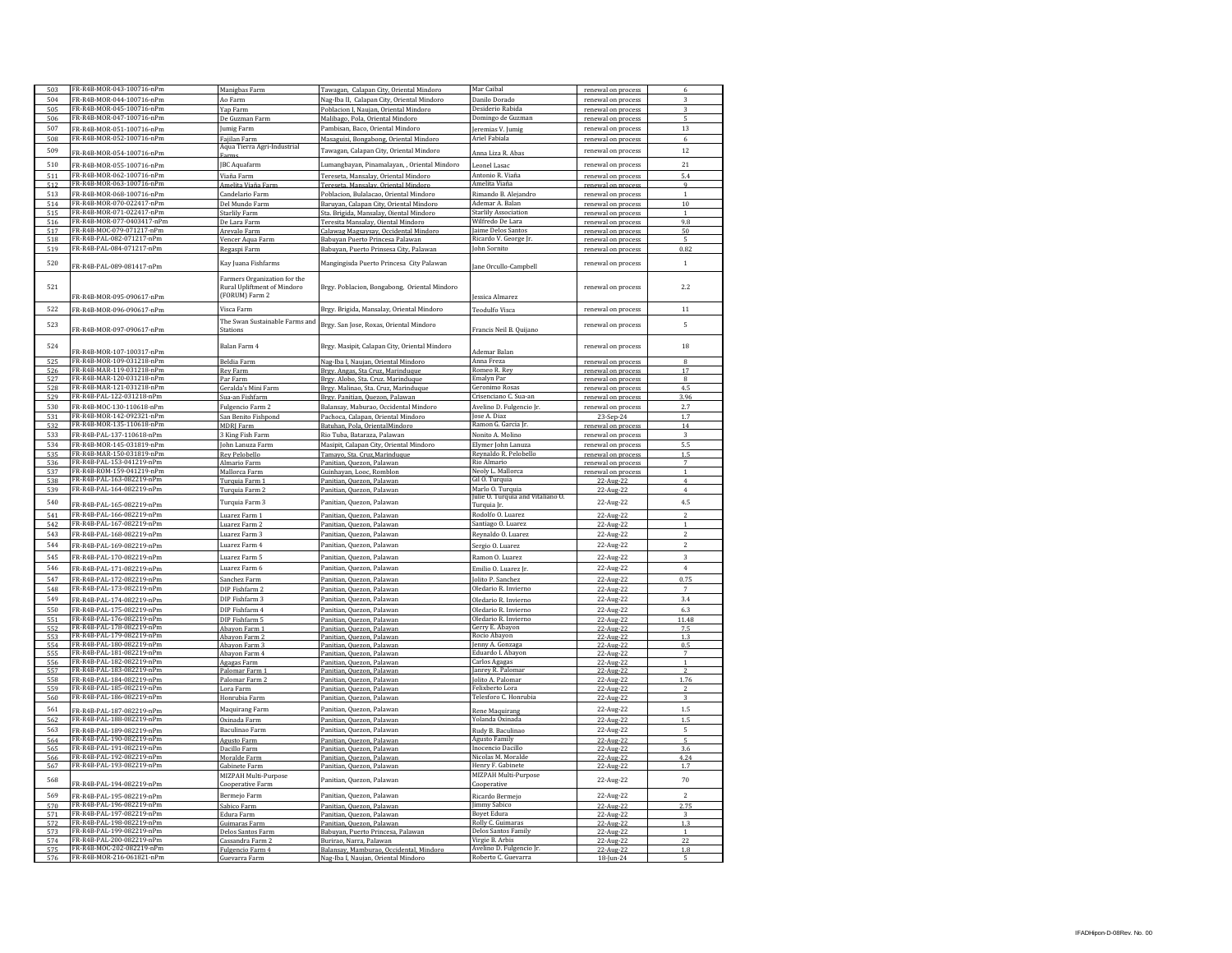| 577        | FR-R4B-MOR-217-061821-nPm                              | Mañibo Farm 1                                   | Nag-Iba I, Naujan, Oriental Mindoro                                                  | Marcos Q. Mañibo                                      | 18-Jun-24                                | 1.5                  |
|------------|--------------------------------------------------------|-------------------------------------------------|--------------------------------------------------------------------------------------|-------------------------------------------------------|------------------------------------------|----------------------|
| 578        | FR-R4B-MOR-219-061821-nPm                              | Franco Farm 1                                   | Nag-Iba I, Naujan, Oriental Mindoro                                                  | Adelon M. Franco                                      | 18-Jun-24                                | $\mathbf{1}$         |
| 579        | FR-R4B-MOR-220-110421-nPm                              | Franco Farm 2                                   | Nag-Iba I, Naujan, Oriental Mindoro                                                  | Benjamin Macutong Farm                                | $4-Nov-24$                               | 1                    |
| 580        | FR-R4B-MOR-221-061821-nPm                              | Asia Pac Farm 4                                 | Nag-Iba I, Naujan, Oriental Mindore                                                  | Roilan L. Rivera                                      | 18-Jun-24                                | 3.5                  |
| 581        | FR-R4B-MOR-237-092321-nPm                              | Salamanca Farm                                  | Gutad, Calapan, Oriental Mindoro                                                     | Edgardo R. Salamanca                                  | 23-Sep-24                                |                      |
| 582        | FR-R4B-MOR-242-102721-nPm                              | <b>Ducusin Farm</b>                             | Emely M. Ducusin                                                                     | Rodrigo Macabudbud                                    | 27-0ct-24                                | 0.6                  |
| 583        | FR-R4B-MOR-244-102721-nPm                              | Sarabia Farm 2                                  | Nag-Iba I, Naujan, Oriental Mindoro                                                  | <b>Joselito S. Sarabia</b>                            | 27-Oct-24                                | $\overline{4}$       |
| 584        | FR-R4B-MOR-246-102721-nPm                              | Malapote Farm 2                                 | Nag-Iba I, Naujan, Oriental Mindoro                                                  | Ruel M. Malapote                                      | 27-Oct-24                                | 6.4                  |
| 585        | FR-R4B-MOR-247-102721-nPm                              | Mendoza Farm                                    | Nag-Iba I, Naujan, Oriental Mindoro                                                  | Ruel M. Malapote                                      | 27-Oct-24                                | 5                    |
| 586        | FR-R4B-MOR-248-102721-nPm<br>FR-R4B-MOR-249-102721-nPm | Sison Farm                                      | San Jose, Roxas, Oriental Mindoro                                                    | Evangeline Sison<br>Cesar N. Macutong                 | 27-Oct-24                                | 25                   |
| 587        | FR-R4B-MOR-250-110421-nPm                              | <b>Macutong Farm</b>                            | Nag-Iba I, Naujan, Oriental Mindoro                                                  | Emmanuel A. Malacas                                   | 27-Oct-24                                | 0.25                 |
| 588<br>589 | FR-R4B-MOR-251-110421-nPm                              | Malacas Farm                                    | Nag-Iba I, Naujan, Oriental Mindoro                                                  | Felicisima Macutong                                   | 4-Nov-24                                 | 3                    |
| 590        | FR-R4B-MOR-252-110421-nPm                              | Felicisima Macutong Farm<br>Pertez Farm         | Nag-Iba I, Naujan, Oriental Mindoro                                                  | Teresita O. Pertez                                    | 4-Nov-24<br>4-Nov-24                     | 6                    |
| 591        | FR-R4B-MOR-253-110421-nPm                              | Magadia Farm                                    | Nag-Iba I, Naujan, Oriental Mindoro<br>Nag-Iba I, Naujan, Oriental Mindoro           | Magadia Family                                        | 4-Nov-24                                 | 3                    |
| 59.        | FR-R4B-MOR-254-110421-nPm                              | Calixto Atienza Farm                            | Nag-iba II, Calapan City, Oriental Mindoro                                           | Calixto C. Atienza                                    | 4-Nov-24                                 | 4                    |
| 593        | FR-R4B-MOR-255-110421-nPm                              | Paras Farm                                      | Nag-iba II, Calapan City, Oriental Mindoro                                           | <b>Robert Paras</b>                                   | $4-Nov-24$                               | 1.25                 |
| 594        | FR-R4B-MOR-256-110421-nPm                              | <b>Baes Farm</b>                                | Nag-iba II, Calapan City, Oriental Mindoro                                           | Esperanza R. Baes                                     | 4-Nov-24                                 | $\overline{4}$       |
| 595        | R-R4B-MOR-257-110421-nPm                               | Avendaño Farm                                   | Navotas, Calapan City, Oriental Mindoro                                              | <b>Ramil S.J. Avendaño</b>                            | 4-Nov-24                                 | 10                   |
| 596        | FR-R4B-MOR-261-120321-nPm                              | Asia Farm Pac 6                                 | Nag-Iba I, Naujan, Oriental Mindoro                                                  | Allan T. Magsino                                      | 3-Dec-24                                 | 1                    |
| 597        | FR-R4B-MOR-262-011422-nPm                              | De Leon Farm                                    | Nag-Iba, Naujan, Oriental Mindoro                                                    | Ronilo De Leon                                        | 14-Jan-25                                | $\mathbf{1}$         |
| 598        | FR-R4B-MOR-263-011422-nPm                              | Asia Pac Farm 5                                 | Nag-Iba, Naujan, Oriental Mindoro                                                    | Eddie De Leon                                         | 14-Jan-25                                | 0.5                  |
|            |                                                        |                                                 | REGION V (74 farms, 848.4506 hectares)                                               |                                                       |                                          |                      |
| 599        | FR-R5-Sor-001-070919-nPm                               | <b>BANARP</b> and Company Limited               | Capuy, Sorsogon City, Sorsogon                                                       | Bienvenido Villarrova                                 | $9$ -Jul-22                              | 24.8325              |
| 600        | FR-R5-Cas-002-112614-nPm                               | Mviola Farm                                     | Buenasuerte, Ragay, Camarines Sur                                                    | Myrna E. Mendoza                                      | renewal on process                       |                      |
| 601        | FR-R5-Cas-003-112614-nPm                               | Jarabejo Seafoods Farm                          | Brgy. Cale, Ragay, Camarines Sur                                                     | Santiago Jarabejo                                     | renewal on process                       | 4.6                  |
| 602        | FR-R5-Cas-004-112614-nPm                               | R.E.F. Aqua Farm                                | Magais-I, Del Gallego, Camarines Sur                                                 | Rene Beriamin                                         | renewal on process                       | 15                   |
| 603        | FR-R5-Cas-005-112614-nPm                               | Mendoza Farm                                    | Mananao, Tinambac, Camarines Sur                                                     | Tato Mendoza                                          | renewal on process                       | 12                   |
| 604        | FR-R5-Car-006-112814-nPm                               | Farm I                                          | Balatasan, Calabanga, Camarines Sui                                                  | Agosto Bonito                                         | renewal on process                       | 30                   |
| 605        | FR-R5-Cas-007-120314-nPm                               | Raña Farm                                       | Brgy. Cale, Ragay, Camarines Sur                                                     | Marilyn Raña                                          | renewal on process                       | $\overline{7}$       |
| 606        | FR-R5-Cas-008-120314-nPm                               | Renet Agua Farm                                 | Mamalao, Ragay, Camarines Sur                                                        | Rene Posingan                                         | renewal on process                       | 3                    |
| 607        | FR-R5-Cas-009-120314-nPm                               | Farm II<br>Yony & Eugar Crao and Prawn          | San Rafael, Ragay, Camarines Suı                                                     | Agosto Bonito                                         | renewal on process                       | 1.5                  |
| 608        | FR-R5-Cas-010-012521-nPm                               |                                                 | Brgy. Cale, Ragay, Camarines Su                                                      | Yolanda Celis                                         | 25-Jan-24                                | 10                   |
| 609        | FR-R5-Cas-012-121714-nPm                               | Samson Farm                                     | Brgy. Apale, Ragay, Camarines Sur                                                    | Jendra Samson                                         | renewal on process                       | 3.2                  |
| 610        | FR-R5-Cas-013-060415-nPm                               |                                                 | Tinambac, Camarines Sur                                                              | Rodrigo Delfino                                       | renewal on process                       | 12.75                |
| 611        | FR-R5-Sor-014-091615-nPm                               |                                                 | Cabid-an, Sorsogon                                                                   | <b>BFAR5-SDFFN</b>                                    | renewal on process                       | $\overline{7}$<br>77 |
| 612        | FR-R5-Cat-015-032919-nPm                               | Jesus Ceballo Farm                              | Taopon, Panganiban, Catanduanes                                                      | Jesus Ceballo                                         | renewal on process                       |                      |
| 613<br>614 | FR-R5-Cat-016-032919-nPm<br>FR-R5-Cat-017-032919-nPm   | Roberto Taopo Farm<br><b>PDFFN</b>              | Alinawan, Panganiban, Catanduanes<br>Panganiban, Catanduanes                         | Roberto Taopo<br>LGU Panganiban- PDFFN                | renewal on process<br>renewal on process | 15.9<br>R            |
| 615        | FR-R5-Cat-018-102715-nPm                               |                                                 | Taopon, Panganiban, Catanduane.                                                      | Eli Peña                                              | renewal on process                       | 21                   |
| 616        | FR-R5-Can-019-031016-nPm                               |                                                 | Iose Panganiban. Camarines Nort                                                      | Tita Imperial                                         | renewal on process                       | 21                   |
| 617        | FR-R5-Cat-020-102815-nPm                               |                                                 | Bagamanoc, Catanduanes                                                               | LGU Demo Farm                                         | renewal on process                       | 6                    |
| 618        | FR-R5-Cat-021-102915-nPm                               |                                                 | Viga, Catanduanes                                                                    | Gaspar Tutanes                                        | renewal on process                       | $\mathbf Q$          |
| 619        | FR-R5-Mas-022-102616-nPm                               |                                                 | Talisay, Milagros, Masbate                                                           | George B. Espinas                                     | renewal on process                       |                      |
| 620        | FR-R5-Cat-023-102716-nPm                               |                                                 | Brgy. Alas, Mandaon, Masbate                                                         | Helen Tacuyan                                         | renewal on process                       | 40                   |
| 621        | FR-R5-Cat-024-082416-nPm                               |                                                 | Brgy. Luyong Catungan, Mobo, Masbate                                                 | Aida del Fabro                                        | renewal on process                       | 21                   |
| 622        | FR-R5-Cat-025-020822-nPm                               | Pascua Family Fishpond                          | Bagamanoc, Catanduanes                                                               | Pascua Family (Tirso Pascua)                          | 8-Feb-25                                 | к                    |
| 623        | FR-R5-Cat-026-120716-nPm                               |                                                 | Balawing, Aroroy, Masbate                                                            | Arnel Asuncion                                        | renewal on process                       | 17                   |
| 624        | FR-R5-Cat-027-102516-nPm                               |                                                 | Calasuche, Milagros, Masbat                                                          | Lister Briones                                        | renewal on process                       | 20                   |
| 625        | FR-R5-Cat-028-113016-nPm                               |                                                 | Calasuche, Milagros, Masbate                                                         | Walter Irenea                                         | renewal on process                       | $\Delta$             |
| 626        | FR-R5-Cat-029-110916-nPm                               |                                                 | Brgy. Ulag, Prieto Diaz, Sorsogon                                                    | Mila Marasigan                                        | renewal on process                       | 25                   |
| 627<br>628 | FR-R5-Cat-030-102516-nPm<br>FR-R5-Cat-031-102516-nPm   |                                                 | Jamorawon, Milagros, Masbate                                                         | Alex Espinas<br>Rhea Dehiza and Mai Hasegawa          | renewal on process                       | 20                   |
|            |                                                        |                                                 | Brgy, Jamorawon, Milagros, Masbate                                                   |                                                       | renewal on process                       |                      |
| 629<br>630 | FR-R5-Cat-032-102516-nPm<br>FR-R5-Cat-033-082416-nPm   |                                                 | Asid-Asid, Jamorawon, Milagros, Masbate<br>Mobo, Masbate                             | Marilyn Asebuque<br>Esteban Aguila                    | renewal on process<br>renewal on proces. | 3.9<br>$\mathbf{R}$  |
| 631        | FR-R5-Cat-034-102516-nPm                               |                                                 | Jamorawon, Milagros, Masbato                                                         | Evangelina Espinas                                    | renewal on process                       | $\overline{4}$       |
| 632        | FR-R5-Cat-035-040422-nPm                               | Mangaod Farm                                    | Batalay, Bato, Catanduanes                                                           | Lope Taopo                                            | $4-Apr-25$                               | 9                    |
| 633        | FR-R5-Cat-036-082316-nPm                               |                                                 | Panique, Aroroy, Masbate                                                             | arry Esquilon:                                        | renewal on process                       | 37                   |
| 634        | FR-R5-Cas-037-012521-nPm                               | I & I Fishnond                                  | Sitio Mamalao, Brgy. Binahan Proper, Ragay, Cam                                      | <b>Josefino Curioso</b>                               | 25-Feb-24                                | 13                   |
|            |                                                        |                                                 |                                                                                      |                                                       |                                          |                      |
| 635        | FR-R5-Cas-038-012521-nPm                               | Egwaras Farm                                    | Binahan Proper, Ragay, Cam Sur                                                       | Rol Egwaras                                           | 25-Jan-24                                | 1.5                  |
| 636<br>637 | FR-R5-Cas-039-012521-nPm                               | Romeo Cedo Farm                                 | Mamalao, Binahan Proper, Ragay, Cam Sur<br>6010, Calangcawan Norte, Vinzons, Camarin | Romeo Cedo                                            | 25-Jan-24                                | 6<br>40              |
| 638        | FR-R5-Can-040-032919-nPm<br>FR-R5-Mas-041-032919-nPm   | King Fishers Farm<br>Olivera Farm               | Alas, Mandaon, Masbate                                                               | Delfin Sunga, Jı<br>Nelson Olivera Sr.                | renewal on process<br>renewal on process | 7.1                  |
| 639        | FR-R5-Mas-042-032919-nPm                               | Johnny Coja Farm                                | Tagpu, Mandaon, Masbate                                                              | Johnny Coja                                           | renewal on process                       | 5.6                  |
| 640        | FR-R5-Mas-043-032919-nPm                               | Noel Coja Farm I                                | Nanipsan, Mandaon, Masbat                                                            | Noel Coja                                             | renewal on process                       | 7                    |
| 641        | FR-R5-Mas-044-032919-nPm                               | Kong Fish Farm                                  | Nanipsan, Mandaon, Masbate                                                           | Paquito Kong Jr                                       | renewal on process                       | 21                   |
| 647        | FR-R5-Cat-045-032919-nPm                               | <b>Tulav Fisheries</b>                          | Quigaray, Bagamanoc, Catanduanes                                                     | Atty, Salvador Tulay                                  | renewal on process                       | 29                   |
| 643        | FR-R5-Sor-046-070919-nPm                               | <b>BEV</b> and Company Limited                  | Tiris, Gubat, Sorsogon                                                               | Bienvenido Villarroya                                 | $9 -  u  - 22$                           | 87.718               |
| 644        | FR-R5-Sor-047-070919-nPm                               | Fatima Chua Farm                                | Maningkay de Oro, Prieto Diaz, Sorsogon                                              | Fatima Chua                                           | $9 -  ul - 22$                           | 13                   |
| 645        | FR-R5-Sor-048-070919-nPm                               | Ignacio Jao Tayag Farm                          | Bacalon, Magallanes, Sorsogon                                                        | Ignacio Jao Tayag                                     | $9 -  ul - 22$                           | 10                   |
| 646        | FR-R5-Sor-049-012521-nPm                               | Leticia Mella Homo                              | Caditaan, Magallanes, Sorsogor                                                       | Leticia Mella Homo                                    | 25-Jan-24                                | 4.2                  |
| 647        | FR-R5-Sor-050-012521-nPm                               | Erlinda Mella Farm                              | Caditaan, Magallanes, Sorsogon                                                       | Erlinda Mella                                         | 25-Jan-24                                | 5                    |
| 648        | FR-R5-Cas-051-012521-nPm                               | <b>Avelino Encinares Farm</b>                   | Binahan, Ragay, Cam Sur                                                              | Avelino Encinares Farm                                | 25-Jan-24                                |                      |
| 649        | R-R5-Sor-052-012521-nPm                                | Helen Lee Alcala<br>Analiza Mella Losabio/ Riza | Aguada Sur, Magallanes, Sorsogor                                                     | Helen Lee Alcala<br>Analiza Mella Losabio/ Riza Mella | 25-Jan-24                                | 16                   |
| 650        | FR-R5-Sor-053-012521-nPm                               | Mella Mañago Farr                               | Caditaan, Magallanes, Sorsogon                                                       | Mañago                                                | 25-Jan-24                                | 5.                   |
| 651        | FR-R5-Sor-054-012521-nPm                               | Gloria Mella Labrador                           | Caditaan, Magallanes, Sorsogor                                                       | Gloria Mella Labrador                                 | 25-Jan-24                                | 5                    |
| 652        | FR-R5-Sor-055-012521-nPm                               | Campillos Farm                                  | Buenavista, Castilla, Sorsogon                                                       | Florencio Campillos/ Elmer                            | 25-Jan-24                                | $\overline{4}$       |
| 653        | FR-R5-Sor-056-012521-nPm                               | Tomas Latagan Farm                              | Buenavista, Castilla, Sorsogoj                                                       | amnillo<br>Tomas Latagan                              | 25-Jan-24                                |                      |
| 654        | FR-R5-Sor-057-012521-nPm                               | <b>Alvin Navas</b>                              | Buenavista, Castilla, Sorsogon                                                       | Alvin Navas                                           | 25-Jan-24                                | 6                    |
| 655        | FR-R5-Sor-058-012521-nPm                               | <b>Benito Navas II</b>                          | Buenavista, Castilla, Sorsogor                                                       | <b>Benito Navas II</b>                                | 25-Jan-24                                |                      |
|            |                                                        |                                                 |                                                                                      |                                                       |                                          |                      |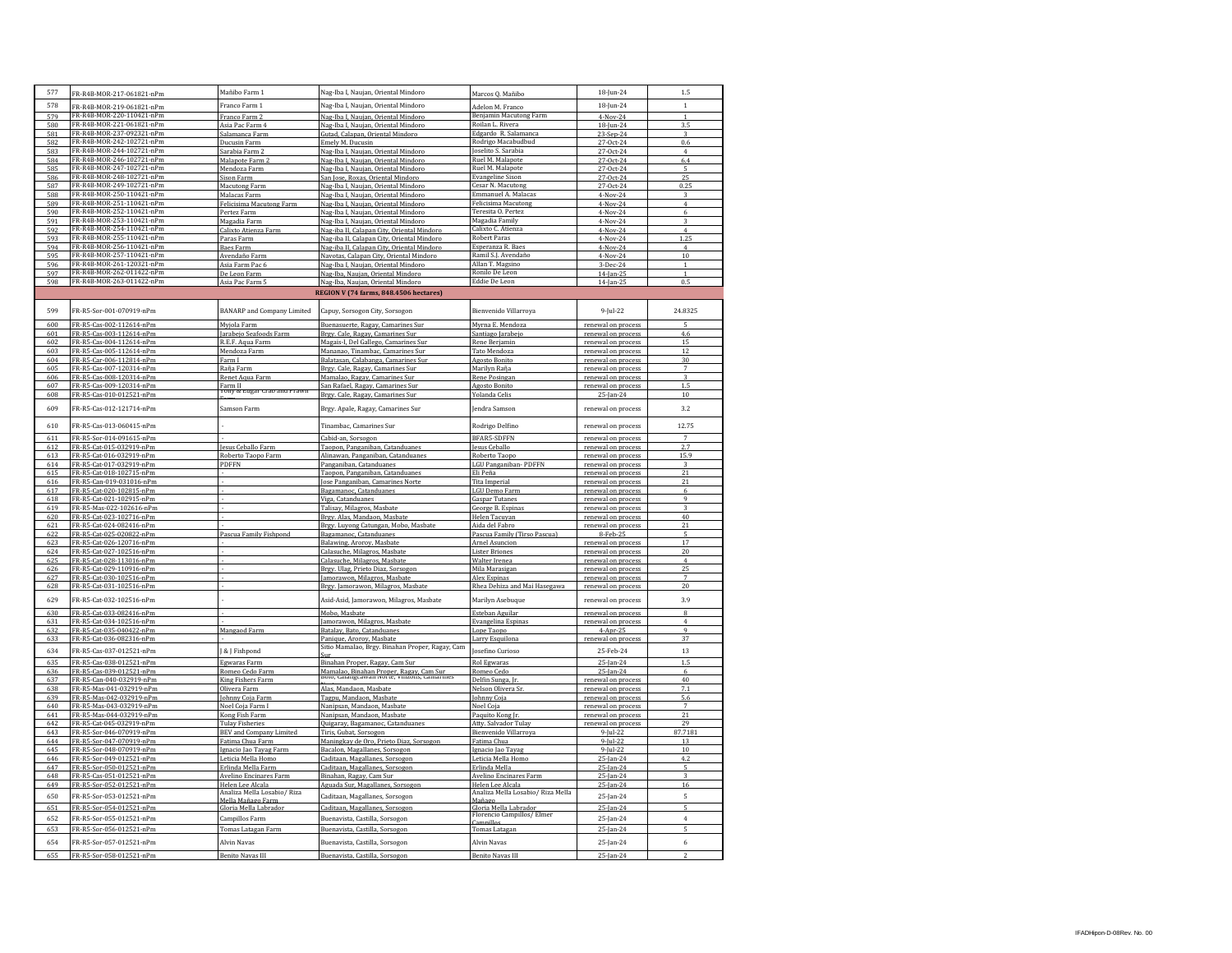| 656 | FR-R5-Sor-059-012521-nPm                     | Norma Mancera               | Buenavista, Castilla, Sorsogon                           | Norma Mancera                                         | 25-Jan-24                                |                         |
|-----|----------------------------------------------|-----------------------------|----------------------------------------------------------|-------------------------------------------------------|------------------------------------------|-------------------------|
| 657 | FR-R5-Sor-060-012521-nPm                     | Ernesto Ibana Farm          | Buenavista, Castilla, Sorsogon                           | Ernesto Ibana Jr.                                     | 25-Jan-24                                |                         |
|     |                                              |                             |                                                          |                                                       |                                          |                         |
| 658 | FR-R5-Sor-061-012521-nPm                     | laridad Lumbao Farm         | Purok Paraiso, Buenavista, Castilla, Sorsogon            | Claridad Lumbac                                       | 25-Jan-24                                |                         |
| 659 | FR-R5-Sor-062-012521-nPm                     | Victoria Bello Farm         | Buenavista, Castilla, Sorsogon                           | Victoria Bello Farm                                   | 25-Jan-24                                | 15                      |
| 660 | FR-R5-Cas-063-012521-nPm                     | Trinidad Ronquillo Farm     | Binahan, Ragay, Cam Sur                                  | <b>Trinidad Ronquillo</b>                             | 25-Jan-24                                | 2.5                     |
|     |                                              |                             |                                                          |                                                       |                                          |                         |
| 661 | FR-R5-Cas-064-012521-nPm                     | Bonto's Farm                | Binahan Proper, Ragay, Cam Sur                           | <b>Honeylyn Fernando</b>                              | 25-Jan-24                                | 8                       |
| 662 | FR-R5-Cas-065-012521-nPm                     | Simeon Gremio Farm          | Binahan, Ragay, Cam Sur                                  | Simeon Gremio                                         | 25-Jan-24                                | $\Delta$                |
| 663 | FR-R5-Cas-066-012521-nPm                     |                             |                                                          | Alberto Año                                           | 25-Jan-24                                | $\overline{1}$          |
|     |                                              | Alberto Año                 | Binahan, Ragay, Cam Sur                                  |                                                       |                                          |                         |
| 664 | FR-R5-Cas-067-012521-nPm                     | Violeta de Jesus Farm       | Brgy, Cale, Ragay, Camarines Sur                         | Violeta de Jesus                                      | 25-Jan-24                                | 8                       |
| 665 | FR-R5-Cas-068-012521-nPm                     | Hazel Año Farm              | Brgy. Cale, Ragay, Camarines Sui                         | Hazel Año                                             | 25-Jan-24                                | 1.5                     |
|     |                                              |                             |                                                          |                                                       |                                          |                         |
| 666 | FR-R5-Cas-069-012521-nPm                     | Edwin Genio Farm            | Brgy. Cale, Ragay, Camarines Sur                         | Edwin Genio                                           | 25-Jan-24                                | 0.75                    |
| 667 | FR-R5-Sor-070-012521-nPm                     | Edna Marañas                | Buenavista, Castilla, Sorsogon                           | Edna Marañas                                          | 25-Jan-24                                | 3                       |
| 668 | FR-R5-Cat-071-020822-nPm                     | Mario E. Visaya             | Sitio Hayahay, Bagatabao, Bagamanoc                      | Mario E. Visaya                                       | 8-Feb-25                                 | 6.5                     |
|     |                                              |                             |                                                          | Renato C. Lanuzga                                     |                                          |                         |
| 669 | FR-R5-Cat-072-020922-nPm                     | Alberto-Lanuzga Farm        | Pangkayanan, Bagamanoc, Catanduanes                      |                                                       | 8-Feb-25                                 |                         |
| 670 | FR-R5-Cat-073-040422-nPm                     | Fernandez-Lanuzga Farm      | Brgy. San Nicolas, Panganiban, Catanduanes               | Renato C. Lanuzga                                     | 4-Apr-25                                 | 5                       |
| 671 | FR-R5-Cat-074-040422-nPm                     | de Luna-Lanuzga Farm        | Brgy. Mabini, Panganiban, Catanduanes                    | Renato C. Lanuzga                                     | 4-Apr-25                                 | 6.7                     |
|     |                                              |                             |                                                          |                                                       |                                          |                         |
| 672 | FR-R5-Cat-075-040422-nPm                     | Sarmiento Farm              | Panganiban, Catanduane                                   | Arnel Sarmiento                                       | 4-Apr-25                                 | 40                      |
|     |                                              |                             | <b>REGION VI (0)</b>                                     |                                                       |                                          |                         |
|     |                                              |                             | REGION VII (4 Farms, 145.34 hectares)                    |                                                       |                                          |                         |
|     | FR-R7-BOH-001-030819-Pm                      |                             |                                                          | Marlito C. Uv                                         | 8-Mar-22                                 | 38.454                  |
| 673 |                                              | Marcela Farms, Incorporated | Tultugan, Calape, Bohol                                  |                                                       |                                          |                         |
|     |                                              |                             |                                                          |                                                       |                                          |                         |
| 674 | FR-R7-BOH-002-030819-Pm                      | Marcela Farms, Incorporated | San Isidro, Calape, Bohol                                | Marlito C. Uy                                         | 8-Mar-22                                 | 68.1996                 |
|     |                                              |                             |                                                          |                                                       |                                          |                         |
| 675 |                                              |                             |                                                          |                                                       |                                          |                         |
|     | FR-R7-BOH-003-030819-Pm                      | Marcela Farms, Incorporated | Lincod, Maribojoc, Bohol                                 | Marlito C. Uy                                         | 8-Mar-22                                 | 34.4827                 |
|     |                                              |                             |                                                          |                                                       |                                          |                         |
| 676 |                                              |                             |                                                          |                                                       |                                          |                         |
|     | FR-R7-NEG-004-051619-Pm                      | De Oro Resources            | Pondol, Amlan, Negros Oriental                           | Louie Libarios                                        | 16-May-22                                | 4.2                     |
|     |                                              |                             |                                                          |                                                       |                                          |                         |
|     |                                              |                             | <b>REGION VIII (19 farms, 129.8 hectares)</b>            |                                                       |                                          |                         |
|     |                                              |                             |                                                          |                                                       |                                          |                         |
| 677 | FR-R8-LEY-002-121814-nPm                     |                             |                                                          |                                                       | renewal on process                       | $12\,$                  |
|     |                                              | Kaytrix Agri-Aqua Farm      | Brgy. Parina, Carigara, Leyte                            | Sergio Apostol                                        |                                          |                         |
| 678 | FR-R8-LEY-003-121814-nPm                     | Caytrix Agri-Aqua Farm      | Brgy. Minuswang Barugo, Leyte                            | ergio Apostol                                         | renewal on process                       |                         |
|     |                                              |                             |                                                          |                                                       |                                          | $\overline{z}$          |
| 679 | FR-R8-LEY-004-121814-nPm                     | Triple N Farm               | Brgy. Balugohay-Norte, Carigara, Leyte                   | <b>Arnulfo Briones</b>                                | renewal on process                       |                         |
| 680 | FR-R8-LEY-005-121814-nPm                     | Triple N Farm               | Brgy. Canomantag, Barugo, Leyte                          | <b>Arnulfo Briones</b>                                | renewal on process                       | $\overline{\mathbf{c}}$ |
| 681 | FR-R8-LEY-006121814-nPm                      | Malate Farm                 | Brgy. Parina, Carigara, Leyte                            | Ignacio Malate                                        | renewal on process                       | 1.5                     |
|     |                                              |                             |                                                          |                                                       |                                          |                         |
| 682 | FR-R8-LEY-007-121914-nPm                     |                             | Brgy. Elizabeth, Leyte, Leyte                            | Materno Obaob                                         | renewal on process                       | 10                      |
| 683 | FR-R8-LEY-008-121914-nPm                     |                             | Brgy. Calaguise, Leyte, Leyte                            | Materno Obaob                                         | renewal on process                       | 10                      |
|     | FR-R8-LEY-009-1219145-nPm                    |                             |                                                          |                                                       |                                          |                         |
| 684 |                                              |                             | Brgy. Elizabeth, Leyte, Leyte                            | Elvira Mesia                                          | renewal on process                       |                         |
| 685 | FR-R8-LEY-0010-121914-nPm                    |                             | Brgy. Elizabeth, Leyte, Leyte                            | Editha Urbano                                         | renewal on process                       | 3.5                     |
| 686 | FR-R8-LEY-0011121914-nPm                     |                             | Brgy. Calaguise, Leyte, Leyte                            | Loreta Gabisay                                        | renewal on process                       | 0.8                     |
| 687 | FR-R8-LEY-0012-121914-nPm                    |                             | Brgy, Palid I, Leyte, Leyte                              |                                                       |                                          | 2                       |
|     |                                              |                             |                                                          | Placido Dagandan                                      | renewal on process                       |                         |
| 688 | FR-R8-LEY-0013-121914-nPm                    |                             | Brgy. Macupa, Leyte, Leyte                               | <b>Boboy Bermudez</b>                                 | renewal on process                       |                         |
| 689 | FR-R8-LEY-0014-121914-nPm                    |                             | Brgy. Jamorawon, Leyte, Leyte                            | <b>Franklin Bermudez</b>                              | renewal on process                       |                         |
|     |                                              |                             |                                                          |                                                       |                                          |                         |
| 690 | FR-R8-LEY-0015-121914-nPm                    |                             | Brgy. Macupa, Leyte, Leyte                               | Letecia Gatchalian                                    | renewal on process                       | 12                      |
| 691 | FR-R8-LEY-0016-121914-nPm                    |                             | Brgy. Calaguise, Leyte, Leyte                            | Sammy Uy                                              | renewal on process                       | 3.5                     |
|     |                                              |                             |                                                          |                                                       |                                          |                         |
| 692 | FR-R8-LEY-0017-121914-nPm                    |                             | Brgy. Elizabeth, Leyte, Leyte                            | Atibola Rosie                                         | renewal on process                       | 3.5                     |
|     |                                              |                             |                                                          |                                                       |                                          |                         |
|     |                                              |                             |                                                          |                                                       |                                          |                         |
| 693 | FR-R8-LEY-0018-090517-nPm                    |                             | Brgy. Calaguise, Leyte, Leyte                            | Lorenzo Baltonado                                     | renewal on process                       | 11                      |
|     |                                              |                             | Brgy. Tigbawan, Leyte, Leyte                             |                                                       | renewal on process                       | $\mathbf{q}$            |
| 694 | FR-R8-LEY-0019-100417-nPm                    |                             |                                                          | Eduardo O. Cabarte                                    |                                          |                         |
| 695 | FR-R8-LEY-0020-102417-nPm                    |                             | Sitio Bagacay, Brgy, Calaguise, Levte, Levte             | Arturo C. Arpon                                       | renewal on process                       |                         |
|     |                                              |                             | REGION IX (39 farms, 799.3 hectares)                     |                                                       |                                          |                         |
| 696 | FR-R9-ZAM-003-082014-nPm                     |                             | Licomo, Zamboanga City                                   | Eduardo B. Calovlov                                   | renewal on process                       | 21                      |
|     |                                              |                             |                                                          |                                                       |                                          |                         |
| 697 | FR-R9-ZAM-004-082014-nPm                     |                             | Licomo, Zamboanga City                                   | Felicito Deala, Ir.                                   | renewal on process                       | 15                      |
|     |                                              |                             |                                                          |                                                       |                                          |                         |
| 698 | FR-R9-ZAM-005-082014-nPm                     |                             | Logpond Vitali, Zamboanga City                           | Manuel Dalipe, Sr                                     | renewal on process                       | 30                      |
| 699 | FR-R9-NTE-006-090214-nPm                     |                             |                                                          | Dennis Tan                                            | renewal on process                       | 12                      |
| 700 |                                              |                             | Baylimango, Dapitan City Zamboanga del Norte             |                                                       |                                          |                         |
|     | FR-R9-NTE-008-090414-nPm                     |                             | Maria Cristina, Dapitan City, Zamboanga del Norte        | Antonio C. Aragones                                   | renewal on process                       | 3.9                     |
| 701 | FR-R9-SBY-009-090414-nPm                     |                             | Sta. Cruz, Kabasalan, Zamboanga Sibugay                  | Nestor P. Chiong                                      | renewal on process                       | 17                      |
| 702 | FR-R9-SBY-010-091614-nPm                     |                             | Sta. Cruz, Kabasalan, Zamboanga Sibugay                  | Freddie I. Chu                                        | renewal on process                       | 50                      |
|     |                                              |                             |                                                          |                                                       |                                          |                         |
| 703 | FR-R9-SBY-011-091814-nPm                     |                             | Monching Siay, Zamboanga Sibugay                         | Tranquilino P. Timusan                                | renewal on process                       | 30                      |
| 704 | FR-R9-SBY-012-091814-nPm                     |                             | Sta. Cruz, Kabasalan, Zamboanga Sibugay                  | AYC Corporation                                       | renewal on process                       | 75                      |
| 705 | FR-R9-SBY-013-091914-nPm                     |                             | Sta. Cruz, Kabasalan, Zamboanga Sibugay                  |                                                       | renewal on process                       | $\mathbf{Q}$            |
| 706 |                                              |                             |                                                          | George C. Cainglet<br>Jou Brackishwater Demonstration |                                          |                         |
|     | FR-R9-SBY-014-091914-nPm                     |                             | Sanito, Ipil, Zamboanga Sibugay                          |                                                       | renewal on process                       | 16                      |
| 707 | FR-R9-SUR-015-100714-nPm                     |                             | Balas, Aurora, Zamboanga Del Sur                         |                                                       | renewal on process                       | 48                      |
| 708 | FR-R9-SUR-016-100714-nPm                     |                             | Lower Bayao, Tukuran, Zamboanga Del Sur                  | DJM Farm<br>Southern Frimppines Agro-Mar              | renewal on process                       | $\mathbf{R}$            |
| 709 | FR-R9-SUR-017-100714-nPm                     |                             | Anonang, Aurora, Zamboanga Del Sur                       |                                                       | renewal on process                       | 4.5                     |
|     |                                              |                             |                                                          | Dr. Erwin Cortes Farm                                 |                                          |                         |
| 710 | FR-R9-NTE-018-102114-nPm                     |                             | Dao, Dapitan City, Zamboanga del Norte                   | Abraham Alota                                         | renewal on process                       | 16                      |
| 711 | FR-R9-NTE-019-102114-nPm                     |                             | Antipolo, Dapitan City, Zamboanga del Norte              | George Realiza                                        | renewal on process                       | 14                      |
| 712 | FR-R9-NTE-020-102314-nPm                     |                             |                                                          | Romeo Jalosjos                                        | renewal on process                       | 17                      |
| 713 |                                              |                             | Antipolo, Dapitan City, Zamboanga del Norte              |                                                       |                                          | 5                       |
|     | FR-R9-SBY-021-110414-nPm                     |                             | Pangi, Ipil, Zamboanga Sibugay                           | Vicente M. Gonzales, Sr                               | renewal on process                       |                         |
| 714 | FR-R9-SBY-022-110414-nPm                     |                             | Pangi, Ipil, Zamboanga Sibugay                           | Ramon M. Gonzales                                     | renewal on process                       | 12                      |
| 715 | FR-R9-ZAM-023-111814-nPm                     |                             | Logpond Tictapul, Zamboanga City                         | Segundino R. Gregorio                                 | renewal on process                       | 100                     |
|     |                                              |                             |                                                          |                                                       |                                          | 16                      |
| 716 | FR-R9-ZAM-024-111814-nPm                     |                             | Logpond, Vitali, Zamboanga City                          | Merlyn L. Junsay Farm                                 | renewal on process                       |                         |
| 717 | FR-R9-ZAM-025-111914-nPm                     |                             | Mangusu, Vitali, Zamboanga City                          | Rexie A. Ubay Farm                                    | renewal on process                       | 10                      |
| 718 | FR-R9-NTE-026-111214-nPm                     |                             | Banonong Danitan City, Zamboanga del Norte               | Nerva R. Adasa Farm                                   | renewal on process                       | 17                      |
|     |                                              |                             |                                                          |                                                       |                                          |                         |
| 719 | FR-R9-ZAM-027-112014-nPm                     |                             |                                                          | Randy R. Yosores Farm                                 |                                          | 31                      |
|     |                                              |                             | Tamaraan ,Mangusu, Zamboanga City                        |                                                       | renewal on process                       |                         |
|     |                                              |                             |                                                          | Russel F. Torres Farm                                 | renewal on process                       |                         |
| 720 | FR-R9-ZAM-028-112014-nPm                     |                             | Logpond, Tictapul, Zamboanga City                        |                                                       |                                          | 14.4                    |
| 721 | FR-R9-SBY-029-120214-nPm                     |                             | Calapan, Kabasalan, Zamboanga Sibugay                    | Noel L. Capitania                                     | renewal on process                       | 5.5                     |
| 722 | FR-R9-SUR-030-121014-nPm                     |                             | Upper Bayao, Tukuran, Zamboanga Del Sur                  | <b>Engr. Edgar Parales</b>                            | renewal on process                       | 5                       |
| 723 |                                              | Elena Bacus Farm            |                                                          |                                                       |                                          | 1.2                     |
|     | FR-R9-SUR-031-091917-nPm                     |                             | Pagadian City, Zamboanga del Sur                         | Elena Bacus                                           | renewal on process                       |                         |
| 724 | FR-R9-SUR-032-092017-nPm                     | Romeo V. Esteves Farm       | Kawit, Pagadian City, Zambo. Sur                         | Romeo V. Esteves                                      | renewal on process                       |                         |
| 725 | FR-R9-SUR-033-092117-nPm                     | STV Farm                    | Picanan, Kumalarang, Zamboanga del Sur                   | Victor S. Tan                                         | renewal on process                       | 15                      |
| 726 | FR-R9-SUR-034-092117-nPm                     |                             |                                                          |                                                       |                                          | $\mathbf{Q}$            |
|     |                                              | Reynaldo Dormitorio Farm    | Picanan, Kumalarang, Zamboanga del Sur                   | Reynaldo Dormitorio                                   | renewal on process                       |                         |
| 727 | FR-R9-SUR-035-092117-nPm                     | Quirino Gonzaga Farm        | Sitio Dacon, Picanan, Kumalarang, ZDS                    | Quirino Gonzaga                                       | renewal on process                       | 30                      |
| 728 | FR-R9-ZAM-036-100317-nPm                     | Joseph Sebastian Farm       | Logpond, Tictapul, Zamboanga City                        | Joseph Sebastian                                      | renewal on process                       | 12                      |
| 729 |                                              |                             | Sitio Punta Tamaraan, Zamboanga City                     |                                                       | renewal on process                       | 14                      |
|     | FR-R9-ZAM-037-100517-nPm                     | RND Farm                    |                                                          | Robinson U. Pagsuguiron                               |                                          |                         |
| 730 | FR-R9-ZAM-038-100517-nPm                     | Dagupan Farm                | Tamaraan, Vitali, Zamboanga City                         | Zacarias E. Dagupan, Jr.                              | renewal on process                       | 8.8                     |
| 731 | FR-R9-039-042318-nPm<br>FR-R9-040-052818-nPm | Sulla Farm<br>Petines Farm  | Tictapul, Vitali, Zamboanga City<br>Ipil, Zambo. Sibugay | Erlie Sulla<br>Rosalinda Petines                      | renewal on process<br>renewal on process | 8                       |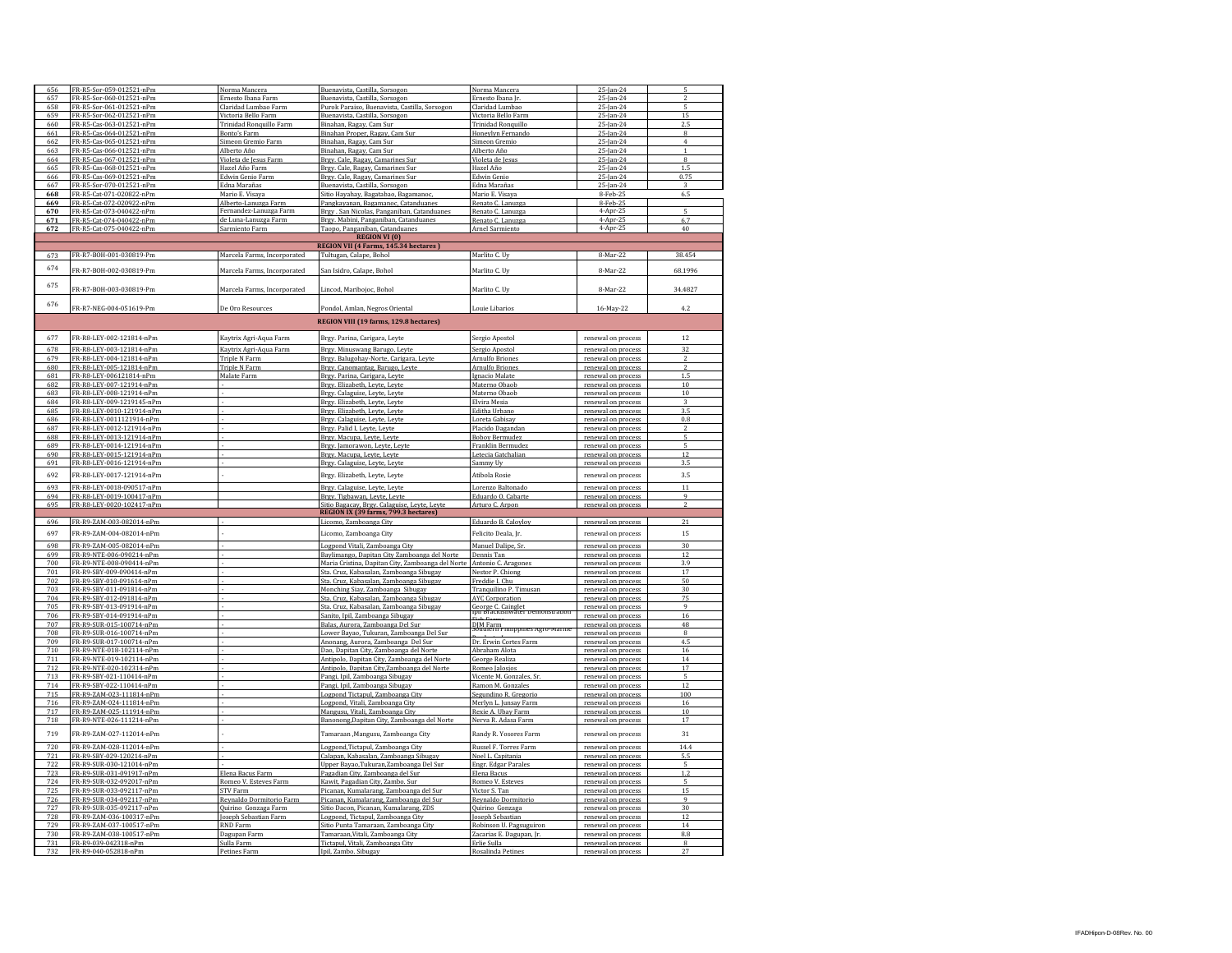| 734<br>FR-R9-042-062518-nPm<br>60<br>Quisumbing Farm<br>Kumalarang, Zambo. Del sur<br>Rey Quisumbing<br>renewal on proces.<br>REGION X (263 farms, 1,803.15 has)<br>735<br>FR-R10-LDN-003-012815-nPm-RNW-083121<br>San Diego Fishery Ent. Inc.<br>Margos, Kapatagan, Lanao del Norte<br>Mario Luis L. San Diego<br>31-Aug-24<br>635<br>736<br>FR-R10-LDN-006-012915-nPm-RNW-020719<br>Labuga Farm<br>Pacita, Lala, Lanao del Norte<br>Diego Labuga Ir.<br>7-Feb-22<br>0.25<br>737<br>FR-R10-LDN-008-020315-nPm-RNW-020719<br>Matampay Ilaya, Lala, Lanao del Norte<br>Pompeya A. Villarea<br>7-Feb-22<br>2.7<br>Apdua's Farm<br>738<br>FR-R10-LDN-009-020315-nPm-RNW-040119<br>$\overline{\mathbf{3}}$<br>Dionsay Farm<br>Matampay Ilaya, Lala, Lanao del Norte<br>Victoria B. Dionsay<br>$1-Apr-22$<br>739<br>FR-R10-LDN-010-020415-nPm-RNW-020719<br><b>Tabalbag Farm</b><br>Darumawang Bucana, Lala, Lanao del Norte<br><b>Tarcelo Tabalbag</b><br>7-Feb-22<br>20<br>740<br>FR-R10-LDN-011-020415-nPm-RNW-020719<br>Abaga, Lala, Lanao del Norte<br>7-Feb-22<br>12<br>Longcob Farm<br>Reynino Longcob<br>741<br>0.7<br>FR-R10-LDN-012-020415-nPm-RNW-083121<br>Francsico C. Bihod<br>31-Aug-24<br>Aquarius Farm<br>Tuna-an, Lala, Lanao del Norte<br>742<br>FR-R10-LDN-013-020415-nPm-RNW-083121<br>Rosalejos Farm<br>Tuna-an, Lala, Lanao del Norte<br>Lito Rosalijos<br>31-Aug-24<br>0.5<br>743<br>FR-R10-LDN-014-020515-nPm-RNW-081721<br>Tuna-an, Lala, Lanao del Norte<br>Sabas B. Gasataya J<br>Sabas Gasatava Farm<br>17-Aug-24<br>6.5<br>744<br>FR-R10-LDN-015-020515-nPm-RNW-081721<br>Tuna-an, Lala, Lanao del Norte<br>1.5<br>Raul Gasataya Farm<br>Raul B. Gasataya<br>17-Aug-24<br>745<br>FR-R10-LDN-016-020515-nPm-RNW-032422<br>Tuna-an, Lala, Lanao del Norte<br>Henry B. Gasataya<br>24-Mar-25<br>Henry Gasataya Farm<br>3<br>746<br>FR-R10-LDN-017-020515-nPm-RNW-081721<br>Tuna-an, Lala, Lanao del Norte<br>Helen B. Gasataya<br>17-Aug-24<br>1.5<br>Helen Gasataya Farm<br>25<br>747<br>FR-R10-LDN-018-020515-nPm-RNW-081721<br>Tuna-an, Lala, Lanao del Norte<br>Cecilia B. Gasataya<br>17-Aug-24<br>Cecilia Gasataya Farm<br>748<br>FR-R10-MOC-019-022415-nPm-RNW-072319<br>Silanga, Tangub City<br>Rolly Y. Atay<br>23-Jul-22<br>Atay Farm<br>$\mathbf{1}$<br>FR-R10-MOC-020-022515-nPm-RNW-072319<br>749<br>Nestor Kuizon Farm<br>Silanga, Tangub City<br>Nestor Kuizon<br>23-Jul-22<br>750<br>FR-R10-MOC-021-022515-nPm-RNW-072319<br>23-Jul-22<br>Zhakizee Farm<br>Silanga, Tangub City<br>Wendell B. Kuizon<br>$\mathbf{1}$<br>FR-R10-MOC-022-022515-nPm-RNW-072319<br>751<br>Dorimon Farm<br>Maloro, Tangub City<br>Candelaria G. Dorimon<br>23-Jul-22<br>1.1<br>752<br>P-1 Vanda, Maloro, Tangub City<br>FR-R10-MOC-023-022515-nPm-RNW-072619<br><b>Fuentes Farm</b><br>Guv U. Fuentes<br>26-Jul-2<br>753<br>FR-R10-MOC-024-022515-nPm-RNW-072319<br>Maaba Farm<br>Silanga, Tangub City<br>Junbeth Farm<br>23-Jul-22<br>$\overline{ }$<br>0.75<br>754<br>FR-R10-MOC-025-022615-nPm-RNW-072619<br>Calatrava Farm<br>Migcanaway, Tangub City<br>Facundo H. Calatrava<br>26-Jul-22<br>755<br>FR-R10-MOC-026-022615-nPm-RNW-072319<br>Philip A. Tan<br>23-Jul-22<br>Tan Farm<br>San Apolinario, Tangub City<br>6<br>756<br>FR-R10-MOC-027-022615-nPm-RNW-072319<br>P-1, Aquino, Tangub City<br>Robert Yu c/o Gregorio Lospo Etac<br>23-Jul-22<br>1.9<br>Robert Yu Farm 1<br>757<br>FR-R10-MOC-028-022615-nPm-RNW-072319<br>Aruelo Farm<br>Panalsalan, Tangub City<br>23-Jul-22<br>1.7<br>Apolinario Aruelo<br>758<br>FR-R10-MOC-029-022615-nPm-RNW-072319<br>0.25<br>Panalsalan, Tangub City<br>23-Jul-22<br>Sumalpong Farm<br>Osias R. Sumalpong<br>FR-R10-MOC-030-022615-nPm-RNW-032118<br>Cellona Fari<br>Sumiran, Tanguh City<br>Rene P. Cellona<br>renewal on proce<br>75G<br>3.6<br>760<br>FR-R10-MOC-031-022615-nPm-RNW-032118<br>Ong Farm<br>Sumirap, Tangub City<br><b>Juan One</b><br>renewal on process<br>15<br>761<br>FR-R10-MOC-032-022615-nPm-RNW-072619<br>Olmeda Farm<br>Baybay, Bonifacio, Misamis Occidental<br>Anne C. Olmeda<br>26-Jul-22<br>FR-R10-MOC-033-022615-nPm-RNW-072619<br>P-5, Migpange, Bonifacio, Misamis Occidental<br>Narcisa A. Cordovan<br>3.8<br>762<br>Cordovan Farm<br>26-Iul-22<br>763<br>FR-R10-LDN-035-021915-nPm-RNW-072418<br>Maximo Tapdasan Farm<br>Margos, Kapatagan, Lanao del Norte<br>Maximo Tapdasan<br>renewal on process<br>3<br>764<br>FR-R10-LDN-036-021915-nPm-RNW-072319<br>Laureano de la Cruz Farn<br>Margos, Kapatagan, Lanao del Norte<br>Laureano de la Cruz<br>23-Jul-22<br>765<br>FR-R10-LDN-037-021915-nPm-RNW-072418<br>Eliezer & Visminda Rabosa Farm<br>Elvie Rabosa<br>8<br>Margos, Kapatagan, Lanao del Norte<br>renewal on process<br>FR-R10-LDN-038-022015-nPm-RNW-083121<br>DCR Farm<br>Margos, Kapatagan, Lanao del Norte<br>Rosmeraldo dela Cruz<br>766<br>31-Aug-24<br>6<br>767<br>FR-R10-LDN-039-022015-nPm-RNW-072418<br>Ruthie Tapdasan Farm<br>Margos, Kapatagan, Lanao del Norte<br>Ruthie Tapdasan<br>renewal on process<br>768<br>FR-R10-LDN-040-022015-nPm-RNW-072418<br>Margos, Kapatagan, Lanao del Norte<br>Emelito Gida Oral<br>Rivera Farm<br>renewal on process<br>769<br>FR-R10-LDN-041-022015-nPm-RNW-072418<br>Julito dela Cruz Farm<br>Margos, Kapatagan, Lanao del Norte<br>Apolonia dela Cruz<br>renewal on process<br>8<br>FR-R10-LDN-042-022015-nPm-RNW-083121<br>10<br>770<br>Franciso dela Cruz Farn<br>Margos, Kapatagan, Lanao del Norte<br>Edgar A. Gillamac (Rentee)<br>31-Aug-24<br>771<br>FR-R10-LDN-043-022015-nPm-RNW-072418<br>Margos, Kapatagan, Lanao del Norte<br>Rosalinda C. Tapdasan<br>Abundio Tapdasan Farm<br>renewal on process<br>772<br>FR-R10-LDN-044-022415-nPm-RNW-011822<br>Felix Aguaviva Sr Farm<br>Matampay Bucana, Lala, Lanao del Norte<br>Felix Aguaviva<br>19-Jan-25<br>0.4<br>773<br>FR-R10-LDN-045-022415-nPm-RNW-081721<br>Sulague Fam<br>Matampay Bucana, Lala, Lanao del Norte<br>Fedeliano Catipay (Rentee)<br>17-Aug-24<br>774<br>Feliciana S. Sulague Farm<br>Nelson D. Reves (Rentee)<br>1.9<br>FR-R10-LDN-046-022415-nPm-RNW-081721<br>Matampay Bucana, Lala, Lanao del Norte<br>17-Aug-24<br>Matampay Agro Marine Dev't<br>775<br>FR-R10-LDN-047-022515-nPm-RNW-072418<br>Matampay, Bucana, Lala, Lanao del Norte<br>60<br>Finian James A. Santos<br>renewal on process<br>776<br>FR-R10-LDN-048-022515-nPm-RNW-072418<br>22.2<br>Matampay Bucana, Lala, Lanao del Norte<br>Victor Alquizola<br>Samahang Nayon Farm<br>renewal on process<br>777<br>FR-R10-LDN-049-022515-nPm-RNW-072418<br>Pablo Villareal Farm<br>Matampay, Bucana, Lala, Lanao del Norte<br>Pablo Villareal<br>$1.8\,$<br>renewal on process<br>FR-R10-LDN-052-031215-nPm-RNW-072418<br>778<br>Aguilar Farm<br>Baruy Dacu, Baroy, Lanao del Norte<br>Aurora Aguilai<br>renewal on process<br>779<br>FR-R10-LDN-054-031215-nPm-RNW-072418<br>$\overline{z}$<br>Ransang Dawis, Baroy, Lanao del Norte<br><b>Meriam Sinining</b><br>Apat Farm<br>renewal on process<br>780<br>FR-R10-LDN-056-031315-nPm-RNW-072418<br>Taruc Farm<br>Ransang Dawis, Baroy, Lanao del Norte<br>Emelia P. Taruc<br>renewal on process<br>1.6<br>781<br>FR-R10-MOC-058-031315-nPm-RNW-041719<br>Migpange, Bonifacio, Misamis Occidenta<br>Gualberto C. Eliaso<br>17-Apr-22<br>Eliaso Farm<br>782<br>FR-R10-MOC-059-031315-nPm-RNW-041719<br>$\mathbf{1}$<br>Apilan Farm<br>P-2, Migpange, Bonifacio, Misamis Occidental<br>Jessie Apilan<br>17-Apr-22<br>783<br>FR-R10-MOC-061-031315-nPm-RNW-032218<br>Pisa-an, Bonifacio, Misamis Occidental<br>Phoebe L. Poblador<br>renewal on process<br>$\overline{4}$<br>Poblador Farm<br>784<br>FR-R10-MOC-062-031315-nPm-RNW-032218<br>Pisa-an, Bonifacio, Misamis Occidental<br>renewal on process<br><b>Bones Farm</b><br>Virginia Bones<br>10<br>785<br>FR-R10-LDN-063-031915-nPm-RNW-040119<br>5<br>Moninio Farm<br>Darumawang Ilaya, Lala, Lanao del Norte<br>Socorro Moninio<br>$1-Apr-22$<br>FR-R10-LDN-064-031915-nPm-RNW-092418<br>Camalan, Lala, Lanao del Norte<br>Jovencio O. Mahusay<br>786<br>Mahusay Farm<br>renewal on process<br>1.5<br>FR-R10-LDN-065-032015-nPm-RNW-083121<br>Matampay Ilaya, Lala, Lanao del Norte<br>787<br>Ronald Labuga Farm<br>31-Aug-24<br>Ronald A. Labuga<br>788<br>FR-R10-LDN-066-032015-nPm-RNW-041719<br>17-Apr-22<br>0.6<br>Elizeta M. Apdua Farm<br>Matampay Ilaya, Lala, Lanao del Norte<br>Pableo Apdua Jr<br>FR-R10-LDN-067-032015-nPm-RNW-072418<br>789<br>Pableo Apdua Jr. Farm<br>Matampay Ilaya, Lala, Lanao del Norte<br>Pableo Apdua Jr.<br>renewal on process<br>0.6<br>790<br>FR-R10-LDN-068-032015-nPm-RNW-083121<br><b>Bernal Farm</b><br>Matampay Ilaya, Lala, Lanao del Norte<br>Roberto Bernal<br>31-Aug-24<br>791<br>FR-R10-LDN-070-032415-nPm-RNW-081721<br>Ytak Farm<br>Mukas, Kolambugan, Lanao del Norte<br>Zito Ytak<br>17-Aug-24<br>$\Delta$<br>792<br>FR-R10-LDN-071-032515-nPm-RNW-072319<br>Damayo Farm<br>Mukas, Kolambugan, Lanao del Norte<br>Armando Damayo<br>$23 -  ul - 22 $<br>$\mathbf{1}$<br>793<br>FR-R10-LDN-072-032515-nPm-RNW-092418<br>12.4<br>Mukas, Kolambugan, Lanao del Norte<br>Mike A. Damayo<br>Damayo Farm<br>renewal on process<br>794<br>FR-R10-LDN-073-032515-nPm-RNW-011822<br>Virginita Cotto Morales<br>19-Jan-25<br>0.8<br><b>Morales Farm</b><br>Mukas, Kolambugan, Lanao del Norte<br>795<br>FR-R10-LDN-074-042215-nPm-RNW-072418<br>Taguitic, Kapatagan, Lanao del Norte<br>Jose Ramie Villanueva<br>15<br>Villanueva Farn<br>renewal on process<br>796<br>FR-R10-LDN-075-042215-nPm-RNW-072418<br>Taguitic, Kapatagan, Lanao del Norte<br>Anania M. Gonzaga<br>renewal on process<br>Gonzaga Farm<br>5<br>797<br>FR-R10-LDN-076-042215-nPm-RNW-011822<br>Novicito E. Ceniza Farm<br>Taguitic, Kapatagan, Lanao del Norte<br>Novicito E. Ceniza<br>19-Jan-25<br>$\mathbf{1}$<br>798<br>FR-R10-LDN-077-042215-nPm-RNW-092418<br>Rogelio C. Ceniza Farm<br>Taguitic, Kapatagan, Lanao del Norte<br>Rogelio C. Ceneza<br>renewal on process<br>3<br>799<br>FR-R10-LDN-078-042215-nPm-RNW-011822<br>Delio J. Oporto Farm<br>Taguitic, Kapatagan, Lanao del Norte<br>Delio J. Oporto<br>g<br>19-Jan-25<br>800<br>FR-R10-LDN-079-042215-nPm-RNW-092418<br>Isla Verde, Darumawang Ilaya, Lala, LDN<br>Edgardo R. Lumapas<br>renewal on process<br>Lumapas Farm<br>801<br>FR-R10-LDN-080-042215-nPm-RNW-092418<br>Taguitic, Kapatagan, Lanao del Norte<br>George Paderanga<br>renewal on process<br>50<br>Paderanga Farm<br>802<br>FR-R10-LDN-081-042315-nPm-RNW-092418<br>Atty, Donato Y, Calica Ir<br>3.8<br>Calica Ir. Farm<br>Tubod. Lanao del Norte<br>renewal on process<br>803<br>FR-R10-LDN-082-042315-nPm-RNW-011822<br>19-Jan-25<br>0.5<br><b>Tomimbang Farm</b><br>Pigcarangan, Tubod, Lanao del Norte<br>Winco Y. Tomimbang<br>804<br>FR-R10-MOC-084-100215-nPm-RNW-072619<br>4.8<br><b>Balcita Farm</b><br>Libertad Bajo, Sinacaban, Misamis Occidental<br>Ridimptor M. Balcita<br>26-Jul-22<br>805<br>0.5<br>FR-R10-MOC-086-100215-nPm-RNW-072619<br>Poblacion, Panaon, Misamis Occidental<br>Josephine S. Cos<br>26-Jul-22<br>Cos Farm<br>806<br>FR-R10-LDN-087-100215-nPm-RNW-072319<br>23-Jul-22<br>116<br><b>Tenazas Farm</b><br>Malimango, Lala, Lanao del Norte<br>Nikolai G. Tenazas<br>807<br>FR-R10-LDN-088-100215-nPm-RNW-092418<br>Malinao Farm<br>Camalan, Lala, Lanao del Norte<br>Alex Malinao<br>$\overline{z}$<br>renewal on process<br>24<br>808<br>FR-R10-MOC-089-121615-nPm-RNW-121718<br>DN Farm<br>Migpange, Bonifacio, Misamis Occidental<br>Dominador Alngohoro<br>renewal on process<br>809<br>FR-R10-MOC-090-121615-nPm-RNW-121718<br>Migpange, Bonifacio, Misamis Occidental<br>renewal on process<br>Evas Farm<br>Myrna Evas<br>$\overline{4}$<br>810<br>FR-R10-MOC-091-121615-nPm-RNW-121718<br>Arado Farm<br>Migpange, Bonifacio, Misamis Occidental<br>Emelia Arado<br>renewal on process<br>811<br>FR-R10-MOC-092-121615-nPm-RNW-121818<br>Digson, Bonifacio, Misamis Occidental<br>Aquaker Farm<br>Susana Magalona<br>renewal on process<br>6<br>812<br>FR-R10-LDN-098-020617-nPm-RNW-112020<br>Tuna-an, Lala, Lanao del Norte<br>Cesar C. Hechanova<br>20-Nov-23<br>12<br>Hechanova Farm<br>813<br>FR-R10-LDN-099-020617-nPm-RNW-121520<br>Andrada Farm<br>Pacita, Lala, Lanao del Norte<br>anet T. Bacalso<br>15-Dec-23<br>10<br>FR-R10-MOC-104-020918-nPm<br>814<br>& A Farm<br>Butuay, Jimenez, Misamis Occidental<br>Luther D. Balat<br>renewal on process<br>815<br>12<br>FR-R10-MOC-105-031518-nPm<br>Kitchong Lim Farm<br>Bañadero, Ozamiz City<br>Renato T. Apat<br>renewal on process | 816<br>FR-R10-MOC-106-032218-nPm<br>Shinnex Farm<br>Digson, Bonifacio, Misamis Occidental<br>Emmanuel D. Decolongon<br>renewal on process<br>1.9 | FR-R9-041-053018-nPm | <b>Fulgueras Farm</b> | Siay, Zambo. Sibugay | Jovito Fulgueras | renewal on process | $\overline{7}$ |
|---------------------------------------------------------------------------------------------------------------------------------------------------------------------------------------------------------------------------------------------------------------------------------------------------------------------------------------------------------------------------------------------------------------------------------------------------------------------------------------------------------------------------------------------------------------------------------------------------------------------------------------------------------------------------------------------------------------------------------------------------------------------------------------------------------------------------------------------------------------------------------------------------------------------------------------------------------------------------------------------------------------------------------------------------------------------------------------------------------------------------------------------------------------------------------------------------------------------------------------------------------------------------------------------------------------------------------------------------------------------------------------------------------------------------------------------------------------------------------------------------------------------------------------------------------------------------------------------------------------------------------------------------------------------------------------------------------------------------------------------------------------------------------------------------------------------------------------------------------------------------------------------------------------------------------------------------------------------------------------------------------------------------------------------------------------------------------------------------------------------------------------------------------------------------------------------------------------------------------------------------------------------------------------------------------------------------------------------------------------------------------------------------------------------------------------------------------------------------------------------------------------------------------------------------------------------------------------------------------------------------------------------------------------------------------------------------------------------------------------------------------------------------------------------------------------------------------------------------------------------------------------------------------------------------------------------------------------------------------------------------------------------------------------------------------------------------------------------------------------------------------------------------------------------------------------------------------------------------------------------------------------------------------------------------------------------------------------------------------------------------------------------------------------------------------------------------------------------------------------------------------------------------------------------------------------------------------------------------------------------------------------------------------------------------------------------------------------------------------------------------------------------------------------------------------------------------------------------------------------------------------------------------------------------------------------------------------------------------------------------------------------------------------------------------------------------------------------------------------------------------------------------------------------------------------------------------------------------------------------------------------------------------------------------------------------------------------------------------------------------------------------------------------------------------------------------------------------------------------------------------------------------------------------------------------------------------------------------------------------------------------------------------------------------------------------------------------------------------------------------------------------------------------------------------------------------------------------------------------------------------------------------------------------------------------------------------------------------------------------------------------------------------------------------------------------------------------------------------------------------------------------------------------------------------------------------------------------------------------------------------------------------------------------------------------------------------------------------------------------------------------------------------------------------------------------------------------------------------------------------------------------------------------------------------------------------------------------------------------------------------------------------------------------------------------------------------------------------------------------------------------------------------------------------------------------------------------------------------------------------------------------------------------------------------------------------------------------------------------------------------------------------------------------------------------------------------------------------------------------------------------------------------------------------------------------------------------------------------------------------------------------------------------------------------------------------------------------------------------------------------------------------------------------------------------------------------------------------------------------------------------------------------------------------------------------------------------------------------------------------------------------------------------------------------------------------------------------------------------------------------------------------------------------------------------------------------------------------------------------------------------------------------------------------------------------------------------------------------------------------------------------------------------------------------------------------------------------------------------------------------------------------------------------------------------------------------------------------------------------------------------------------------------------------------------------------------------------------------------------------------------------------------------------------------------------------------------------------------------------------------------------------------------------------------------------------------------------------------------------------------------------------------------------------------------------------------------------------------------------------------------------------------------------------------------------------------------------------------------------------------------------------------------------------------------------------------------------------------------------------------------------------------------------------------------------------------------------------------------------------------------------------------------------------------------------------------------------------------------------------------------------------------------------------------------------------------------------------------------------------------------------------------------------------------------------------------------------------------------------------------------------------------------------------------------------------------------------------------------------------------------------------------------------------------------------------------------------------------------------------------------------------------------------------------------------------------------------------------------------------------------------------------------------------------------------------------------------------------------------------------------------------------------------------------------------------------------------------------------------------------------------------------------------------------------------------------------------------------------------------------------------------------------------------------------------------------------------------------------------------------------------------------------------------------------------------------------------------------------------------------------------------------------------------------------------------------------------------------------------------------------------------------------------------------------------------------------------------------------------------------------------------------------------------------------------------------------------------------------------------------------------------------------------------------------------------------------------------------------------------------------------------------------------------------------------------------------------------------------------------------------------------------------------------------------------------------------------------------------------------------------------------------------------------------------------------------------------------------------------------------------------------------------------------------------------------------------------------------------------------------------------------------------------------------------------------------------------------------------------------------------------------------------------------------------------------------------------------------------------------------------------------------------------------------------------------------------------------------------------------------------------------------------------------------------------------------------------------------------------------------------------------------------------------------------------------------------------------------------------------------------------------------------------------------------------------------------------------------------------------------------------------------------------------------------------------------------------------------------------------------------------------------------------------------------------------------------------------------------------------------------------------------------------------------------------------------------------------------------------------------------------------------------------------------------------------------------------------------------------------------------------------------------------------------------------------------------------------------------------------------------------------------------------------------------------------------------------------------------------------------------------------------------------------------------------------------------------------------------------------------------------------------------------------------------------------------------------------------------------------------------------------------------------------------------------------------------------------------------------------------------------------------------------------------------------------------------------------------------------------------------------------------------------------------------------------------------------------------------------------|--------------------------------------------------------------------------------------------------------------------------------------------------|----------------------|-----------------------|----------------------|------------------|--------------------|----------------|
|                                                                                                                                                                                                                                                                                                                                                                                                                                                                                                                                                                                                                                                                                                                                                                                                                                                                                                                                                                                                                                                                                                                                                                                                                                                                                                                                                                                                                                                                                                                                                                                                                                                                                                                                                                                                                                                                                                                                                                                                                                                                                                                                                                                                                                                                                                                                                                                                                                                                                                                                                                                                                                                                                                                                                                                                                                                                                                                                                                                                                                                                                                                                                                                                                                                                                                                                                                                                                                                                                                                                                                                                                                                                                                                                                                                                                                                                                                                                                                                                                                                                                                                                                                                                                                                                                                                                                                                                                                                                                                                                                                                                                                                                                                                                                                                                                                                                                                                                                                                                                                                                                                                                                                                                                                                                                                                                                                                                                                                                                                                                                                                                                                                                                                                                                                                                                                                                                                                                                                                                                                                                                                                                                                                                                                                                                                                                                                                                                                                                                                                                                                                                                                                                                                                                                                                                                                                                                                                                                                                                                                                                                                                                                                                                                                                                                                                                                                                                                                                                                                                                                                                                                                                                                                                                                                                                                                                                                                                                                                                                                                                                                                                                                                                                                                                                                                                                                                                                                                                                                                                                                                                                                                                                                                                                                                                                                                                                                                                                                                                                                                                                                                                                                                                                                                                                                                                                                                                                                                                                                                                                                                                                                                                                                                                                                                                                                                                                                                                                                                                                                                                                                                                                                                                                                                                                                                                                                                                                                                                                                                                                                                                                                                                                                                                                                                                                                                                                                                                                                                                                                                                                                                                                                                                                                                                                                                                                                                                                                                                                                                                                                                                                                                                                                                                                                                                                                                                                                                                                                                                                                                                                                                                                                                                                                                                                                                                                                                                                                                                                                                                                                                                                                     |                                                                                                                                                  |                      |                       |                      |                  |                    |                |
|                                                                                                                                                                                                                                                                                                                                                                                                                                                                                                                                                                                                                                                                                                                                                                                                                                                                                                                                                                                                                                                                                                                                                                                                                                                                                                                                                                                                                                                                                                                                                                                                                                                                                                                                                                                                                                                                                                                                                                                                                                                                                                                                                                                                                                                                                                                                                                                                                                                                                                                                                                                                                                                                                                                                                                                                                                                                                                                                                                                                                                                                                                                                                                                                                                                                                                                                                                                                                                                                                                                                                                                                                                                                                                                                                                                                                                                                                                                                                                                                                                                                                                                                                                                                                                                                                                                                                                                                                                                                                                                                                                                                                                                                                                                                                                                                                                                                                                                                                                                                                                                                                                                                                                                                                                                                                                                                                                                                                                                                                                                                                                                                                                                                                                                                                                                                                                                                                                                                                                                                                                                                                                                                                                                                                                                                                                                                                                                                                                                                                                                                                                                                                                                                                                                                                                                                                                                                                                                                                                                                                                                                                                                                                                                                                                                                                                                                                                                                                                                                                                                                                                                                                                                                                                                                                                                                                                                                                                                                                                                                                                                                                                                                                                                                                                                                                                                                                                                                                                                                                                                                                                                                                                                                                                                                                                                                                                                                                                                                                                                                                                                                                                                                                                                                                                                                                                                                                                                                                                                                                                                                                                                                                                                                                                                                                                                                                                                                                                                                                                                                                                                                                                                                                                                                                                                                                                                                                                                                                                                                                                                                                                                                                                                                                                                                                                                                                                                                                                                                                                                                                                                                                                                                                                                                                                                                                                                                                                                                                                                                                                                                                                                                                                                                                                                                                                                                                                                                                                                                                                                                                                                                                                                                                                                                                                                                                                                                                                                                                                                                                                                                                                                                                     |                                                                                                                                                  |                      |                       |                      |                  |                    |                |
|                                                                                                                                                                                                                                                                                                                                                                                                                                                                                                                                                                                                                                                                                                                                                                                                                                                                                                                                                                                                                                                                                                                                                                                                                                                                                                                                                                                                                                                                                                                                                                                                                                                                                                                                                                                                                                                                                                                                                                                                                                                                                                                                                                                                                                                                                                                                                                                                                                                                                                                                                                                                                                                                                                                                                                                                                                                                                                                                                                                                                                                                                                                                                                                                                                                                                                                                                                                                                                                                                                                                                                                                                                                                                                                                                                                                                                                                                                                                                                                                                                                                                                                                                                                                                                                                                                                                                                                                                                                                                                                                                                                                                                                                                                                                                                                                                                                                                                                                                                                                                                                                                                                                                                                                                                                                                                                                                                                                                                                                                                                                                                                                                                                                                                                                                                                                                                                                                                                                                                                                                                                                                                                                                                                                                                                                                                                                                                                                                                                                                                                                                                                                                                                                                                                                                                                                                                                                                                                                                                                                                                                                                                                                                                                                                                                                                                                                                                                                                                                                                                                                                                                                                                                                                                                                                                                                                                                                                                                                                                                                                                                                                                                                                                                                                                                                                                                                                                                                                                                                                                                                                                                                                                                                                                                                                                                                                                                                                                                                                                                                                                                                                                                                                                                                                                                                                                                                                                                                                                                                                                                                                                                                                                                                                                                                                                                                                                                                                                                                                                                                                                                                                                                                                                                                                                                                                                                                                                                                                                                                                                                                                                                                                                                                                                                                                                                                                                                                                                                                                                                                                                                                                                                                                                                                                                                                                                                                                                                                                                                                                                                                                                                                                                                                                                                                                                                                                                                                                                                                                                                                                                                                                                                                                                                                                                                                                                                                                                                                                                                                                                                                                                                                                     |                                                                                                                                                  |                      |                       |                      |                  |                    |                |
|                                                                                                                                                                                                                                                                                                                                                                                                                                                                                                                                                                                                                                                                                                                                                                                                                                                                                                                                                                                                                                                                                                                                                                                                                                                                                                                                                                                                                                                                                                                                                                                                                                                                                                                                                                                                                                                                                                                                                                                                                                                                                                                                                                                                                                                                                                                                                                                                                                                                                                                                                                                                                                                                                                                                                                                                                                                                                                                                                                                                                                                                                                                                                                                                                                                                                                                                                                                                                                                                                                                                                                                                                                                                                                                                                                                                                                                                                                                                                                                                                                                                                                                                                                                                                                                                                                                                                                                                                                                                                                                                                                                                                                                                                                                                                                                                                                                                                                                                                                                                                                                                                                                                                                                                                                                                                                                                                                                                                                                                                                                                                                                                                                                                                                                                                                                                                                                                                                                                                                                                                                                                                                                                                                                                                                                                                                                                                                                                                                                                                                                                                                                                                                                                                                                                                                                                                                                                                                                                                                                                                                                                                                                                                                                                                                                                                                                                                                                                                                                                                                                                                                                                                                                                                                                                                                                                                                                                                                                                                                                                                                                                                                                                                                                                                                                                                                                                                                                                                                                                                                                                                                                                                                                                                                                                                                                                                                                                                                                                                                                                                                                                                                                                                                                                                                                                                                                                                                                                                                                                                                                                                                                                                                                                                                                                                                                                                                                                                                                                                                                                                                                                                                                                                                                                                                                                                                                                                                                                                                                                                                                                                                                                                                                                                                                                                                                                                                                                                                                                                                                                                                                                                                                                                                                                                                                                                                                                                                                                                                                                                                                                                                                                                                                                                                                                                                                                                                                                                                                                                                                                                                                                                                                                                                                                                                                                                                                                                                                                                                                                                                                                                                                                                     |                                                                                                                                                  |                      |                       |                      |                  |                    |                |
|                                                                                                                                                                                                                                                                                                                                                                                                                                                                                                                                                                                                                                                                                                                                                                                                                                                                                                                                                                                                                                                                                                                                                                                                                                                                                                                                                                                                                                                                                                                                                                                                                                                                                                                                                                                                                                                                                                                                                                                                                                                                                                                                                                                                                                                                                                                                                                                                                                                                                                                                                                                                                                                                                                                                                                                                                                                                                                                                                                                                                                                                                                                                                                                                                                                                                                                                                                                                                                                                                                                                                                                                                                                                                                                                                                                                                                                                                                                                                                                                                                                                                                                                                                                                                                                                                                                                                                                                                                                                                                                                                                                                                                                                                                                                                                                                                                                                                                                                                                                                                                                                                                                                                                                                                                                                                                                                                                                                                                                                                                                                                                                                                                                                                                                                                                                                                                                                                                                                                                                                                                                                                                                                                                                                                                                                                                                                                                                                                                                                                                                                                                                                                                                                                                                                                                                                                                                                                                                                                                                                                                                                                                                                                                                                                                                                                                                                                                                                                                                                                                                                                                                                                                                                                                                                                                                                                                                                                                                                                                                                                                                                                                                                                                                                                                                                                                                                                                                                                                                                                                                                                                                                                                                                                                                                                                                                                                                                                                                                                                                                                                                                                                                                                                                                                                                                                                                                                                                                                                                                                                                                                                                                                                                                                                                                                                                                                                                                                                                                                                                                                                                                                                                                                                                                                                                                                                                                                                                                                                                                                                                                                                                                                                                                                                                                                                                                                                                                                                                                                                                                                                                                                                                                                                                                                                                                                                                                                                                                                                                                                                                                                                                                                                                                                                                                                                                                                                                                                                                                                                                                                                                                                                                                                                                                                                                                                                                                                                                                                                                                                                                                                                                                                     |                                                                                                                                                  |                      |                       |                      |                  |                    |                |
|                                                                                                                                                                                                                                                                                                                                                                                                                                                                                                                                                                                                                                                                                                                                                                                                                                                                                                                                                                                                                                                                                                                                                                                                                                                                                                                                                                                                                                                                                                                                                                                                                                                                                                                                                                                                                                                                                                                                                                                                                                                                                                                                                                                                                                                                                                                                                                                                                                                                                                                                                                                                                                                                                                                                                                                                                                                                                                                                                                                                                                                                                                                                                                                                                                                                                                                                                                                                                                                                                                                                                                                                                                                                                                                                                                                                                                                                                                                                                                                                                                                                                                                                                                                                                                                                                                                                                                                                                                                                                                                                                                                                                                                                                                                                                                                                                                                                                                                                                                                                                                                                                                                                                                                                                                                                                                                                                                                                                                                                                                                                                                                                                                                                                                                                                                                                                                                                                                                                                                                                                                                                                                                                                                                                                                                                                                                                                                                                                                                                                                                                                                                                                                                                                                                                                                                                                                                                                                                                                                                                                                                                                                                                                                                                                                                                                                                                                                                                                                                                                                                                                                                                                                                                                                                                                                                                                                                                                                                                                                                                                                                                                                                                                                                                                                                                                                                                                                                                                                                                                                                                                                                                                                                                                                                                                                                                                                                                                                                                                                                                                                                                                                                                                                                                                                                                                                                                                                                                                                                                                                                                                                                                                                                                                                                                                                                                                                                                                                                                                                                                                                                                                                                                                                                                                                                                                                                                                                                                                                                                                                                                                                                                                                                                                                                                                                                                                                                                                                                                                                                                                                                                                                                                                                                                                                                                                                                                                                                                                                                                                                                                                                                                                                                                                                                                                                                                                                                                                                                                                                                                                                                                                                                                                                                                                                                                                                                                                                                                                                                                                                                                                                                                                     |                                                                                                                                                  |                      |                       |                      |                  |                    |                |
|                                                                                                                                                                                                                                                                                                                                                                                                                                                                                                                                                                                                                                                                                                                                                                                                                                                                                                                                                                                                                                                                                                                                                                                                                                                                                                                                                                                                                                                                                                                                                                                                                                                                                                                                                                                                                                                                                                                                                                                                                                                                                                                                                                                                                                                                                                                                                                                                                                                                                                                                                                                                                                                                                                                                                                                                                                                                                                                                                                                                                                                                                                                                                                                                                                                                                                                                                                                                                                                                                                                                                                                                                                                                                                                                                                                                                                                                                                                                                                                                                                                                                                                                                                                                                                                                                                                                                                                                                                                                                                                                                                                                                                                                                                                                                                                                                                                                                                                                                                                                                                                                                                                                                                                                                                                                                                                                                                                                                                                                                                                                                                                                                                                                                                                                                                                                                                                                                                                                                                                                                                                                                                                                                                                                                                                                                                                                                                                                                                                                                                                                                                                                                                                                                                                                                                                                                                                                                                                                                                                                                                                                                                                                                                                                                                                                                                                                                                                                                                                                                                                                                                                                                                                                                                                                                                                                                                                                                                                                                                                                                                                                                                                                                                                                                                                                                                                                                                                                                                                                                                                                                                                                                                                                                                                                                                                                                                                                                                                                                                                                                                                                                                                                                                                                                                                                                                                                                                                                                                                                                                                                                                                                                                                                                                                                                                                                                                                                                                                                                                                                                                                                                                                                                                                                                                                                                                                                                                                                                                                                                                                                                                                                                                                                                                                                                                                                                                                                                                                                                                                                                                                                                                                                                                                                                                                                                                                                                                                                                                                                                                                                                                                                                                                                                                                                                                                                                                                                                                                                                                                                                                                                                                                                                                                                                                                                                                                                                                                                                                                                                                                                                                                                                     |                                                                                                                                                  |                      |                       |                      |                  |                    |                |
|                                                                                                                                                                                                                                                                                                                                                                                                                                                                                                                                                                                                                                                                                                                                                                                                                                                                                                                                                                                                                                                                                                                                                                                                                                                                                                                                                                                                                                                                                                                                                                                                                                                                                                                                                                                                                                                                                                                                                                                                                                                                                                                                                                                                                                                                                                                                                                                                                                                                                                                                                                                                                                                                                                                                                                                                                                                                                                                                                                                                                                                                                                                                                                                                                                                                                                                                                                                                                                                                                                                                                                                                                                                                                                                                                                                                                                                                                                                                                                                                                                                                                                                                                                                                                                                                                                                                                                                                                                                                                                                                                                                                                                                                                                                                                                                                                                                                                                                                                                                                                                                                                                                                                                                                                                                                                                                                                                                                                                                                                                                                                                                                                                                                                                                                                                                                                                                                                                                                                                                                                                                                                                                                                                                                                                                                                                                                                                                                                                                                                                                                                                                                                                                                                                                                                                                                                                                                                                                                                                                                                                                                                                                                                                                                                                                                                                                                                                                                                                                                                                                                                                                                                                                                                                                                                                                                                                                                                                                                                                                                                                                                                                                                                                                                                                                                                                                                                                                                                                                                                                                                                                                                                                                                                                                                                                                                                                                                                                                                                                                                                                                                                                                                                                                                                                                                                                                                                                                                                                                                                                                                                                                                                                                                                                                                                                                                                                                                                                                                                                                                                                                                                                                                                                                                                                                                                                                                                                                                                                                                                                                                                                                                                                                                                                                                                                                                                                                                                                                                                                                                                                                                                                                                                                                                                                                                                                                                                                                                                                                                                                                                                                                                                                                                                                                                                                                                                                                                                                                                                                                                                                                                                                                                                                                                                                                                                                                                                                                                                                                                                                                                                                                                                     |                                                                                                                                                  |                      |                       |                      |                  |                    |                |
|                                                                                                                                                                                                                                                                                                                                                                                                                                                                                                                                                                                                                                                                                                                                                                                                                                                                                                                                                                                                                                                                                                                                                                                                                                                                                                                                                                                                                                                                                                                                                                                                                                                                                                                                                                                                                                                                                                                                                                                                                                                                                                                                                                                                                                                                                                                                                                                                                                                                                                                                                                                                                                                                                                                                                                                                                                                                                                                                                                                                                                                                                                                                                                                                                                                                                                                                                                                                                                                                                                                                                                                                                                                                                                                                                                                                                                                                                                                                                                                                                                                                                                                                                                                                                                                                                                                                                                                                                                                                                                                                                                                                                                                                                                                                                                                                                                                                                                                                                                                                                                                                                                                                                                                                                                                                                                                                                                                                                                                                                                                                                                                                                                                                                                                                                                                                                                                                                                                                                                                                                                                                                                                                                                                                                                                                                                                                                                                                                                                                                                                                                                                                                                                                                                                                                                                                                                                                                                                                                                                                                                                                                                                                                                                                                                                                                                                                                                                                                                                                                                                                                                                                                                                                                                                                                                                                                                                                                                                                                                                                                                                                                                                                                                                                                                                                                                                                                                                                                                                                                                                                                                                                                                                                                                                                                                                                                                                                                                                                                                                                                                                                                                                                                                                                                                                                                                                                                                                                                                                                                                                                                                                                                                                                                                                                                                                                                                                                                                                                                                                                                                                                                                                                                                                                                                                                                                                                                                                                                                                                                                                                                                                                                                                                                                                                                                                                                                                                                                                                                                                                                                                                                                                                                                                                                                                                                                                                                                                                                                                                                                                                                                                                                                                                                                                                                                                                                                                                                                                                                                                                                                                                                                                                                                                                                                                                                                                                                                                                                                                                                                                                                                                                                     |                                                                                                                                                  |                      |                       |                      |                  |                    |                |
|                                                                                                                                                                                                                                                                                                                                                                                                                                                                                                                                                                                                                                                                                                                                                                                                                                                                                                                                                                                                                                                                                                                                                                                                                                                                                                                                                                                                                                                                                                                                                                                                                                                                                                                                                                                                                                                                                                                                                                                                                                                                                                                                                                                                                                                                                                                                                                                                                                                                                                                                                                                                                                                                                                                                                                                                                                                                                                                                                                                                                                                                                                                                                                                                                                                                                                                                                                                                                                                                                                                                                                                                                                                                                                                                                                                                                                                                                                                                                                                                                                                                                                                                                                                                                                                                                                                                                                                                                                                                                                                                                                                                                                                                                                                                                                                                                                                                                                                                                                                                                                                                                                                                                                                                                                                                                                                                                                                                                                                                                                                                                                                                                                                                                                                                                                                                                                                                                                                                                                                                                                                                                                                                                                                                                                                                                                                                                                                                                                                                                                                                                                                                                                                                                                                                                                                                                                                                                                                                                                                                                                                                                                                                                                                                                                                                                                                                                                                                                                                                                                                                                                                                                                                                                                                                                                                                                                                                                                                                                                                                                                                                                                                                                                                                                                                                                                                                                                                                                                                                                                                                                                                                                                                                                                                                                                                                                                                                                                                                                                                                                                                                                                                                                                                                                                                                                                                                                                                                                                                                                                                                                                                                                                                                                                                                                                                                                                                                                                                                                                                                                                                                                                                                                                                                                                                                                                                                                                                                                                                                                                                                                                                                                                                                                                                                                                                                                                                                                                                                                                                                                                                                                                                                                                                                                                                                                                                                                                                                                                                                                                                                                                                                                                                                                                                                                                                                                                                                                                                                                                                                                                                                                                                                                                                                                                                                                                                                                                                                                                                                                                                                                                                                                     |                                                                                                                                                  |                      |                       |                      |                  |                    |                |
|                                                                                                                                                                                                                                                                                                                                                                                                                                                                                                                                                                                                                                                                                                                                                                                                                                                                                                                                                                                                                                                                                                                                                                                                                                                                                                                                                                                                                                                                                                                                                                                                                                                                                                                                                                                                                                                                                                                                                                                                                                                                                                                                                                                                                                                                                                                                                                                                                                                                                                                                                                                                                                                                                                                                                                                                                                                                                                                                                                                                                                                                                                                                                                                                                                                                                                                                                                                                                                                                                                                                                                                                                                                                                                                                                                                                                                                                                                                                                                                                                                                                                                                                                                                                                                                                                                                                                                                                                                                                                                                                                                                                                                                                                                                                                                                                                                                                                                                                                                                                                                                                                                                                                                                                                                                                                                                                                                                                                                                                                                                                                                                                                                                                                                                                                                                                                                                                                                                                                                                                                                                                                                                                                                                                                                                                                                                                                                                                                                                                                                                                                                                                                                                                                                                                                                                                                                                                                                                                                                                                                                                                                                                                                                                                                                                                                                                                                                                                                                                                                                                                                                                                                                                                                                                                                                                                                                                                                                                                                                                                                                                                                                                                                                                                                                                                                                                                                                                                                                                                                                                                                                                                                                                                                                                                                                                                                                                                                                                                                                                                                                                                                                                                                                                                                                                                                                                                                                                                                                                                                                                                                                                                                                                                                                                                                                                                                                                                                                                                                                                                                                                                                                                                                                                                                                                                                                                                                                                                                                                                                                                                                                                                                                                                                                                                                                                                                                                                                                                                                                                                                                                                                                                                                                                                                                                                                                                                                                                                                                                                                                                                                                                                                                                                                                                                                                                                                                                                                                                                                                                                                                                                                                                                                                                                                                                                                                                                                                                                                                                                                                                                                                                                                     |                                                                                                                                                  |                      |                       |                      |                  |                    |                |
|                                                                                                                                                                                                                                                                                                                                                                                                                                                                                                                                                                                                                                                                                                                                                                                                                                                                                                                                                                                                                                                                                                                                                                                                                                                                                                                                                                                                                                                                                                                                                                                                                                                                                                                                                                                                                                                                                                                                                                                                                                                                                                                                                                                                                                                                                                                                                                                                                                                                                                                                                                                                                                                                                                                                                                                                                                                                                                                                                                                                                                                                                                                                                                                                                                                                                                                                                                                                                                                                                                                                                                                                                                                                                                                                                                                                                                                                                                                                                                                                                                                                                                                                                                                                                                                                                                                                                                                                                                                                                                                                                                                                                                                                                                                                                                                                                                                                                                                                                                                                                                                                                                                                                                                                                                                                                                                                                                                                                                                                                                                                                                                                                                                                                                                                                                                                                                                                                                                                                                                                                                                                                                                                                                                                                                                                                                                                                                                                                                                                                                                                                                                                                                                                                                                                                                                                                                                                                                                                                                                                                                                                                                                                                                                                                                                                                                                                                                                                                                                                                                                                                                                                                                                                                                                                                                                                                                                                                                                                                                                                                                                                                                                                                                                                                                                                                                                                                                                                                                                                                                                                                                                                                                                                                                                                                                                                                                                                                                                                                                                                                                                                                                                                                                                                                                                                                                                                                                                                                                                                                                                                                                                                                                                                                                                                                                                                                                                                                                                                                                                                                                                                                                                                                                                                                                                                                                                                                                                                                                                                                                                                                                                                                                                                                                                                                                                                                                                                                                                                                                                                                                                                                                                                                                                                                                                                                                                                                                                                                                                                                                                                                                                                                                                                                                                                                                                                                                                                                                                                                                                                                                                                                                                                                                                                                                                                                                                                                                                                                                                                                                                                                                                                                     |                                                                                                                                                  |                      |                       |                      |                  |                    |                |
|                                                                                                                                                                                                                                                                                                                                                                                                                                                                                                                                                                                                                                                                                                                                                                                                                                                                                                                                                                                                                                                                                                                                                                                                                                                                                                                                                                                                                                                                                                                                                                                                                                                                                                                                                                                                                                                                                                                                                                                                                                                                                                                                                                                                                                                                                                                                                                                                                                                                                                                                                                                                                                                                                                                                                                                                                                                                                                                                                                                                                                                                                                                                                                                                                                                                                                                                                                                                                                                                                                                                                                                                                                                                                                                                                                                                                                                                                                                                                                                                                                                                                                                                                                                                                                                                                                                                                                                                                                                                                                                                                                                                                                                                                                                                                                                                                                                                                                                                                                                                                                                                                                                                                                                                                                                                                                                                                                                                                                                                                                                                                                                                                                                                                                                                                                                                                                                                                                                                                                                                                                                                                                                                                                                                                                                                                                                                                                                                                                                                                                                                                                                                                                                                                                                                                                                                                                                                                                                                                                                                                                                                                                                                                                                                                                                                                                                                                                                                                                                                                                                                                                                                                                                                                                                                                                                                                                                                                                                                                                                                                                                                                                                                                                                                                                                                                                                                                                                                                                                                                                                                                                                                                                                                                                                                                                                                                                                                                                                                                                                                                                                                                                                                                                                                                                                                                                                                                                                                                                                                                                                                                                                                                                                                                                                                                                                                                                                                                                                                                                                                                                                                                                                                                                                                                                                                                                                                                                                                                                                                                                                                                                                                                                                                                                                                                                                                                                                                                                                                                                                                                                                                                                                                                                                                                                                                                                                                                                                                                                                                                                                                                                                                                                                                                                                                                                                                                                                                                                                                                                                                                                                                                                                                                                                                                                                                                                                                                                                                                                                                                                                                                                                                                     |                                                                                                                                                  |                      |                       |                      |                  |                    |                |
|                                                                                                                                                                                                                                                                                                                                                                                                                                                                                                                                                                                                                                                                                                                                                                                                                                                                                                                                                                                                                                                                                                                                                                                                                                                                                                                                                                                                                                                                                                                                                                                                                                                                                                                                                                                                                                                                                                                                                                                                                                                                                                                                                                                                                                                                                                                                                                                                                                                                                                                                                                                                                                                                                                                                                                                                                                                                                                                                                                                                                                                                                                                                                                                                                                                                                                                                                                                                                                                                                                                                                                                                                                                                                                                                                                                                                                                                                                                                                                                                                                                                                                                                                                                                                                                                                                                                                                                                                                                                                                                                                                                                                                                                                                                                                                                                                                                                                                                                                                                                                                                                                                                                                                                                                                                                                                                                                                                                                                                                                                                                                                                                                                                                                                                                                                                                                                                                                                                                                                                                                                                                                                                                                                                                                                                                                                                                                                                                                                                                                                                                                                                                                                                                                                                                                                                                                                                                                                                                                                                                                                                                                                                                                                                                                                                                                                                                                                                                                                                                                                                                                                                                                                                                                                                                                                                                                                                                                                                                                                                                                                                                                                                                                                                                                                                                                                                                                                                                                                                                                                                                                                                                                                                                                                                                                                                                                                                                                                                                                                                                                                                                                                                                                                                                                                                                                                                                                                                                                                                                                                                                                                                                                                                                                                                                                                                                                                                                                                                                                                                                                                                                                                                                                                                                                                                                                                                                                                                                                                                                                                                                                                                                                                                                                                                                                                                                                                                                                                                                                                                                                                                                                                                                                                                                                                                                                                                                                                                                                                                                                                                                                                                                                                                                                                                                                                                                                                                                                                                                                                                                                                                                                                                                                                                                                                                                                                                                                                                                                                                                                                                                                                                                                     |                                                                                                                                                  |                      |                       |                      |                  |                    |                |
|                                                                                                                                                                                                                                                                                                                                                                                                                                                                                                                                                                                                                                                                                                                                                                                                                                                                                                                                                                                                                                                                                                                                                                                                                                                                                                                                                                                                                                                                                                                                                                                                                                                                                                                                                                                                                                                                                                                                                                                                                                                                                                                                                                                                                                                                                                                                                                                                                                                                                                                                                                                                                                                                                                                                                                                                                                                                                                                                                                                                                                                                                                                                                                                                                                                                                                                                                                                                                                                                                                                                                                                                                                                                                                                                                                                                                                                                                                                                                                                                                                                                                                                                                                                                                                                                                                                                                                                                                                                                                                                                                                                                                                                                                                                                                                                                                                                                                                                                                                                                                                                                                                                                                                                                                                                                                                                                                                                                                                                                                                                                                                                                                                                                                                                                                                                                                                                                                                                                                                                                                                                                                                                                                                                                                                                                                                                                                                                                                                                                                                                                                                                                                                                                                                                                                                                                                                                                                                                                                                                                                                                                                                                                                                                                                                                                                                                                                                                                                                                                                                                                                                                                                                                                                                                                                                                                                                                                                                                                                                                                                                                                                                                                                                                                                                                                                                                                                                                                                                                                                                                                                                                                                                                                                                                                                                                                                                                                                                                                                                                                                                                                                                                                                                                                                                                                                                                                                                                                                                                                                                                                                                                                                                                                                                                                                                                                                                                                                                                                                                                                                                                                                                                                                                                                                                                                                                                                                                                                                                                                                                                                                                                                                                                                                                                                                                                                                                                                                                                                                                                                                                                                                                                                                                                                                                                                                                                                                                                                                                                                                                                                                                                                                                                                                                                                                                                                                                                                                                                                                                                                                                                                                                                                                                                                                                                                                                                                                                                                                                                                                                                                                                                                                     |                                                                                                                                                  |                      |                       |                      |                  |                    |                |
|                                                                                                                                                                                                                                                                                                                                                                                                                                                                                                                                                                                                                                                                                                                                                                                                                                                                                                                                                                                                                                                                                                                                                                                                                                                                                                                                                                                                                                                                                                                                                                                                                                                                                                                                                                                                                                                                                                                                                                                                                                                                                                                                                                                                                                                                                                                                                                                                                                                                                                                                                                                                                                                                                                                                                                                                                                                                                                                                                                                                                                                                                                                                                                                                                                                                                                                                                                                                                                                                                                                                                                                                                                                                                                                                                                                                                                                                                                                                                                                                                                                                                                                                                                                                                                                                                                                                                                                                                                                                                                                                                                                                                                                                                                                                                                                                                                                                                                                                                                                                                                                                                                                                                                                                                                                                                                                                                                                                                                                                                                                                                                                                                                                                                                                                                                                                                                                                                                                                                                                                                                                                                                                                                                                                                                                                                                                                                                                                                                                                                                                                                                                                                                                                                                                                                                                                                                                                                                                                                                                                                                                                                                                                                                                                                                                                                                                                                                                                                                                                                                                                                                                                                                                                                                                                                                                                                                                                                                                                                                                                                                                                                                                                                                                                                                                                                                                                                                                                                                                                                                                                                                                                                                                                                                                                                                                                                                                                                                                                                                                                                                                                                                                                                                                                                                                                                                                                                                                                                                                                                                                                                                                                                                                                                                                                                                                                                                                                                                                                                                                                                                                                                                                                                                                                                                                                                                                                                                                                                                                                                                                                                                                                                                                                                                                                                                                                                                                                                                                                                                                                                                                                                                                                                                                                                                                                                                                                                                                                                                                                                                                                                                                                                                                                                                                                                                                                                                                                                                                                                                                                                                                                                                                                                                                                                                                                                                                                                                                                                                                                                                                                                                                                                     |                                                                                                                                                  |                      |                       |                      |                  |                    |                |
|                                                                                                                                                                                                                                                                                                                                                                                                                                                                                                                                                                                                                                                                                                                                                                                                                                                                                                                                                                                                                                                                                                                                                                                                                                                                                                                                                                                                                                                                                                                                                                                                                                                                                                                                                                                                                                                                                                                                                                                                                                                                                                                                                                                                                                                                                                                                                                                                                                                                                                                                                                                                                                                                                                                                                                                                                                                                                                                                                                                                                                                                                                                                                                                                                                                                                                                                                                                                                                                                                                                                                                                                                                                                                                                                                                                                                                                                                                                                                                                                                                                                                                                                                                                                                                                                                                                                                                                                                                                                                                                                                                                                                                                                                                                                                                                                                                                                                                                                                                                                                                                                                                                                                                                                                                                                                                                                                                                                                                                                                                                                                                                                                                                                                                                                                                                                                                                                                                                                                                                                                                                                                                                                                                                                                                                                                                                                                                                                                                                                                                                                                                                                                                                                                                                                                                                                                                                                                                                                                                                                                                                                                                                                                                                                                                                                                                                                                                                                                                                                                                                                                                                                                                                                                                                                                                                                                                                                                                                                                                                                                                                                                                                                                                                                                                                                                                                                                                                                                                                                                                                                                                                                                                                                                                                                                                                                                                                                                                                                                                                                                                                                                                                                                                                                                                                                                                                                                                                                                                                                                                                                                                                                                                                                                                                                                                                                                                                                                                                                                                                                                                                                                                                                                                                                                                                                                                                                                                                                                                                                                                                                                                                                                                                                                                                                                                                                                                                                                                                                                                                                                                                                                                                                                                                                                                                                                                                                                                                                                                                                                                                                                                                                                                                                                                                                                                                                                                                                                                                                                                                                                                                                                                                                                                                                                                                                                                                                                                                                                                                                                                                                                                                                                     |                                                                                                                                                  |                      |                       |                      |                  |                    |                |
|                                                                                                                                                                                                                                                                                                                                                                                                                                                                                                                                                                                                                                                                                                                                                                                                                                                                                                                                                                                                                                                                                                                                                                                                                                                                                                                                                                                                                                                                                                                                                                                                                                                                                                                                                                                                                                                                                                                                                                                                                                                                                                                                                                                                                                                                                                                                                                                                                                                                                                                                                                                                                                                                                                                                                                                                                                                                                                                                                                                                                                                                                                                                                                                                                                                                                                                                                                                                                                                                                                                                                                                                                                                                                                                                                                                                                                                                                                                                                                                                                                                                                                                                                                                                                                                                                                                                                                                                                                                                                                                                                                                                                                                                                                                                                                                                                                                                                                                                                                                                                                                                                                                                                                                                                                                                                                                                                                                                                                                                                                                                                                                                                                                                                                                                                                                                                                                                                                                                                                                                                                                                                                                                                                                                                                                                                                                                                                                                                                                                                                                                                                                                                                                                                                                                                                                                                                                                                                                                                                                                                                                                                                                                                                                                                                                                                                                                                                                                                                                                                                                                                                                                                                                                                                                                                                                                                                                                                                                                                                                                                                                                                                                                                                                                                                                                                                                                                                                                                                                                                                                                                                                                                                                                                                                                                                                                                                                                                                                                                                                                                                                                                                                                                                                                                                                                                                                                                                                                                                                                                                                                                                                                                                                                                                                                                                                                                                                                                                                                                                                                                                                                                                                                                                                                                                                                                                                                                                                                                                                                                                                                                                                                                                                                                                                                                                                                                                                                                                                                                                                                                                                                                                                                                                                                                                                                                                                                                                                                                                                                                                                                                                                                                                                                                                                                                                                                                                                                                                                                                                                                                                                                                                                                                                                                                                                                                                                                                                                                                                                                                                                                                                                                                     |                                                                                                                                                  |                      |                       |                      |                  |                    |                |
|                                                                                                                                                                                                                                                                                                                                                                                                                                                                                                                                                                                                                                                                                                                                                                                                                                                                                                                                                                                                                                                                                                                                                                                                                                                                                                                                                                                                                                                                                                                                                                                                                                                                                                                                                                                                                                                                                                                                                                                                                                                                                                                                                                                                                                                                                                                                                                                                                                                                                                                                                                                                                                                                                                                                                                                                                                                                                                                                                                                                                                                                                                                                                                                                                                                                                                                                                                                                                                                                                                                                                                                                                                                                                                                                                                                                                                                                                                                                                                                                                                                                                                                                                                                                                                                                                                                                                                                                                                                                                                                                                                                                                                                                                                                                                                                                                                                                                                                                                                                                                                                                                                                                                                                                                                                                                                                                                                                                                                                                                                                                                                                                                                                                                                                                                                                                                                                                                                                                                                                                                                                                                                                                                                                                                                                                                                                                                                                                                                                                                                                                                                                                                                                                                                                                                                                                                                                                                                                                                                                                                                                                                                                                                                                                                                                                                                                                                                                                                                                                                                                                                                                                                                                                                                                                                                                                                                                                                                                                                                                                                                                                                                                                                                                                                                                                                                                                                                                                                                                                                                                                                                                                                                                                                                                                                                                                                                                                                                                                                                                                                                                                                                                                                                                                                                                                                                                                                                                                                                                                                                                                                                                                                                                                                                                                                                                                                                                                                                                                                                                                                                                                                                                                                                                                                                                                                                                                                                                                                                                                                                                                                                                                                                                                                                                                                                                                                                                                                                                                                                                                                                                                                                                                                                                                                                                                                                                                                                                                                                                                                                                                                                                                                                                                                                                                                                                                                                                                                                                                                                                                                                                                                                                                                                                                                                                                                                                                                                                                                                                                                                                                                                                                                     |                                                                                                                                                  |                      |                       |                      |                  |                    |                |
|                                                                                                                                                                                                                                                                                                                                                                                                                                                                                                                                                                                                                                                                                                                                                                                                                                                                                                                                                                                                                                                                                                                                                                                                                                                                                                                                                                                                                                                                                                                                                                                                                                                                                                                                                                                                                                                                                                                                                                                                                                                                                                                                                                                                                                                                                                                                                                                                                                                                                                                                                                                                                                                                                                                                                                                                                                                                                                                                                                                                                                                                                                                                                                                                                                                                                                                                                                                                                                                                                                                                                                                                                                                                                                                                                                                                                                                                                                                                                                                                                                                                                                                                                                                                                                                                                                                                                                                                                                                                                                                                                                                                                                                                                                                                                                                                                                                                                                                                                                                                                                                                                                                                                                                                                                                                                                                                                                                                                                                                                                                                                                                                                                                                                                                                                                                                                                                                                                                                                                                                                                                                                                                                                                                                                                                                                                                                                                                                                                                                                                                                                                                                                                                                                                                                                                                                                                                                                                                                                                                                                                                                                                                                                                                                                                                                                                                                                                                                                                                                                                                                                                                                                                                                                                                                                                                                                                                                                                                                                                                                                                                                                                                                                                                                                                                                                                                                                                                                                                                                                                                                                                                                                                                                                                                                                                                                                                                                                                                                                                                                                                                                                                                                                                                                                                                                                                                                                                                                                                                                                                                                                                                                                                                                                                                                                                                                                                                                                                                                                                                                                                                                                                                                                                                                                                                                                                                                                                                                                                                                                                                                                                                                                                                                                                                                                                                                                                                                                                                                                                                                                                                                                                                                                                                                                                                                                                                                                                                                                                                                                                                                                                                                                                                                                                                                                                                                                                                                                                                                                                                                                                                                                                                                                                                                                                                                                                                                                                                                                                                                                                                                                                                                                     |                                                                                                                                                  |                      |                       |                      |                  |                    |                |
|                                                                                                                                                                                                                                                                                                                                                                                                                                                                                                                                                                                                                                                                                                                                                                                                                                                                                                                                                                                                                                                                                                                                                                                                                                                                                                                                                                                                                                                                                                                                                                                                                                                                                                                                                                                                                                                                                                                                                                                                                                                                                                                                                                                                                                                                                                                                                                                                                                                                                                                                                                                                                                                                                                                                                                                                                                                                                                                                                                                                                                                                                                                                                                                                                                                                                                                                                                                                                                                                                                                                                                                                                                                                                                                                                                                                                                                                                                                                                                                                                                                                                                                                                                                                                                                                                                                                                                                                                                                                                                                                                                                                                                                                                                                                                                                                                                                                                                                                                                                                                                                                                                                                                                                                                                                                                                                                                                                                                                                                                                                                                                                                                                                                                                                                                                                                                                                                                                                                                                                                                                                                                                                                                                                                                                                                                                                                                                                                                                                                                                                                                                                                                                                                                                                                                                                                                                                                                                                                                                                                                                                                                                                                                                                                                                                                                                                                                                                                                                                                                                                                                                                                                                                                                                                                                                                                                                                                                                                                                                                                                                                                                                                                                                                                                                                                                                                                                                                                                                                                                                                                                                                                                                                                                                                                                                                                                                                                                                                                                                                                                                                                                                                                                                                                                                                                                                                                                                                                                                                                                                                                                                                                                                                                                                                                                                                                                                                                                                                                                                                                                                                                                                                                                                                                                                                                                                                                                                                                                                                                                                                                                                                                                                                                                                                                                                                                                                                                                                                                                                                                                                                                                                                                                                                                                                                                                                                                                                                                                                                                                                                                                                                                                                                                                                                                                                                                                                                                                                                                                                                                                                                                                                                                                                                                                                                                                                                                                                                                                                                                                                                                                                                                                     |                                                                                                                                                  |                      |                       |                      |                  |                    |                |
|                                                                                                                                                                                                                                                                                                                                                                                                                                                                                                                                                                                                                                                                                                                                                                                                                                                                                                                                                                                                                                                                                                                                                                                                                                                                                                                                                                                                                                                                                                                                                                                                                                                                                                                                                                                                                                                                                                                                                                                                                                                                                                                                                                                                                                                                                                                                                                                                                                                                                                                                                                                                                                                                                                                                                                                                                                                                                                                                                                                                                                                                                                                                                                                                                                                                                                                                                                                                                                                                                                                                                                                                                                                                                                                                                                                                                                                                                                                                                                                                                                                                                                                                                                                                                                                                                                                                                                                                                                                                                                                                                                                                                                                                                                                                                                                                                                                                                                                                                                                                                                                                                                                                                                                                                                                                                                                                                                                                                                                                                                                                                                                                                                                                                                                                                                                                                                                                                                                                                                                                                                                                                                                                                                                                                                                                                                                                                                                                                                                                                                                                                                                                                                                                                                                                                                                                                                                                                                                                                                                                                                                                                                                                                                                                                                                                                                                                                                                                                                                                                                                                                                                                                                                                                                                                                                                                                                                                                                                                                                                                                                                                                                                                                                                                                                                                                                                                                                                                                                                                                                                                                                                                                                                                                                                                                                                                                                                                                                                                                                                                                                                                                                                                                                                                                                                                                                                                                                                                                                                                                                                                                                                                                                                                                                                                                                                                                                                                                                                                                                                                                                                                                                                                                                                                                                                                                                                                                                                                                                                                                                                                                                                                                                                                                                                                                                                                                                                                                                                                                                                                                                                                                                                                                                                                                                                                                                                                                                                                                                                                                                                                                                                                                                                                                                                                                                                                                                                                                                                                                                                                                                                                                                                                                                                                                                                                                                                                                                                                                                                                                                                                                                                                                     |                                                                                                                                                  |                      |                       |                      |                  |                    |                |
|                                                                                                                                                                                                                                                                                                                                                                                                                                                                                                                                                                                                                                                                                                                                                                                                                                                                                                                                                                                                                                                                                                                                                                                                                                                                                                                                                                                                                                                                                                                                                                                                                                                                                                                                                                                                                                                                                                                                                                                                                                                                                                                                                                                                                                                                                                                                                                                                                                                                                                                                                                                                                                                                                                                                                                                                                                                                                                                                                                                                                                                                                                                                                                                                                                                                                                                                                                                                                                                                                                                                                                                                                                                                                                                                                                                                                                                                                                                                                                                                                                                                                                                                                                                                                                                                                                                                                                                                                                                                                                                                                                                                                                                                                                                                                                                                                                                                                                                                                                                                                                                                                                                                                                                                                                                                                                                                                                                                                                                                                                                                                                                                                                                                                                                                                                                                                                                                                                                                                                                                                                                                                                                                                                                                                                                                                                                                                                                                                                                                                                                                                                                                                                                                                                                                                                                                                                                                                                                                                                                                                                                                                                                                                                                                                                                                                                                                                                                                                                                                                                                                                                                                                                                                                                                                                                                                                                                                                                                                                                                                                                                                                                                                                                                                                                                                                                                                                                                                                                                                                                                                                                                                                                                                                                                                                                                                                                                                                                                                                                                                                                                                                                                                                                                                                                                                                                                                                                                                                                                                                                                                                                                                                                                                                                                                                                                                                                                                                                                                                                                                                                                                                                                                                                                                                                                                                                                                                                                                                                                                                                                                                                                                                                                                                                                                                                                                                                                                                                                                                                                                                                                                                                                                                                                                                                                                                                                                                                                                                                                                                                                                                                                                                                                                                                                                                                                                                                                                                                                                                                                                                                                                                                                                                                                                                                                                                                                                                                                                                                                                                                                                                                                                                     |                                                                                                                                                  |                      |                       |                      |                  |                    |                |
|                                                                                                                                                                                                                                                                                                                                                                                                                                                                                                                                                                                                                                                                                                                                                                                                                                                                                                                                                                                                                                                                                                                                                                                                                                                                                                                                                                                                                                                                                                                                                                                                                                                                                                                                                                                                                                                                                                                                                                                                                                                                                                                                                                                                                                                                                                                                                                                                                                                                                                                                                                                                                                                                                                                                                                                                                                                                                                                                                                                                                                                                                                                                                                                                                                                                                                                                                                                                                                                                                                                                                                                                                                                                                                                                                                                                                                                                                                                                                                                                                                                                                                                                                                                                                                                                                                                                                                                                                                                                                                                                                                                                                                                                                                                                                                                                                                                                                                                                                                                                                                                                                                                                                                                                                                                                                                                                                                                                                                                                                                                                                                                                                                                                                                                                                                                                                                                                                                                                                                                                                                                                                                                                                                                                                                                                                                                                                                                                                                                                                                                                                                                                                                                                                                                                                                                                                                                                                                                                                                                                                                                                                                                                                                                                                                                                                                                                                                                                                                                                                                                                                                                                                                                                                                                                                                                                                                                                                                                                                                                                                                                                                                                                                                                                                                                                                                                                                                                                                                                                                                                                                                                                                                                                                                                                                                                                                                                                                                                                                                                                                                                                                                                                                                                                                                                                                                                                                                                                                                                                                                                                                                                                                                                                                                                                                                                                                                                                                                                                                                                                                                                                                                                                                                                                                                                                                                                                                                                                                                                                                                                                                                                                                                                                                                                                                                                                                                                                                                                                                                                                                                                                                                                                                                                                                                                                                                                                                                                                                                                                                                                                                                                                                                                                                                                                                                                                                                                                                                                                                                                                                                                                                                                                                                                                                                                                                                                                                                                                                                                                                                                                                                                                                     |                                                                                                                                                  |                      |                       |                      |                  |                    |                |
|                                                                                                                                                                                                                                                                                                                                                                                                                                                                                                                                                                                                                                                                                                                                                                                                                                                                                                                                                                                                                                                                                                                                                                                                                                                                                                                                                                                                                                                                                                                                                                                                                                                                                                                                                                                                                                                                                                                                                                                                                                                                                                                                                                                                                                                                                                                                                                                                                                                                                                                                                                                                                                                                                                                                                                                                                                                                                                                                                                                                                                                                                                                                                                                                                                                                                                                                                                                                                                                                                                                                                                                                                                                                                                                                                                                                                                                                                                                                                                                                                                                                                                                                                                                                                                                                                                                                                                                                                                                                                                                                                                                                                                                                                                                                                                                                                                                                                                                                                                                                                                                                                                                                                                                                                                                                                                                                                                                                                                                                                                                                                                                                                                                                                                                                                                                                                                                                                                                                                                                                                                                                                                                                                                                                                                                                                                                                                                                                                                                                                                                                                                                                                                                                                                                                                                                                                                                                                                                                                                                                                                                                                                                                                                                                                                                                                                                                                                                                                                                                                                                                                                                                                                                                                                                                                                                                                                                                                                                                                                                                                                                                                                                                                                                                                                                                                                                                                                                                                                                                                                                                                                                                                                                                                                                                                                                                                                                                                                                                                                                                                                                                                                                                                                                                                                                                                                                                                                                                                                                                                                                                                                                                                                                                                                                                                                                                                                                                                                                                                                                                                                                                                                                                                                                                                                                                                                                                                                                                                                                                                                                                                                                                                                                                                                                                                                                                                                                                                                                                                                                                                                                                                                                                                                                                                                                                                                                                                                                                                                                                                                                                                                                                                                                                                                                                                                                                                                                                                                                                                                                                                                                                                                                                                                                                                                                                                                                                                                                                                                                                                                                                                                                                                     |                                                                                                                                                  |                      |                       |                      |                  |                    |                |
|                                                                                                                                                                                                                                                                                                                                                                                                                                                                                                                                                                                                                                                                                                                                                                                                                                                                                                                                                                                                                                                                                                                                                                                                                                                                                                                                                                                                                                                                                                                                                                                                                                                                                                                                                                                                                                                                                                                                                                                                                                                                                                                                                                                                                                                                                                                                                                                                                                                                                                                                                                                                                                                                                                                                                                                                                                                                                                                                                                                                                                                                                                                                                                                                                                                                                                                                                                                                                                                                                                                                                                                                                                                                                                                                                                                                                                                                                                                                                                                                                                                                                                                                                                                                                                                                                                                                                                                                                                                                                                                                                                                                                                                                                                                                                                                                                                                                                                                                                                                                                                                                                                                                                                                                                                                                                                                                                                                                                                                                                                                                                                                                                                                                                                                                                                                                                                                                                                                                                                                                                                                                                                                                                                                                                                                                                                                                                                                                                                                                                                                                                                                                                                                                                                                                                                                                                                                                                                                                                                                                                                                                                                                                                                                                                                                                                                                                                                                                                                                                                                                                                                                                                                                                                                                                                                                                                                                                                                                                                                                                                                                                                                                                                                                                                                                                                                                                                                                                                                                                                                                                                                                                                                                                                                                                                                                                                                                                                                                                                                                                                                                                                                                                                                                                                                                                                                                                                                                                                                                                                                                                                                                                                                                                                                                                                                                                                                                                                                                                                                                                                                                                                                                                                                                                                                                                                                                                                                                                                                                                                                                                                                                                                                                                                                                                                                                                                                                                                                                                                                                                                                                                                                                                                                                                                                                                                                                                                                                                                                                                                                                                                                                                                                                                                                                                                                                                                                                                                                                                                                                                                                                                                                                                                                                                                                                                                                                                                                                                                                                                                                                                                                                                                     |                                                                                                                                                  |                      |                       |                      |                  |                    |                |
|                                                                                                                                                                                                                                                                                                                                                                                                                                                                                                                                                                                                                                                                                                                                                                                                                                                                                                                                                                                                                                                                                                                                                                                                                                                                                                                                                                                                                                                                                                                                                                                                                                                                                                                                                                                                                                                                                                                                                                                                                                                                                                                                                                                                                                                                                                                                                                                                                                                                                                                                                                                                                                                                                                                                                                                                                                                                                                                                                                                                                                                                                                                                                                                                                                                                                                                                                                                                                                                                                                                                                                                                                                                                                                                                                                                                                                                                                                                                                                                                                                                                                                                                                                                                                                                                                                                                                                                                                                                                                                                                                                                                                                                                                                                                                                                                                                                                                                                                                                                                                                                                                                                                                                                                                                                                                                                                                                                                                                                                                                                                                                                                                                                                                                                                                                                                                                                                                                                                                                                                                                                                                                                                                                                                                                                                                                                                                                                                                                                                                                                                                                                                                                                                                                                                                                                                                                                                                                                                                                                                                                                                                                                                                                                                                                                                                                                                                                                                                                                                                                                                                                                                                                                                                                                                                                                                                                                                                                                                                                                                                                                                                                                                                                                                                                                                                                                                                                                                                                                                                                                                                                                                                                                                                                                                                                                                                                                                                                                                                                                                                                                                                                                                                                                                                                                                                                                                                                                                                                                                                                                                                                                                                                                                                                                                                                                                                                                                                                                                                                                                                                                                                                                                                                                                                                                                                                                                                                                                                                                                                                                                                                                                                                                                                                                                                                                                                                                                                                                                                                                                                                                                                                                                                                                                                                                                                                                                                                                                                                                                                                                                                                                                                                                                                                                                                                                                                                                                                                                                                                                                                                                                                                                                                                                                                                                                                                                                                                                                                                                                                                                                                                                                                     |                                                                                                                                                  |                      |                       |                      |                  |                    |                |
|                                                                                                                                                                                                                                                                                                                                                                                                                                                                                                                                                                                                                                                                                                                                                                                                                                                                                                                                                                                                                                                                                                                                                                                                                                                                                                                                                                                                                                                                                                                                                                                                                                                                                                                                                                                                                                                                                                                                                                                                                                                                                                                                                                                                                                                                                                                                                                                                                                                                                                                                                                                                                                                                                                                                                                                                                                                                                                                                                                                                                                                                                                                                                                                                                                                                                                                                                                                                                                                                                                                                                                                                                                                                                                                                                                                                                                                                                                                                                                                                                                                                                                                                                                                                                                                                                                                                                                                                                                                                                                                                                                                                                                                                                                                                                                                                                                                                                                                                                                                                                                                                                                                                                                                                                                                                                                                                                                                                                                                                                                                                                                                                                                                                                                                                                                                                                                                                                                                                                                                                                                                                                                                                                                                                                                                                                                                                                                                                                                                                                                                                                                                                                                                                                                                                                                                                                                                                                                                                                                                                                                                                                                                                                                                                                                                                                                                                                                                                                                                                                                                                                                                                                                                                                                                                                                                                                                                                                                                                                                                                                                                                                                                                                                                                                                                                                                                                                                                                                                                                                                                                                                                                                                                                                                                                                                                                                                                                                                                                                                                                                                                                                                                                                                                                                                                                                                                                                                                                                                                                                                                                                                                                                                                                                                                                                                                                                                                                                                                                                                                                                                                                                                                                                                                                                                                                                                                                                                                                                                                                                                                                                                                                                                                                                                                                                                                                                                                                                                                                                                                                                                                                                                                                                                                                                                                                                                                                                                                                                                                                                                                                                                                                                                                                                                                                                                                                                                                                                                                                                                                                                                                                                                                                                                                                                                                                                                                                                                                                                                                                                                                                                                                                                     |                                                                                                                                                  |                      |                       |                      |                  |                    |                |
|                                                                                                                                                                                                                                                                                                                                                                                                                                                                                                                                                                                                                                                                                                                                                                                                                                                                                                                                                                                                                                                                                                                                                                                                                                                                                                                                                                                                                                                                                                                                                                                                                                                                                                                                                                                                                                                                                                                                                                                                                                                                                                                                                                                                                                                                                                                                                                                                                                                                                                                                                                                                                                                                                                                                                                                                                                                                                                                                                                                                                                                                                                                                                                                                                                                                                                                                                                                                                                                                                                                                                                                                                                                                                                                                                                                                                                                                                                                                                                                                                                                                                                                                                                                                                                                                                                                                                                                                                                                                                                                                                                                                                                                                                                                                                                                                                                                                                                                                                                                                                                                                                                                                                                                                                                                                                                                                                                                                                                                                                                                                                                                                                                                                                                                                                                                                                                                                                                                                                                                                                                                                                                                                                                                                                                                                                                                                                                                                                                                                                                                                                                                                                                                                                                                                                                                                                                                                                                                                                                                                                                                                                                                                                                                                                                                                                                                                                                                                                                                                                                                                                                                                                                                                                                                                                                                                                                                                                                                                                                                                                                                                                                                                                                                                                                                                                                                                                                                                                                                                                                                                                                                                                                                                                                                                                                                                                                                                                                                                                                                                                                                                                                                                                                                                                                                                                                                                                                                                                                                                                                                                                                                                                                                                                                                                                                                                                                                                                                                                                                                                                                                                                                                                                                                                                                                                                                                                                                                                                                                                                                                                                                                                                                                                                                                                                                                                                                                                                                                                                                                                                                                                                                                                                                                                                                                                                                                                                                                                                                                                                                                                                                                                                                                                                                                                                                                                                                                                                                                                                                                                                                                                                                                                                                                                                                                                                                                                                                                                                                                                                                                                                                                                                     |                                                                                                                                                  |                      |                       |                      |                  |                    |                |
|                                                                                                                                                                                                                                                                                                                                                                                                                                                                                                                                                                                                                                                                                                                                                                                                                                                                                                                                                                                                                                                                                                                                                                                                                                                                                                                                                                                                                                                                                                                                                                                                                                                                                                                                                                                                                                                                                                                                                                                                                                                                                                                                                                                                                                                                                                                                                                                                                                                                                                                                                                                                                                                                                                                                                                                                                                                                                                                                                                                                                                                                                                                                                                                                                                                                                                                                                                                                                                                                                                                                                                                                                                                                                                                                                                                                                                                                                                                                                                                                                                                                                                                                                                                                                                                                                                                                                                                                                                                                                                                                                                                                                                                                                                                                                                                                                                                                                                                                                                                                                                                                                                                                                                                                                                                                                                                                                                                                                                                                                                                                                                                                                                                                                                                                                                                                                                                                                                                                                                                                                                                                                                                                                                                                                                                                                                                                                                                                                                                                                                                                                                                                                                                                                                                                                                                                                                                                                                                                                                                                                                                                                                                                                                                                                                                                                                                                                                                                                                                                                                                                                                                                                                                                                                                                                                                                                                                                                                                                                                                                                                                                                                                                                                                                                                                                                                                                                                                                                                                                                                                                                                                                                                                                                                                                                                                                                                                                                                                                                                                                                                                                                                                                                                                                                                                                                                                                                                                                                                                                                                                                                                                                                                                                                                                                                                                                                                                                                                                                                                                                                                                                                                                                                                                                                                                                                                                                                                                                                                                                                                                                                                                                                                                                                                                                                                                                                                                                                                                                                                                                                                                                                                                                                                                                                                                                                                                                                                                                                                                                                                                                                                                                                                                                                                                                                                                                                                                                                                                                                                                                                                                                                                                                                                                                                                                                                                                                                                                                                                                                                                                                                                                                                     |                                                                                                                                                  |                      |                       |                      |                  |                    |                |
|                                                                                                                                                                                                                                                                                                                                                                                                                                                                                                                                                                                                                                                                                                                                                                                                                                                                                                                                                                                                                                                                                                                                                                                                                                                                                                                                                                                                                                                                                                                                                                                                                                                                                                                                                                                                                                                                                                                                                                                                                                                                                                                                                                                                                                                                                                                                                                                                                                                                                                                                                                                                                                                                                                                                                                                                                                                                                                                                                                                                                                                                                                                                                                                                                                                                                                                                                                                                                                                                                                                                                                                                                                                                                                                                                                                                                                                                                                                                                                                                                                                                                                                                                                                                                                                                                                                                                                                                                                                                                                                                                                                                                                                                                                                                                                                                                                                                                                                                                                                                                                                                                                                                                                                                                                                                                                                                                                                                                                                                                                                                                                                                                                                                                                                                                                                                                                                                                                                                                                                                                                                                                                                                                                                                                                                                                                                                                                                                                                                                                                                                                                                                                                                                                                                                                                                                                                                                                                                                                                                                                                                                                                                                                                                                                                                                                                                                                                                                                                                                                                                                                                                                                                                                                                                                                                                                                                                                                                                                                                                                                                                                                                                                                                                                                                                                                                                                                                                                                                                                                                                                                                                                                                                                                                                                                                                                                                                                                                                                                                                                                                                                                                                                                                                                                                                                                                                                                                                                                                                                                                                                                                                                                                                                                                                                                                                                                                                                                                                                                                                                                                                                                                                                                                                                                                                                                                                                                                                                                                                                                                                                                                                                                                                                                                                                                                                                                                                                                                                                                                                                                                                                                                                                                                                                                                                                                                                                                                                                                                                                                                                                                                                                                                                                                                                                                                                                                                                                                                                                                                                                                                                                                                                                                                                                                                                                                                                                                                                                                                                                                                                                                                                                                     |                                                                                                                                                  |                      |                       |                      |                  |                    |                |
|                                                                                                                                                                                                                                                                                                                                                                                                                                                                                                                                                                                                                                                                                                                                                                                                                                                                                                                                                                                                                                                                                                                                                                                                                                                                                                                                                                                                                                                                                                                                                                                                                                                                                                                                                                                                                                                                                                                                                                                                                                                                                                                                                                                                                                                                                                                                                                                                                                                                                                                                                                                                                                                                                                                                                                                                                                                                                                                                                                                                                                                                                                                                                                                                                                                                                                                                                                                                                                                                                                                                                                                                                                                                                                                                                                                                                                                                                                                                                                                                                                                                                                                                                                                                                                                                                                                                                                                                                                                                                                                                                                                                                                                                                                                                                                                                                                                                                                                                                                                                                                                                                                                                                                                                                                                                                                                                                                                                                                                                                                                                                                                                                                                                                                                                                                                                                                                                                                                                                                                                                                                                                                                                                                                                                                                                                                                                                                                                                                                                                                                                                                                                                                                                                                                                                                                                                                                                                                                                                                                                                                                                                                                                                                                                                                                                                                                                                                                                                                                                                                                                                                                                                                                                                                                                                                                                                                                                                                                                                                                                                                                                                                                                                                                                                                                                                                                                                                                                                                                                                                                                                                                                                                                                                                                                                                                                                                                                                                                                                                                                                                                                                                                                                                                                                                                                                                                                                                                                                                                                                                                                                                                                                                                                                                                                                                                                                                                                                                                                                                                                                                                                                                                                                                                                                                                                                                                                                                                                                                                                                                                                                                                                                                                                                                                                                                                                                                                                                                                                                                                                                                                                                                                                                                                                                                                                                                                                                                                                                                                                                                                                                                                                                                                                                                                                                                                                                                                                                                                                                                                                                                                                                                                                                                                                                                                                                                                                                                                                                                                                                                                                                                                                                     |                                                                                                                                                  |                      |                       |                      |                  |                    |                |
|                                                                                                                                                                                                                                                                                                                                                                                                                                                                                                                                                                                                                                                                                                                                                                                                                                                                                                                                                                                                                                                                                                                                                                                                                                                                                                                                                                                                                                                                                                                                                                                                                                                                                                                                                                                                                                                                                                                                                                                                                                                                                                                                                                                                                                                                                                                                                                                                                                                                                                                                                                                                                                                                                                                                                                                                                                                                                                                                                                                                                                                                                                                                                                                                                                                                                                                                                                                                                                                                                                                                                                                                                                                                                                                                                                                                                                                                                                                                                                                                                                                                                                                                                                                                                                                                                                                                                                                                                                                                                                                                                                                                                                                                                                                                                                                                                                                                                                                                                                                                                                                                                                                                                                                                                                                                                                                                                                                                                                                                                                                                                                                                                                                                                                                                                                                                                                                                                                                                                                                                                                                                                                                                                                                                                                                                                                                                                                                                                                                                                                                                                                                                                                                                                                                                                                                                                                                                                                                                                                                                                                                                                                                                                                                                                                                                                                                                                                                                                                                                                                                                                                                                                                                                                                                                                                                                                                                                                                                                                                                                                                                                                                                                                                                                                                                                                                                                                                                                                                                                                                                                                                                                                                                                                                                                                                                                                                                                                                                                                                                                                                                                                                                                                                                                                                                                                                                                                                                                                                                                                                                                                                                                                                                                                                                                                                                                                                                                                                                                                                                                                                                                                                                                                                                                                                                                                                                                                                                                                                                                                                                                                                                                                                                                                                                                                                                                                                                                                                                                                                                                                                                                                                                                                                                                                                                                                                                                                                                                                                                                                                                                                                                                                                                                                                                                                                                                                                                                                                                                                                                                                                                                                                                                                                                                                                                                                                                                                                                                                                                                                                                                                                                                                     |                                                                                                                                                  |                      |                       |                      |                  |                    |                |
|                                                                                                                                                                                                                                                                                                                                                                                                                                                                                                                                                                                                                                                                                                                                                                                                                                                                                                                                                                                                                                                                                                                                                                                                                                                                                                                                                                                                                                                                                                                                                                                                                                                                                                                                                                                                                                                                                                                                                                                                                                                                                                                                                                                                                                                                                                                                                                                                                                                                                                                                                                                                                                                                                                                                                                                                                                                                                                                                                                                                                                                                                                                                                                                                                                                                                                                                                                                                                                                                                                                                                                                                                                                                                                                                                                                                                                                                                                                                                                                                                                                                                                                                                                                                                                                                                                                                                                                                                                                                                                                                                                                                                                                                                                                                                                                                                                                                                                                                                                                                                                                                                                                                                                                                                                                                                                                                                                                                                                                                                                                                                                                                                                                                                                                                                                                                                                                                                                                                                                                                                                                                                                                                                                                                                                                                                                                                                                                                                                                                                                                                                                                                                                                                                                                                                                                                                                                                                                                                                                                                                                                                                                                                                                                                                                                                                                                                                                                                                                                                                                                                                                                                                                                                                                                                                                                                                                                                                                                                                                                                                                                                                                                                                                                                                                                                                                                                                                                                                                                                                                                                                                                                                                                                                                                                                                                                                                                                                                                                                                                                                                                                                                                                                                                                                                                                                                                                                                                                                                                                                                                                                                                                                                                                                                                                                                                                                                                                                                                                                                                                                                                                                                                                                                                                                                                                                                                                                                                                                                                                                                                                                                                                                                                                                                                                                                                                                                                                                                                                                                                                                                                                                                                                                                                                                                                                                                                                                                                                                                                                                                                                                                                                                                                                                                                                                                                                                                                                                                                                                                                                                                                                                                                                                                                                                                                                                                                                                                                                                                                                                                                                                                                                                     |                                                                                                                                                  |                      |                       |                      |                  |                    |                |
|                                                                                                                                                                                                                                                                                                                                                                                                                                                                                                                                                                                                                                                                                                                                                                                                                                                                                                                                                                                                                                                                                                                                                                                                                                                                                                                                                                                                                                                                                                                                                                                                                                                                                                                                                                                                                                                                                                                                                                                                                                                                                                                                                                                                                                                                                                                                                                                                                                                                                                                                                                                                                                                                                                                                                                                                                                                                                                                                                                                                                                                                                                                                                                                                                                                                                                                                                                                                                                                                                                                                                                                                                                                                                                                                                                                                                                                                                                                                                                                                                                                                                                                                                                                                                                                                                                                                                                                                                                                                                                                                                                                                                                                                                                                                                                                                                                                                                                                                                                                                                                                                                                                                                                                                                                                                                                                                                                                                                                                                                                                                                                                                                                                                                                                                                                                                                                                                                                                                                                                                                                                                                                                                                                                                                                                                                                                                                                                                                                                                                                                                                                                                                                                                                                                                                                                                                                                                                                                                                                                                                                                                                                                                                                                                                                                                                                                                                                                                                                                                                                                                                                                                                                                                                                                                                                                                                                                                                                                                                                                                                                                                                                                                                                                                                                                                                                                                                                                                                                                                                                                                                                                                                                                                                                                                                                                                                                                                                                                                                                                                                                                                                                                                                                                                                                                                                                                                                                                                                                                                                                                                                                                                                                                                                                                                                                                                                                                                                                                                                                                                                                                                                                                                                                                                                                                                                                                                                                                                                                                                                                                                                                                                                                                                                                                                                                                                                                                                                                                                                                                                                                                                                                                                                                                                                                                                                                                                                                                                                                                                                                                                                                                                                                                                                                                                                                                                                                                                                                                                                                                                                                                                                                                                                                                                                                                                                                                                                                                                                                                                                                                                                                                                                     |                                                                                                                                                  |                      |                       |                      |                  |                    |                |
|                                                                                                                                                                                                                                                                                                                                                                                                                                                                                                                                                                                                                                                                                                                                                                                                                                                                                                                                                                                                                                                                                                                                                                                                                                                                                                                                                                                                                                                                                                                                                                                                                                                                                                                                                                                                                                                                                                                                                                                                                                                                                                                                                                                                                                                                                                                                                                                                                                                                                                                                                                                                                                                                                                                                                                                                                                                                                                                                                                                                                                                                                                                                                                                                                                                                                                                                                                                                                                                                                                                                                                                                                                                                                                                                                                                                                                                                                                                                                                                                                                                                                                                                                                                                                                                                                                                                                                                                                                                                                                                                                                                                                                                                                                                                                                                                                                                                                                                                                                                                                                                                                                                                                                                                                                                                                                                                                                                                                                                                                                                                                                                                                                                                                                                                                                                                                                                                                                                                                                                                                                                                                                                                                                                                                                                                                                                                                                                                                                                                                                                                                                                                                                                                                                                                                                                                                                                                                                                                                                                                                                                                                                                                                                                                                                                                                                                                                                                                                                                                                                                                                                                                                                                                                                                                                                                                                                                                                                                                                                                                                                                                                                                                                                                                                                                                                                                                                                                                                                                                                                                                                                                                                                                                                                                                                                                                                                                                                                                                                                                                                                                                                                                                                                                                                                                                                                                                                                                                                                                                                                                                                                                                                                                                                                                                                                                                                                                                                                                                                                                                                                                                                                                                                                                                                                                                                                                                                                                                                                                                                                                                                                                                                                                                                                                                                                                                                                                                                                                                                                                                                                                                                                                                                                                                                                                                                                                                                                                                                                                                                                                                                                                                                                                                                                                                                                                                                                                                                                                                                                                                                                                                                                                                                                                                                                                                                                                                                                                                                                                                                                                                                                                                                     |                                                                                                                                                  |                      |                       |                      |                  |                    |                |
|                                                                                                                                                                                                                                                                                                                                                                                                                                                                                                                                                                                                                                                                                                                                                                                                                                                                                                                                                                                                                                                                                                                                                                                                                                                                                                                                                                                                                                                                                                                                                                                                                                                                                                                                                                                                                                                                                                                                                                                                                                                                                                                                                                                                                                                                                                                                                                                                                                                                                                                                                                                                                                                                                                                                                                                                                                                                                                                                                                                                                                                                                                                                                                                                                                                                                                                                                                                                                                                                                                                                                                                                                                                                                                                                                                                                                                                                                                                                                                                                                                                                                                                                                                                                                                                                                                                                                                                                                                                                                                                                                                                                                                                                                                                                                                                                                                                                                                                                                                                                                                                                                                                                                                                                                                                                                                                                                                                                                                                                                                                                                                                                                                                                                                                                                                                                                                                                                                                                                                                                                                                                                                                                                                                                                                                                                                                                                                                                                                                                                                                                                                                                                                                                                                                                                                                                                                                                                                                                                                                                                                                                                                                                                                                                                                                                                                                                                                                                                                                                                                                                                                                                                                                                                                                                                                                                                                                                                                                                                                                                                                                                                                                                                                                                                                                                                                                                                                                                                                                                                                                                                                                                                                                                                                                                                                                                                                                                                                                                                                                                                                                                                                                                                                                                                                                                                                                                                                                                                                                                                                                                                                                                                                                                                                                                                                                                                                                                                                                                                                                                                                                                                                                                                                                                                                                                                                                                                                                                                                                                                                                                                                                                                                                                                                                                                                                                                                                                                                                                                                                                                                                                                                                                                                                                                                                                                                                                                                                                                                                                                                                                                                                                                                                                                                                                                                                                                                                                                                                                                                                                                                                                                                                                                                                                                                                                                                                                                                                                                                                                                                                                                                                                                     |                                                                                                                                                  |                      |                       |                      |                  |                    |                |
|                                                                                                                                                                                                                                                                                                                                                                                                                                                                                                                                                                                                                                                                                                                                                                                                                                                                                                                                                                                                                                                                                                                                                                                                                                                                                                                                                                                                                                                                                                                                                                                                                                                                                                                                                                                                                                                                                                                                                                                                                                                                                                                                                                                                                                                                                                                                                                                                                                                                                                                                                                                                                                                                                                                                                                                                                                                                                                                                                                                                                                                                                                                                                                                                                                                                                                                                                                                                                                                                                                                                                                                                                                                                                                                                                                                                                                                                                                                                                                                                                                                                                                                                                                                                                                                                                                                                                                                                                                                                                                                                                                                                                                                                                                                                                                                                                                                                                                                                                                                                                                                                                                                                                                                                                                                                                                                                                                                                                                                                                                                                                                                                                                                                                                                                                                                                                                                                                                                                                                                                                                                                                                                                                                                                                                                                                                                                                                                                                                                                                                                                                                                                                                                                                                                                                                                                                                                                                                                                                                                                                                                                                                                                                                                                                                                                                                                                                                                                                                                                                                                                                                                                                                                                                                                                                                                                                                                                                                                                                                                                                                                                                                                                                                                                                                                                                                                                                                                                                                                                                                                                                                                                                                                                                                                                                                                                                                                                                                                                                                                                                                                                                                                                                                                                                                                                                                                                                                                                                                                                                                                                                                                                                                                                                                                                                                                                                                                                                                                                                                                                                                                                                                                                                                                                                                                                                                                                                                                                                                                                                                                                                                                                                                                                                                                                                                                                                                                                                                                                                                                                                                                                                                                                                                                                                                                                                                                                                                                                                                                                                                                                                                                                                                                                                                                                                                                                                                                                                                                                                                                                                                                                                                                                                                                                                                                                                                                                                                                                                                                                                                                                                                                                                     |                                                                                                                                                  |                      |                       |                      |                  |                    |                |
|                                                                                                                                                                                                                                                                                                                                                                                                                                                                                                                                                                                                                                                                                                                                                                                                                                                                                                                                                                                                                                                                                                                                                                                                                                                                                                                                                                                                                                                                                                                                                                                                                                                                                                                                                                                                                                                                                                                                                                                                                                                                                                                                                                                                                                                                                                                                                                                                                                                                                                                                                                                                                                                                                                                                                                                                                                                                                                                                                                                                                                                                                                                                                                                                                                                                                                                                                                                                                                                                                                                                                                                                                                                                                                                                                                                                                                                                                                                                                                                                                                                                                                                                                                                                                                                                                                                                                                                                                                                                                                                                                                                                                                                                                                                                                                                                                                                                                                                                                                                                                                                                                                                                                                                                                                                                                                                                                                                                                                                                                                                                                                                                                                                                                                                                                                                                                                                                                                                                                                                                                                                                                                                                                                                                                                                                                                                                                                                                                                                                                                                                                                                                                                                                                                                                                                                                                                                                                                                                                                                                                                                                                                                                                                                                                                                                                                                                                                                                                                                                                                                                                                                                                                                                                                                                                                                                                                                                                                                                                                                                                                                                                                                                                                                                                                                                                                                                                                                                                                                                                                                                                                                                                                                                                                                                                                                                                                                                                                                                                                                                                                                                                                                                                                                                                                                                                                                                                                                                                                                                                                                                                                                                                                                                                                                                                                                                                                                                                                                                                                                                                                                                                                                                                                                                                                                                                                                                                                                                                                                                                                                                                                                                                                                                                                                                                                                                                                                                                                                                                                                                                                                                                                                                                                                                                                                                                                                                                                                                                                                                                                                                                                                                                                                                                                                                                                                                                                                                                                                                                                                                                                                                                                                                                                                                                                                                                                                                                                                                                                                                                                                                                                                                                     |                                                                                                                                                  |                      |                       |                      |                  |                    |                |
|                                                                                                                                                                                                                                                                                                                                                                                                                                                                                                                                                                                                                                                                                                                                                                                                                                                                                                                                                                                                                                                                                                                                                                                                                                                                                                                                                                                                                                                                                                                                                                                                                                                                                                                                                                                                                                                                                                                                                                                                                                                                                                                                                                                                                                                                                                                                                                                                                                                                                                                                                                                                                                                                                                                                                                                                                                                                                                                                                                                                                                                                                                                                                                                                                                                                                                                                                                                                                                                                                                                                                                                                                                                                                                                                                                                                                                                                                                                                                                                                                                                                                                                                                                                                                                                                                                                                                                                                                                                                                                                                                                                                                                                                                                                                                                                                                                                                                                                                                                                                                                                                                                                                                                                                                                                                                                                                                                                                                                                                                                                                                                                                                                                                                                                                                                                                                                                                                                                                                                                                                                                                                                                                                                                                                                                                                                                                                                                                                                                                                                                                                                                                                                                                                                                                                                                                                                                                                                                                                                                                                                                                                                                                                                                                                                                                                                                                                                                                                                                                                                                                                                                                                                                                                                                                                                                                                                                                                                                                                                                                                                                                                                                                                                                                                                                                                                                                                                                                                                                                                                                                                                                                                                                                                                                                                                                                                                                                                                                                                                                                                                                                                                                                                                                                                                                                                                                                                                                                                                                                                                                                                                                                                                                                                                                                                                                                                                                                                                                                                                                                                                                                                                                                                                                                                                                                                                                                                                                                                                                                                                                                                                                                                                                                                                                                                                                                                                                                                                                                                                                                                                                                                                                                                                                                                                                                                                                                                                                                                                                                                                                                                                                                                                                                                                                                                                                                                                                                                                                                                                                                                                                                                                                                                                                                                                                                                                                                                                                                                                                                                                                                                                                                                     |                                                                                                                                                  |                      |                       |                      |                  |                    |                |
|                                                                                                                                                                                                                                                                                                                                                                                                                                                                                                                                                                                                                                                                                                                                                                                                                                                                                                                                                                                                                                                                                                                                                                                                                                                                                                                                                                                                                                                                                                                                                                                                                                                                                                                                                                                                                                                                                                                                                                                                                                                                                                                                                                                                                                                                                                                                                                                                                                                                                                                                                                                                                                                                                                                                                                                                                                                                                                                                                                                                                                                                                                                                                                                                                                                                                                                                                                                                                                                                                                                                                                                                                                                                                                                                                                                                                                                                                                                                                                                                                                                                                                                                                                                                                                                                                                                                                                                                                                                                                                                                                                                                                                                                                                                                                                                                                                                                                                                                                                                                                                                                                                                                                                                                                                                                                                                                                                                                                                                                                                                                                                                                                                                                                                                                                                                                                                                                                                                                                                                                                                                                                                                                                                                                                                                                                                                                                                                                                                                                                                                                                                                                                                                                                                                                                                                                                                                                                                                                                                                                                                                                                                                                                                                                                                                                                                                                                                                                                                                                                                                                                                                                                                                                                                                                                                                                                                                                                                                                                                                                                                                                                                                                                                                                                                                                                                                                                                                                                                                                                                                                                                                                                                                                                                                                                                                                                                                                                                                                                                                                                                                                                                                                                                                                                                                                                                                                                                                                                                                                                                                                                                                                                                                                                                                                                                                                                                                                                                                                                                                                                                                                                                                                                                                                                                                                                                                                                                                                                                                                                                                                                                                                                                                                                                                                                                                                                                                                                                                                                                                                                                                                                                                                                                                                                                                                                                                                                                                                                                                                                                                                                                                                                                                                                                                                                                                                                                                                                                                                                                                                                                                                                                                                                                                                                                                                                                                                                                                                                                                                                                                                                                                                                     |                                                                                                                                                  |                      |                       |                      |                  |                    |                |
|                                                                                                                                                                                                                                                                                                                                                                                                                                                                                                                                                                                                                                                                                                                                                                                                                                                                                                                                                                                                                                                                                                                                                                                                                                                                                                                                                                                                                                                                                                                                                                                                                                                                                                                                                                                                                                                                                                                                                                                                                                                                                                                                                                                                                                                                                                                                                                                                                                                                                                                                                                                                                                                                                                                                                                                                                                                                                                                                                                                                                                                                                                                                                                                                                                                                                                                                                                                                                                                                                                                                                                                                                                                                                                                                                                                                                                                                                                                                                                                                                                                                                                                                                                                                                                                                                                                                                                                                                                                                                                                                                                                                                                                                                                                                                                                                                                                                                                                                                                                                                                                                                                                                                                                                                                                                                                                                                                                                                                                                                                                                                                                                                                                                                                                                                                                                                                                                                                                                                                                                                                                                                                                                                                                                                                                                                                                                                                                                                                                                                                                                                                                                                                                                                                                                                                                                                                                                                                                                                                                                                                                                                                                                                                                                                                                                                                                                                                                                                                                                                                                                                                                                                                                                                                                                                                                                                                                                                                                                                                                                                                                                                                                                                                                                                                                                                                                                                                                                                                                                                                                                                                                                                                                                                                                                                                                                                                                                                                                                                                                                                                                                                                                                                                                                                                                                                                                                                                                                                                                                                                                                                                                                                                                                                                                                                                                                                                                                                                                                                                                                                                                                                                                                                                                                                                                                                                                                                                                                                                                                                                                                                                                                                                                                                                                                                                                                                                                                                                                                                                                                                                                                                                                                                                                                                                                                                                                                                                                                                                                                                                                                                                                                                                                                                                                                                                                                                                                                                                                                                                                                                                                                                                                                                                                                                                                                                                                                                                                                                                                                                                                                                                                                                     |                                                                                                                                                  |                      |                       |                      |                  |                    |                |
|                                                                                                                                                                                                                                                                                                                                                                                                                                                                                                                                                                                                                                                                                                                                                                                                                                                                                                                                                                                                                                                                                                                                                                                                                                                                                                                                                                                                                                                                                                                                                                                                                                                                                                                                                                                                                                                                                                                                                                                                                                                                                                                                                                                                                                                                                                                                                                                                                                                                                                                                                                                                                                                                                                                                                                                                                                                                                                                                                                                                                                                                                                                                                                                                                                                                                                                                                                                                                                                                                                                                                                                                                                                                                                                                                                                                                                                                                                                                                                                                                                                                                                                                                                                                                                                                                                                                                                                                                                                                                                                                                                                                                                                                                                                                                                                                                                                                                                                                                                                                                                                                                                                                                                                                                                                                                                                                                                                                                                                                                                                                                                                                                                                                                                                                                                                                                                                                                                                                                                                                                                                                                                                                                                                                                                                                                                                                                                                                                                                                                                                                                                                                                                                                                                                                                                                                                                                                                                                                                                                                                                                                                                                                                                                                                                                                                                                                                                                                                                                                                                                                                                                                                                                                                                                                                                                                                                                                                                                                                                                                                                                                                                                                                                                                                                                                                                                                                                                                                                                                                                                                                                                                                                                                                                                                                                                                                                                                                                                                                                                                                                                                                                                                                                                                                                                                                                                                                                                                                                                                                                                                                                                                                                                                                                                                                                                                                                                                                                                                                                                                                                                                                                                                                                                                                                                                                                                                                                                                                                                                                                                                                                                                                                                                                                                                                                                                                                                                                                                                                                                                                                                                                                                                                                                                                                                                                                                                                                                                                                                                                                                                                                                                                                                                                                                                                                                                                                                                                                                                                                                                                                                                                                                                                                                                                                                                                                                                                                                                                                                                                                                                                                                                                     |                                                                                                                                                  |                      |                       |                      |                  |                    |                |
|                                                                                                                                                                                                                                                                                                                                                                                                                                                                                                                                                                                                                                                                                                                                                                                                                                                                                                                                                                                                                                                                                                                                                                                                                                                                                                                                                                                                                                                                                                                                                                                                                                                                                                                                                                                                                                                                                                                                                                                                                                                                                                                                                                                                                                                                                                                                                                                                                                                                                                                                                                                                                                                                                                                                                                                                                                                                                                                                                                                                                                                                                                                                                                                                                                                                                                                                                                                                                                                                                                                                                                                                                                                                                                                                                                                                                                                                                                                                                                                                                                                                                                                                                                                                                                                                                                                                                                                                                                                                                                                                                                                                                                                                                                                                                                                                                                                                                                                                                                                                                                                                                                                                                                                                                                                                                                                                                                                                                                                                                                                                                                                                                                                                                                                                                                                                                                                                                                                                                                                                                                                                                                                                                                                                                                                                                                                                                                                                                                                                                                                                                                                                                                                                                                                                                                                                                                                                                                                                                                                                                                                                                                                                                                                                                                                                                                                                                                                                                                                                                                                                                                                                                                                                                                                                                                                                                                                                                                                                                                                                                                                                                                                                                                                                                                                                                                                                                                                                                                                                                                                                                                                                                                                                                                                                                                                                                                                                                                                                                                                                                                                                                                                                                                                                                                                                                                                                                                                                                                                                                                                                                                                                                                                                                                                                                                                                                                                                                                                                                                                                                                                                                                                                                                                                                                                                                                                                                                                                                                                                                                                                                                                                                                                                                                                                                                                                                                                                                                                                                                                                                                                                                                                                                                                                                                                                                                                                                                                                                                                                                                                                                                                                                                                                                                                                                                                                                                                                                                                                                                                                                                                                                                                                                                                                                                                                                                                                                                                                                                                                                                                                                                                                                     |                                                                                                                                                  |                      |                       |                      |                  |                    |                |
|                                                                                                                                                                                                                                                                                                                                                                                                                                                                                                                                                                                                                                                                                                                                                                                                                                                                                                                                                                                                                                                                                                                                                                                                                                                                                                                                                                                                                                                                                                                                                                                                                                                                                                                                                                                                                                                                                                                                                                                                                                                                                                                                                                                                                                                                                                                                                                                                                                                                                                                                                                                                                                                                                                                                                                                                                                                                                                                                                                                                                                                                                                                                                                                                                                                                                                                                                                                                                                                                                                                                                                                                                                                                                                                                                                                                                                                                                                                                                                                                                                                                                                                                                                                                                                                                                                                                                                                                                                                                                                                                                                                                                                                                                                                                                                                                                                                                                                                                                                                                                                                                                                                                                                                                                                                                                                                                                                                                                                                                                                                                                                                                                                                                                                                                                                                                                                                                                                                                                                                                                                                                                                                                                                                                                                                                                                                                                                                                                                                                                                                                                                                                                                                                                                                                                                                                                                                                                                                                                                                                                                                                                                                                                                                                                                                                                                                                                                                                                                                                                                                                                                                                                                                                                                                                                                                                                                                                                                                                                                                                                                                                                                                                                                                                                                                                                                                                                                                                                                                                                                                                                                                                                                                                                                                                                                                                                                                                                                                                                                                                                                                                                                                                                                                                                                                                                                                                                                                                                                                                                                                                                                                                                                                                                                                                                                                                                                                                                                                                                                                                                                                                                                                                                                                                                                                                                                                                                                                                                                                                                                                                                                                                                                                                                                                                                                                                                                                                                                                                                                                                                                                                                                                                                                                                                                                                                                                                                                                                                                                                                                                                                                                                                                                                                                                                                                                                                                                                                                                                                                                                                                                                                                                                                                                                                                                                                                                                                                                                                                                                                                                                                                                                                     |                                                                                                                                                  |                      |                       |                      |                  |                    |                |
|                                                                                                                                                                                                                                                                                                                                                                                                                                                                                                                                                                                                                                                                                                                                                                                                                                                                                                                                                                                                                                                                                                                                                                                                                                                                                                                                                                                                                                                                                                                                                                                                                                                                                                                                                                                                                                                                                                                                                                                                                                                                                                                                                                                                                                                                                                                                                                                                                                                                                                                                                                                                                                                                                                                                                                                                                                                                                                                                                                                                                                                                                                                                                                                                                                                                                                                                                                                                                                                                                                                                                                                                                                                                                                                                                                                                                                                                                                                                                                                                                                                                                                                                                                                                                                                                                                                                                                                                                                                                                                                                                                                                                                                                                                                                                                                                                                                                                                                                                                                                                                                                                                                                                                                                                                                                                                                                                                                                                                                                                                                                                                                                                                                                                                                                                                                                                                                                                                                                                                                                                                                                                                                                                                                                                                                                                                                                                                                                                                                                                                                                                                                                                                                                                                                                                                                                                                                                                                                                                                                                                                                                                                                                                                                                                                                                                                                                                                                                                                                                                                                                                                                                                                                                                                                                                                                                                                                                                                                                                                                                                                                                                                                                                                                                                                                                                                                                                                                                                                                                                                                                                                                                                                                                                                                                                                                                                                                                                                                                                                                                                                                                                                                                                                                                                                                                                                                                                                                                                                                                                                                                                                                                                                                                                                                                                                                                                                                                                                                                                                                                                                                                                                                                                                                                                                                                                                                                                                                                                                                                                                                                                                                                                                                                                                                                                                                                                                                                                                                                                                                                                                                                                                                                                                                                                                                                                                                                                                                                                                                                                                                                                                                                                                                                                                                                                                                                                                                                                                                                                                                                                                                                                                                                                                                                                                                                                                                                                                                                                                                                                                                                                                                                                     |                                                                                                                                                  |                      |                       |                      |                  |                    |                |
|                                                                                                                                                                                                                                                                                                                                                                                                                                                                                                                                                                                                                                                                                                                                                                                                                                                                                                                                                                                                                                                                                                                                                                                                                                                                                                                                                                                                                                                                                                                                                                                                                                                                                                                                                                                                                                                                                                                                                                                                                                                                                                                                                                                                                                                                                                                                                                                                                                                                                                                                                                                                                                                                                                                                                                                                                                                                                                                                                                                                                                                                                                                                                                                                                                                                                                                                                                                                                                                                                                                                                                                                                                                                                                                                                                                                                                                                                                                                                                                                                                                                                                                                                                                                                                                                                                                                                                                                                                                                                                                                                                                                                                                                                                                                                                                                                                                                                                                                                                                                                                                                                                                                                                                                                                                                                                                                                                                                                                                                                                                                                                                                                                                                                                                                                                                                                                                                                                                                                                                                                                                                                                                                                                                                                                                                                                                                                                                                                                                                                                                                                                                                                                                                                                                                                                                                                                                                                                                                                                                                                                                                                                                                                                                                                                                                                                                                                                                                                                                                                                                                                                                                                                                                                                                                                                                                                                                                                                                                                                                                                                                                                                                                                                                                                                                                                                                                                                                                                                                                                                                                                                                                                                                                                                                                                                                                                                                                                                                                                                                                                                                                                                                                                                                                                                                                                                                                                                                                                                                                                                                                                                                                                                                                                                                                                                                                                                                                                                                                                                                                                                                                                                                                                                                                                                                                                                                                                                                                                                                                                                                                                                                                                                                                                                                                                                                                                                                                                                                                                                                                                                                                                                                                                                                                                                                                                                                                                                                                                                                                                                                                                                                                                                                                                                                                                                                                                                                                                                                                                                                                                                                                                                                                                                                                                                                                                                                                                                                                                                                                                                                                                                                                                     |                                                                                                                                                  |                      |                       |                      |                  |                    |                |
|                                                                                                                                                                                                                                                                                                                                                                                                                                                                                                                                                                                                                                                                                                                                                                                                                                                                                                                                                                                                                                                                                                                                                                                                                                                                                                                                                                                                                                                                                                                                                                                                                                                                                                                                                                                                                                                                                                                                                                                                                                                                                                                                                                                                                                                                                                                                                                                                                                                                                                                                                                                                                                                                                                                                                                                                                                                                                                                                                                                                                                                                                                                                                                                                                                                                                                                                                                                                                                                                                                                                                                                                                                                                                                                                                                                                                                                                                                                                                                                                                                                                                                                                                                                                                                                                                                                                                                                                                                                                                                                                                                                                                                                                                                                                                                                                                                                                                                                                                                                                                                                                                                                                                                                                                                                                                                                                                                                                                                                                                                                                                                                                                                                                                                                                                                                                                                                                                                                                                                                                                                                                                                                                                                                                                                                                                                                                                                                                                                                                                                                                                                                                                                                                                                                                                                                                                                                                                                                                                                                                                                                                                                                                                                                                                                                                                                                                                                                                                                                                                                                                                                                                                                                                                                                                                                                                                                                                                                                                                                                                                                                                                                                                                                                                                                                                                                                                                                                                                                                                                                                                                                                                                                                                                                                                                                                                                                                                                                                                                                                                                                                                                                                                                                                                                                                                                                                                                                                                                                                                                                                                                                                                                                                                                                                                                                                                                                                                                                                                                                                                                                                                                                                                                                                                                                                                                                                                                                                                                                                                                                                                                                                                                                                                                                                                                                                                                                                                                                                                                                                                                                                                                                                                                                                                                                                                                                                                                                                                                                                                                                                                                                                                                                                                                                                                                                                                                                                                                                                                                                                                                                                                                                                                                                                                                                                                                                                                                                                                                                                                                                                                                                                                                     |                                                                                                                                                  |                      |                       |                      |                  |                    |                |
|                                                                                                                                                                                                                                                                                                                                                                                                                                                                                                                                                                                                                                                                                                                                                                                                                                                                                                                                                                                                                                                                                                                                                                                                                                                                                                                                                                                                                                                                                                                                                                                                                                                                                                                                                                                                                                                                                                                                                                                                                                                                                                                                                                                                                                                                                                                                                                                                                                                                                                                                                                                                                                                                                                                                                                                                                                                                                                                                                                                                                                                                                                                                                                                                                                                                                                                                                                                                                                                                                                                                                                                                                                                                                                                                                                                                                                                                                                                                                                                                                                                                                                                                                                                                                                                                                                                                                                                                                                                                                                                                                                                                                                                                                                                                                                                                                                                                                                                                                                                                                                                                                                                                                                                                                                                                                                                                                                                                                                                                                                                                                                                                                                                                                                                                                                                                                                                                                                                                                                                                                                                                                                                                                                                                                                                                                                                                                                                                                                                                                                                                                                                                                                                                                                                                                                                                                                                                                                                                                                                                                                                                                                                                                                                                                                                                                                                                                                                                                                                                                                                                                                                                                                                                                                                                                                                                                                                                                                                                                                                                                                                                                                                                                                                                                                                                                                                                                                                                                                                                                                                                                                                                                                                                                                                                                                                                                                                                                                                                                                                                                                                                                                                                                                                                                                                                                                                                                                                                                                                                                                                                                                                                                                                                                                                                                                                                                                                                                                                                                                                                                                                                                                                                                                                                                                                                                                                                                                                                                                                                                                                                                                                                                                                                                                                                                                                                                                                                                                                                                                                                                                                                                                                                                                                                                                                                                                                                                                                                                                                                                                                                                                                                                                                                                                                                                                                                                                                                                                                                                                                                                                                                                                                                                                                                                                                                                                                                                                                                                                                                                                                                                                                                                     |                                                                                                                                                  |                      |                       |                      |                  |                    |                |
|                                                                                                                                                                                                                                                                                                                                                                                                                                                                                                                                                                                                                                                                                                                                                                                                                                                                                                                                                                                                                                                                                                                                                                                                                                                                                                                                                                                                                                                                                                                                                                                                                                                                                                                                                                                                                                                                                                                                                                                                                                                                                                                                                                                                                                                                                                                                                                                                                                                                                                                                                                                                                                                                                                                                                                                                                                                                                                                                                                                                                                                                                                                                                                                                                                                                                                                                                                                                                                                                                                                                                                                                                                                                                                                                                                                                                                                                                                                                                                                                                                                                                                                                                                                                                                                                                                                                                                                                                                                                                                                                                                                                                                                                                                                                                                                                                                                                                                                                                                                                                                                                                                                                                                                                                                                                                                                                                                                                                                                                                                                                                                                                                                                                                                                                                                                                                                                                                                                                                                                                                                                                                                                                                                                                                                                                                                                                                                                                                                                                                                                                                                                                                                                                                                                                                                                                                                                                                                                                                                                                                                                                                                                                                                                                                                                                                                                                                                                                                                                                                                                                                                                                                                                                                                                                                                                                                                                                                                                                                                                                                                                                                                                                                                                                                                                                                                                                                                                                                                                                                                                                                                                                                                                                                                                                                                                                                                                                                                                                                                                                                                                                                                                                                                                                                                                                                                                                                                                                                                                                                                                                                                                                                                                                                                                                                                                                                                                                                                                                                                                                                                                                                                                                                                                                                                                                                                                                                                                                                                                                                                                                                                                                                                                                                                                                                                                                                                                                                                                                                                                                                                                                                                                                                                                                                                                                                                                                                                                                                                                                                                                                                                                                                                                                                                                                                                                                                                                                                                                                                                                                                                                                                                                                                                                                                                                                                                                                                                                                                                                                                                                                                                                                                     |                                                                                                                                                  |                      |                       |                      |                  |                    |                |
|                                                                                                                                                                                                                                                                                                                                                                                                                                                                                                                                                                                                                                                                                                                                                                                                                                                                                                                                                                                                                                                                                                                                                                                                                                                                                                                                                                                                                                                                                                                                                                                                                                                                                                                                                                                                                                                                                                                                                                                                                                                                                                                                                                                                                                                                                                                                                                                                                                                                                                                                                                                                                                                                                                                                                                                                                                                                                                                                                                                                                                                                                                                                                                                                                                                                                                                                                                                                                                                                                                                                                                                                                                                                                                                                                                                                                                                                                                                                                                                                                                                                                                                                                                                                                                                                                                                                                                                                                                                                                                                                                                                                                                                                                                                                                                                                                                                                                                                                                                                                                                                                                                                                                                                                                                                                                                                                                                                                                                                                                                                                                                                                                                                                                                                                                                                                                                                                                                                                                                                                                                                                                                                                                                                                                                                                                                                                                                                                                                                                                                                                                                                                                                                                                                                                                                                                                                                                                                                                                                                                                                                                                                                                                                                                                                                                                                                                                                                                                                                                                                                                                                                                                                                                                                                                                                                                                                                                                                                                                                                                                                                                                                                                                                                                                                                                                                                                                                                                                                                                                                                                                                                                                                                                                                                                                                                                                                                                                                                                                                                                                                                                                                                                                                                                                                                                                                                                                                                                                                                                                                                                                                                                                                                                                                                                                                                                                                                                                                                                                                                                                                                                                                                                                                                                                                                                                                                                                                                                                                                                                                                                                                                                                                                                                                                                                                                                                                                                                                                                                                                                                                                                                                                                                                                                                                                                                                                                                                                                                                                                                                                                                                                                                                                                                                                                                                                                                                                                                                                                                                                                                                                                                                                                                                                                                                                                                                                                                                                                                                                                                                                                                                                                                     |                                                                                                                                                  |                      |                       |                      |                  |                    |                |
|                                                                                                                                                                                                                                                                                                                                                                                                                                                                                                                                                                                                                                                                                                                                                                                                                                                                                                                                                                                                                                                                                                                                                                                                                                                                                                                                                                                                                                                                                                                                                                                                                                                                                                                                                                                                                                                                                                                                                                                                                                                                                                                                                                                                                                                                                                                                                                                                                                                                                                                                                                                                                                                                                                                                                                                                                                                                                                                                                                                                                                                                                                                                                                                                                                                                                                                                                                                                                                                                                                                                                                                                                                                                                                                                                                                                                                                                                                                                                                                                                                                                                                                                                                                                                                                                                                                                                                                                                                                                                                                                                                                                                                                                                                                                                                                                                                                                                                                                                                                                                                                                                                                                                                                                                                                                                                                                                                                                                                                                                                                                                                                                                                                                                                                                                                                                                                                                                                                                                                                                                                                                                                                                                                                                                                                                                                                                                                                                                                                                                                                                                                                                                                                                                                                                                                                                                                                                                                                                                                                                                                                                                                                                                                                                                                                                                                                                                                                                                                                                                                                                                                                                                                                                                                                                                                                                                                                                                                                                                                                                                                                                                                                                                                                                                                                                                                                                                                                                                                                                                                                                                                                                                                                                                                                                                                                                                                                                                                                                                                                                                                                                                                                                                                                                                                                                                                                                                                                                                                                                                                                                                                                                                                                                                                                                                                                                                                                                                                                                                                                                                                                                                                                                                                                                                                                                                                                                                                                                                                                                                                                                                                                                                                                                                                                                                                                                                                                                                                                                                                                                                                                                                                                                                                                                                                                                                                                                                                                                                                                                                                                                                                                                                                                                                                                                                                                                                                                                                                                                                                                                                                                                                                                                                                                                                                                                                                                                                                                                                                                                                                                                                                                                                     |                                                                                                                                                  |                      |                       |                      |                  |                    |                |
|                                                                                                                                                                                                                                                                                                                                                                                                                                                                                                                                                                                                                                                                                                                                                                                                                                                                                                                                                                                                                                                                                                                                                                                                                                                                                                                                                                                                                                                                                                                                                                                                                                                                                                                                                                                                                                                                                                                                                                                                                                                                                                                                                                                                                                                                                                                                                                                                                                                                                                                                                                                                                                                                                                                                                                                                                                                                                                                                                                                                                                                                                                                                                                                                                                                                                                                                                                                                                                                                                                                                                                                                                                                                                                                                                                                                                                                                                                                                                                                                                                                                                                                                                                                                                                                                                                                                                                                                                                                                                                                                                                                                                                                                                                                                                                                                                                                                                                                                                                                                                                                                                                                                                                                                                                                                                                                                                                                                                                                                                                                                                                                                                                                                                                                                                                                                                                                                                                                                                                                                                                                                                                                                                                                                                                                                                                                                                                                                                                                                                                                                                                                                                                                                                                                                                                                                                                                                                                                                                                                                                                                                                                                                                                                                                                                                                                                                                                                                                                                                                                                                                                                                                                                                                                                                                                                                                                                                                                                                                                                                                                                                                                                                                                                                                                                                                                                                                                                                                                                                                                                                                                                                                                                                                                                                                                                                                                                                                                                                                                                                                                                                                                                                                                                                                                                                                                                                                                                                                                                                                                                                                                                                                                                                                                                                                                                                                                                                                                                                                                                                                                                                                                                                                                                                                                                                                                                                                                                                                                                                                                                                                                                                                                                                                                                                                                                                                                                                                                                                                                                                                                                                                                                                                                                                                                                                                                                                                                                                                                                                                                                                                                                                                                                                                                                                                                                                                                                                                                                                                                                                                                                                                                                                                                                                                                                                                                                                                                                                                                                                                                                                                                                                                     |                                                                                                                                                  |                      |                       |                      |                  |                    |                |
|                                                                                                                                                                                                                                                                                                                                                                                                                                                                                                                                                                                                                                                                                                                                                                                                                                                                                                                                                                                                                                                                                                                                                                                                                                                                                                                                                                                                                                                                                                                                                                                                                                                                                                                                                                                                                                                                                                                                                                                                                                                                                                                                                                                                                                                                                                                                                                                                                                                                                                                                                                                                                                                                                                                                                                                                                                                                                                                                                                                                                                                                                                                                                                                                                                                                                                                                                                                                                                                                                                                                                                                                                                                                                                                                                                                                                                                                                                                                                                                                                                                                                                                                                                                                                                                                                                                                                                                                                                                                                                                                                                                                                                                                                                                                                                                                                                                                                                                                                                                                                                                                                                                                                                                                                                                                                                                                                                                                                                                                                                                                                                                                                                                                                                                                                                                                                                                                                                                                                                                                                                                                                                                                                                                                                                                                                                                                                                                                                                                                                                                                                                                                                                                                                                                                                                                                                                                                                                                                                                                                                                                                                                                                                                                                                                                                                                                                                                                                                                                                                                                                                                                                                                                                                                                                                                                                                                                                                                                                                                                                                                                                                                                                                                                                                                                                                                                                                                                                                                                                                                                                                                                                                                                                                                                                                                                                                                                                                                                                                                                                                                                                                                                                                                                                                                                                                                                                                                                                                                                                                                                                                                                                                                                                                                                                                                                                                                                                                                                                                                                                                                                                                                                                                                                                                                                                                                                                                                                                                                                                                                                                                                                                                                                                                                                                                                                                                                                                                                                                                                                                                                                                                                                                                                                                                                                                                                                                                                                                                                                                                                                                                                                                                                                                                                                                                                                                                                                                                                                                                                                                                                                                                                                                                                                                                                                                                                                                                                                                                                                                                                                                                                                                                     |                                                                                                                                                  |                      |                       |                      |                  |                    |                |
|                                                                                                                                                                                                                                                                                                                                                                                                                                                                                                                                                                                                                                                                                                                                                                                                                                                                                                                                                                                                                                                                                                                                                                                                                                                                                                                                                                                                                                                                                                                                                                                                                                                                                                                                                                                                                                                                                                                                                                                                                                                                                                                                                                                                                                                                                                                                                                                                                                                                                                                                                                                                                                                                                                                                                                                                                                                                                                                                                                                                                                                                                                                                                                                                                                                                                                                                                                                                                                                                                                                                                                                                                                                                                                                                                                                                                                                                                                                                                                                                                                                                                                                                                                                                                                                                                                                                                                                                                                                                                                                                                                                                                                                                                                                                                                                                                                                                                                                                                                                                                                                                                                                                                                                                                                                                                                                                                                                                                                                                                                                                                                                                                                                                                                                                                                                                                                                                                                                                                                                                                                                                                                                                                                                                                                                                                                                                                                                                                                                                                                                                                                                                                                                                                                                                                                                                                                                                                                                                                                                                                                                                                                                                                                                                                                                                                                                                                                                                                                                                                                                                                                                                                                                                                                                                                                                                                                                                                                                                                                                                                                                                                                                                                                                                                                                                                                                                                                                                                                                                                                                                                                                                                                                                                                                                                                                                                                                                                                                                                                                                                                                                                                                                                                                                                                                                                                                                                                                                                                                                                                                                                                                                                                                                                                                                                                                                                                                                                                                                                                                                                                                                                                                                                                                                                                                                                                                                                                                                                                                                                                                                                                                                                                                                                                                                                                                                                                                                                                                                                                                                                                                                                                                                                                                                                                                                                                                                                                                                                                                                                                                                                                                                                                                                                                                                                                                                                                                                                                                                                                                                                                                                                                                                                                                                                                                                                                                                                                                                                                                                                                                                                                                                                     |                                                                                                                                                  |                      |                       |                      |                  |                    |                |
|                                                                                                                                                                                                                                                                                                                                                                                                                                                                                                                                                                                                                                                                                                                                                                                                                                                                                                                                                                                                                                                                                                                                                                                                                                                                                                                                                                                                                                                                                                                                                                                                                                                                                                                                                                                                                                                                                                                                                                                                                                                                                                                                                                                                                                                                                                                                                                                                                                                                                                                                                                                                                                                                                                                                                                                                                                                                                                                                                                                                                                                                                                                                                                                                                                                                                                                                                                                                                                                                                                                                                                                                                                                                                                                                                                                                                                                                                                                                                                                                                                                                                                                                                                                                                                                                                                                                                                                                                                                                                                                                                                                                                                                                                                                                                                                                                                                                                                                                                                                                                                                                                                                                                                                                                                                                                                                                                                                                                                                                                                                                                                                                                                                                                                                                                                                                                                                                                                                                                                                                                                                                                                                                                                                                                                                                                                                                                                                                                                                                                                                                                                                                                                                                                                                                                                                                                                                                                                                                                                                                                                                                                                                                                                                                                                                                                                                                                                                                                                                                                                                                                                                                                                                                                                                                                                                                                                                                                                                                                                                                                                                                                                                                                                                                                                                                                                                                                                                                                                                                                                                                                                                                                                                                                                                                                                                                                                                                                                                                                                                                                                                                                                                                                                                                                                                                                                                                                                                                                                                                                                                                                                                                                                                                                                                                                                                                                                                                                                                                                                                                                                                                                                                                                                                                                                                                                                                                                                                                                                                                                                                                                                                                                                                                                                                                                                                                                                                                                                                                                                                                                                                                                                                                                                                                                                                                                                                                                                                                                                                                                                                                                                                                                                                                                                                                                                                                                                                                                                                                                                                                                                                                                                                                                                                                                                                                                                                                                                                                                                                                                                                                                                                                                     |                                                                                                                                                  |                      |                       |                      |                  |                    |                |
|                                                                                                                                                                                                                                                                                                                                                                                                                                                                                                                                                                                                                                                                                                                                                                                                                                                                                                                                                                                                                                                                                                                                                                                                                                                                                                                                                                                                                                                                                                                                                                                                                                                                                                                                                                                                                                                                                                                                                                                                                                                                                                                                                                                                                                                                                                                                                                                                                                                                                                                                                                                                                                                                                                                                                                                                                                                                                                                                                                                                                                                                                                                                                                                                                                                                                                                                                                                                                                                                                                                                                                                                                                                                                                                                                                                                                                                                                                                                                                                                                                                                                                                                                                                                                                                                                                                                                                                                                                                                                                                                                                                                                                                                                                                                                                                                                                                                                                                                                                                                                                                                                                                                                                                                                                                                                                                                                                                                                                                                                                                                                                                                                                                                                                                                                                                                                                                                                                                                                                                                                                                                                                                                                                                                                                                                                                                                                                                                                                                                                                                                                                                                                                                                                                                                                                                                                                                                                                                                                                                                                                                                                                                                                                                                                                                                                                                                                                                                                                                                                                                                                                                                                                                                                                                                                                                                                                                                                                                                                                                                                                                                                                                                                                                                                                                                                                                                                                                                                                                                                                                                                                                                                                                                                                                                                                                                                                                                                                                                                                                                                                                                                                                                                                                                                                                                                                                                                                                                                                                                                                                                                                                                                                                                                                                                                                                                                                                                                                                                                                                                                                                                                                                                                                                                                                                                                                                                                                                                                                                                                                                                                                                                                                                                                                                                                                                                                                                                                                                                                                                                                                                                                                                                                                                                                                                                                                                                                                                                                                                                                                                                                                                                                                                                                                                                                                                                                                                                                                                                                                                                                                                                                                                                                                                                                                                                                                                                                                                                                                                                                                                                                                                                                     |                                                                                                                                                  |                      |                       |                      |                  |                    |                |
|                                                                                                                                                                                                                                                                                                                                                                                                                                                                                                                                                                                                                                                                                                                                                                                                                                                                                                                                                                                                                                                                                                                                                                                                                                                                                                                                                                                                                                                                                                                                                                                                                                                                                                                                                                                                                                                                                                                                                                                                                                                                                                                                                                                                                                                                                                                                                                                                                                                                                                                                                                                                                                                                                                                                                                                                                                                                                                                                                                                                                                                                                                                                                                                                                                                                                                                                                                                                                                                                                                                                                                                                                                                                                                                                                                                                                                                                                                                                                                                                                                                                                                                                                                                                                                                                                                                                                                                                                                                                                                                                                                                                                                                                                                                                                                                                                                                                                                                                                                                                                                                                                                                                                                                                                                                                                                                                                                                                                                                                                                                                                                                                                                                                                                                                                                                                                                                                                                                                                                                                                                                                                                                                                                                                                                                                                                                                                                                                                                                                                                                                                                                                                                                                                                                                                                                                                                                                                                                                                                                                                                                                                                                                                                                                                                                                                                                                                                                                                                                                                                                                                                                                                                                                                                                                                                                                                                                                                                                                                                                                                                                                                                                                                                                                                                                                                                                                                                                                                                                                                                                                                                                                                                                                                                                                                                                                                                                                                                                                                                                                                                                                                                                                                                                                                                                                                                                                                                                                                                                                                                                                                                                                                                                                                                                                                                                                                                                                                                                                                                                                                                                                                                                                                                                                                                                                                                                                                                                                                                                                                                                                                                                                                                                                                                                                                                                                                                                                                                                                                                                                                                                                                                                                                                                                                                                                                                                                                                                                                                                                                                                                                                                                                                                                                                                                                                                                                                                                                                                                                                                                                                                                                                                                                                                                                                                                                                                                                                                                                                                                                                                                                                                                                     |                                                                                                                                                  |                      |                       |                      |                  |                    |                |
|                                                                                                                                                                                                                                                                                                                                                                                                                                                                                                                                                                                                                                                                                                                                                                                                                                                                                                                                                                                                                                                                                                                                                                                                                                                                                                                                                                                                                                                                                                                                                                                                                                                                                                                                                                                                                                                                                                                                                                                                                                                                                                                                                                                                                                                                                                                                                                                                                                                                                                                                                                                                                                                                                                                                                                                                                                                                                                                                                                                                                                                                                                                                                                                                                                                                                                                                                                                                                                                                                                                                                                                                                                                                                                                                                                                                                                                                                                                                                                                                                                                                                                                                                                                                                                                                                                                                                                                                                                                                                                                                                                                                                                                                                                                                                                                                                                                                                                                                                                                                                                                                                                                                                                                                                                                                                                                                                                                                                                                                                                                                                                                                                                                                                                                                                                                                                                                                                                                                                                                                                                                                                                                                                                                                                                                                                                                                                                                                                                                                                                                                                                                                                                                                                                                                                                                                                                                                                                                                                                                                                                                                                                                                                                                                                                                                                                                                                                                                                                                                                                                                                                                                                                                                                                                                                                                                                                                                                                                                                                                                                                                                                                                                                                                                                                                                                                                                                                                                                                                                                                                                                                                                                                                                                                                                                                                                                                                                                                                                                                                                                                                                                                                                                                                                                                                                                                                                                                                                                                                                                                                                                                                                                                                                                                                                                                                                                                                                                                                                                                                                                                                                                                                                                                                                                                                                                                                                                                                                                                                                                                                                                                                                                                                                                                                                                                                                                                                                                                                                                                                                                                                                                                                                                                                                                                                                                                                                                                                                                                                                                                                                                                                                                                                                                                                                                                                                                                                                                                                                                                                                                                                                                                                                                                                                                                                                                                                                                                                                                                                                                                                                                                                                                     |                                                                                                                                                  |                      |                       |                      |                  |                    |                |
|                                                                                                                                                                                                                                                                                                                                                                                                                                                                                                                                                                                                                                                                                                                                                                                                                                                                                                                                                                                                                                                                                                                                                                                                                                                                                                                                                                                                                                                                                                                                                                                                                                                                                                                                                                                                                                                                                                                                                                                                                                                                                                                                                                                                                                                                                                                                                                                                                                                                                                                                                                                                                                                                                                                                                                                                                                                                                                                                                                                                                                                                                                                                                                                                                                                                                                                                                                                                                                                                                                                                                                                                                                                                                                                                                                                                                                                                                                                                                                                                                                                                                                                                                                                                                                                                                                                                                                                                                                                                                                                                                                                                                                                                                                                                                                                                                                                                                                                                                                                                                                                                                                                                                                                                                                                                                                                                                                                                                                                                                                                                                                                                                                                                                                                                                                                                                                                                                                                                                                                                                                                                                                                                                                                                                                                                                                                                                                                                                                                                                                                                                                                                                                                                                                                                                                                                                                                                                                                                                                                                                                                                                                                                                                                                                                                                                                                                                                                                                                                                                                                                                                                                                                                                                                                                                                                                                                                                                                                                                                                                                                                                                                                                                                                                                                                                                                                                                                                                                                                                                                                                                                                                                                                                                                                                                                                                                                                                                                                                                                                                                                                                                                                                                                                                                                                                                                                                                                                                                                                                                                                                                                                                                                                                                                                                                                                                                                                                                                                                                                                                                                                                                                                                                                                                                                                                                                                                                                                                                                                                                                                                                                                                                                                                                                                                                                                                                                                                                                                                                                                                                                                                                                                                                                                                                                                                                                                                                                                                                                                                                                                                                                                                                                                                                                                                                                                                                                                                                                                                                                                                                                                                                                                                                                                                                                                                                                                                                                                                                                                                                                                                                                                                                     |                                                                                                                                                  |                      |                       |                      |                  |                    |                |
|                                                                                                                                                                                                                                                                                                                                                                                                                                                                                                                                                                                                                                                                                                                                                                                                                                                                                                                                                                                                                                                                                                                                                                                                                                                                                                                                                                                                                                                                                                                                                                                                                                                                                                                                                                                                                                                                                                                                                                                                                                                                                                                                                                                                                                                                                                                                                                                                                                                                                                                                                                                                                                                                                                                                                                                                                                                                                                                                                                                                                                                                                                                                                                                                                                                                                                                                                                                                                                                                                                                                                                                                                                                                                                                                                                                                                                                                                                                                                                                                                                                                                                                                                                                                                                                                                                                                                                                                                                                                                                                                                                                                                                                                                                                                                                                                                                                                                                                                                                                                                                                                                                                                                                                                                                                                                                                                                                                                                                                                                                                                                                                                                                                                                                                                                                                                                                                                                                                                                                                                                                                                                                                                                                                                                                                                                                                                                                                                                                                                                                                                                                                                                                                                                                                                                                                                                                                                                                                                                                                                                                                                                                                                                                                                                                                                                                                                                                                                                                                                                                                                                                                                                                                                                                                                                                                                                                                                                                                                                                                                                                                                                                                                                                                                                                                                                                                                                                                                                                                                                                                                                                                                                                                                                                                                                                                                                                                                                                                                                                                                                                                                                                                                                                                                                                                                                                                                                                                                                                                                                                                                                                                                                                                                                                                                                                                                                                                                                                                                                                                                                                                                                                                                                                                                                                                                                                                                                                                                                                                                                                                                                                                                                                                                                                                                                                                                                                                                                                                                                                                                                                                                                                                                                                                                                                                                                                                                                                                                                                                                                                                                                                                                                                                                                                                                                                                                                                                                                                                                                                                                                                                                                                                                                                                                                                                                                                                                                                                                                                                                                                                                                                                                                     |                                                                                                                                                  |                      |                       |                      |                  |                    |                |
|                                                                                                                                                                                                                                                                                                                                                                                                                                                                                                                                                                                                                                                                                                                                                                                                                                                                                                                                                                                                                                                                                                                                                                                                                                                                                                                                                                                                                                                                                                                                                                                                                                                                                                                                                                                                                                                                                                                                                                                                                                                                                                                                                                                                                                                                                                                                                                                                                                                                                                                                                                                                                                                                                                                                                                                                                                                                                                                                                                                                                                                                                                                                                                                                                                                                                                                                                                                                                                                                                                                                                                                                                                                                                                                                                                                                                                                                                                                                                                                                                                                                                                                                                                                                                                                                                                                                                                                                                                                                                                                                                                                                                                                                                                                                                                                                                                                                                                                                                                                                                                                                                                                                                                                                                                                                                                                                                                                                                                                                                                                                                                                                                                                                                                                                                                                                                                                                                                                                                                                                                                                                                                                                                                                                                                                                                                                                                                                                                                                                                                                                                                                                                                                                                                                                                                                                                                                                                                                                                                                                                                                                                                                                                                                                                                                                                                                                                                                                                                                                                                                                                                                                                                                                                                                                                                                                                                                                                                                                                                                                                                                                                                                                                                                                                                                                                                                                                                                                                                                                                                                                                                                                                                                                                                                                                                                                                                                                                                                                                                                                                                                                                                                                                                                                                                                                                                                                                                                                                                                                                                                                                                                                                                                                                                                                                                                                                                                                                                                                                                                                                                                                                                                                                                                                                                                                                                                                                                                                                                                                                                                                                                                                                                                                                                                                                                                                                                                                                                                                                                                                                                                                                                                                                                                                                                                                                                                                                                                                                                                                                                                                                                                                                                                                                                                                                                                                                                                                                                                                                                                                                                                                                                                                                                                                                                                                                                                                                                                                                                                                                                                                                                                                                     |                                                                                                                                                  |                      |                       |                      |                  |                    |                |
|                                                                                                                                                                                                                                                                                                                                                                                                                                                                                                                                                                                                                                                                                                                                                                                                                                                                                                                                                                                                                                                                                                                                                                                                                                                                                                                                                                                                                                                                                                                                                                                                                                                                                                                                                                                                                                                                                                                                                                                                                                                                                                                                                                                                                                                                                                                                                                                                                                                                                                                                                                                                                                                                                                                                                                                                                                                                                                                                                                                                                                                                                                                                                                                                                                                                                                                                                                                                                                                                                                                                                                                                                                                                                                                                                                                                                                                                                                                                                                                                                                                                                                                                                                                                                                                                                                                                                                                                                                                                                                                                                                                                                                                                                                                                                                                                                                                                                                                                                                                                                                                                                                                                                                                                                                                                                                                                                                                                                                                                                                                                                                                                                                                                                                                                                                                                                                                                                                                                                                                                                                                                                                                                                                                                                                                                                                                                                                                                                                                                                                                                                                                                                                                                                                                                                                                                                                                                                                                                                                                                                                                                                                                                                                                                                                                                                                                                                                                                                                                                                                                                                                                                                                                                                                                                                                                                                                                                                                                                                                                                                                                                                                                                                                                                                                                                                                                                                                                                                                                                                                                                                                                                                                                                                                                                                                                                                                                                                                                                                                                                                                                                                                                                                                                                                                                                                                                                                                                                                                                                                                                                                                                                                                                                                                                                                                                                                                                                                                                                                                                                                                                                                                                                                                                                                                                                                                                                                                                                                                                                                                                                                                                                                                                                                                                                                                                                                                                                                                                                                                                                                                                                                                                                                                                                                                                                                                                                                                                                                                                                                                                                                                                                                                                                                                                                                                                                                                                                                                                                                                                                                                                                                                                                                                                                                                                                                                                                                                                                                                                                                                                                                                                                                     |                                                                                                                                                  |                      |                       |                      |                  |                    |                |
| 817<br>FR-R10-MOC-107-032218-nPm<br>Dagajas Farm<br>Pisa-an, Bonifacio, Misamis Occidental<br>Evelio O. Dagajas<br>renewal on process                                                                                                                                                                                                                                                                                                                                                                                                                                                                                                                                                                                                                                                                                                                                                                                                                                                                                                                                                                                                                                                                                                                                                                                                                                                                                                                                                                                                                                                                                                                                                                                                                                                                                                                                                                                                                                                                                                                                                                                                                                                                                                                                                                                                                                                                                                                                                                                                                                                                                                                                                                                                                                                                                                                                                                                                                                                                                                                                                                                                                                                                                                                                                                                                                                                                                                                                                                                                                                                                                                                                                                                                                                                                                                                                                                                                                                                                                                                                                                                                                                                                                                                                                                                                                                                                                                                                                                                                                                                                                                                                                                                                                                                                                                                                                                                                                                                                                                                                                                                                                                                                                                                                                                                                                                                                                                                                                                                                                                                                                                                                                                                                                                                                                                                                                                                                                                                                                                                                                                                                                                                                                                                                                                                                                                                                                                                                                                                                                                                                                                                                                                                                                                                                                                                                                                                                                                                                                                                                                                                                                                                                                                                                                                                                                                                                                                                                                                                                                                                                                                                                                                                                                                                                                                                                                                                                                                                                                                                                                                                                                                                                                                                                                                                                                                                                                                                                                                                                                                                                                                                                                                                                                                                                                                                                                                                                                                                                                                                                                                                                                                                                                                                                                                                                                                                                                                                                                                                                                                                                                                                                                                                                                                                                                                                                                                                                                                                                                                                                                                                                                                                                                                                                                                                                                                                                                                                                                                                                                                                                                                                                                                                                                                                                                                                                                                                                                                                                                                                                                                                                                                                                                                                                                                                                                                                                                                                                                                                                                                                                                                                                                                                                                                                                                                                                                                                                                                                                                                                                                                                                                                                                                                                                                                                                                                                                                                                                                                                                                                                                               |                                                                                                                                                  |                      |                       |                      |                  |                    |                |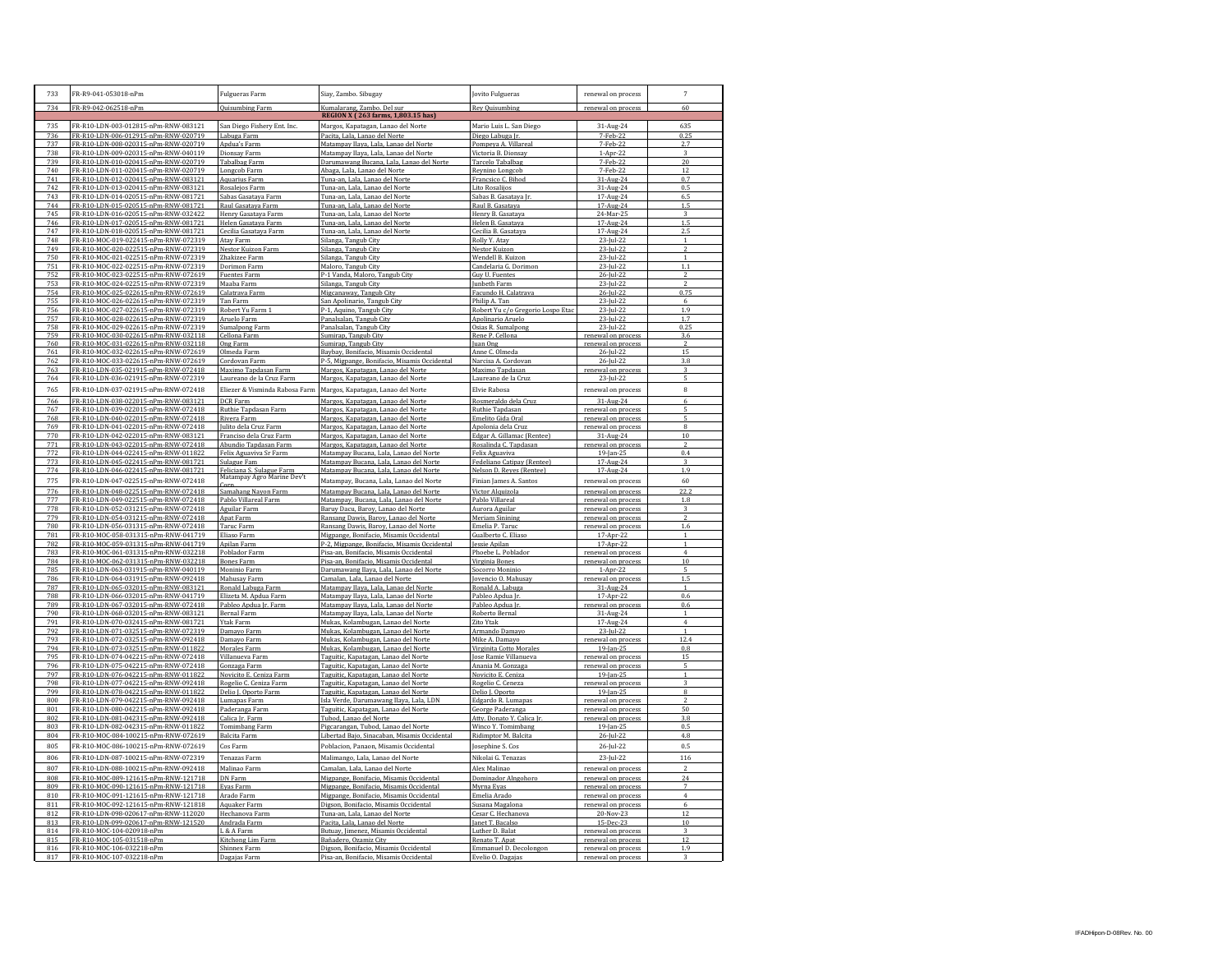| 818 | FR-R10-MOC-108-032218-nPm                              | Labanza Farm                       | Pisa-an, Bonifacio, Misamis Occidental                                                 | Hever L. Labanza                     | renewal on process                       |                         |
|-----|--------------------------------------------------------|------------------------------------|----------------------------------------------------------------------------------------|--------------------------------------|------------------------------------------|-------------------------|
| 819 | FR-R10-MOC-109-032218-nPm                              | Artiaga Farm                       | Buracan, Bonifacio, Misamis Occidental                                                 | Vicente Artiaga                      | renewal on process                       | 7.3                     |
| 820 | FR-R10-MOC-110-032218-nPm                              | Orot Farm                          | Bagumbang, Bonifacio, Misamis Occidental                                               | Benifredo G. Orot                    | renewal on process                       | 43                      |
| 821 | FR-R10-MOC-111-032218-nPm                              | Pestaño Farm                       | Migpange, Bonifacio, Misamis Occidental                                                | Dennis M. Pestaño                    | renewal on process                       | $\mathbf{1}$            |
| 822 | FR-R10-MOC-112-032218-nPm                              | Lagang Farm                        | Migpange, Bonifacio, Misamis Occidental                                                | Eren E. Lagang                       | renewal on process                       | 0.7                     |
| 823 |                                                        |                                    |                                                                                        |                                      |                                          | 23                      |
| 824 | FR-R10-MOC-113-032218-nPm<br>FR-R10-MOC-114-032218-nPm | Colina Farm<br><b>Bonjing Farm</b> | Migpange, Bonifacio, Misamis Occidental<br>P5, Migpange, Bonifacio, Misamis Occidental | Loreto Colina<br>Crisanto C. Quindao | renewal on process<br>renewal on process | 2                       |
| 825 | FR-R10-MOC-115-032218-nPm                              | Rogenelle Farm                     | Baybay, Bonifacio Misamis Occidental                                                   | Rodulfo O.Malinao Jr.                |                                          | 0.5                     |
|     |                                                        | Sahara Beach Farm (Aqua            |                                                                                        |                                      | renewal on process                       |                         |
| 826 | FR-R10-LDN-116-072418-nPm                              |                                    | Baroy Daku, Baroy, Lanao del Norte                                                     | Dan M. Jutba                         | renewal on process                       | $\overline{\mathbf{3}}$ |
| 827 | FR-R10-LDN-117-072418-nPm-RNW-081721                   | Arlene V. Renuena Farm             | Lapinig, Kapatagan, Lanao del Norte                                                    | Arlene V. Renuena                    | 17-Aug-24                                | 1.3                     |
| 828 | FR-R10-LDN-118-072418-nPm                              | Restituto D. Tenchavez Farm        | Lapinig, Kapatagan, Lanao del Norte                                                    | Restituto D. Tenchavez               | 17-Aug-24                                | 2.7                     |
| 829 | FR-R10-LDN-119-072418-nPm                              | <b>Etang Farm</b>                  | Lapinig, Kapatagan, Lanao del Norte                                                    | <b>Daniel Etang</b>                  | renewal on process                       | 1.3                     |
| 830 | FR-R10-LDN-120-072418-nPm                              | Hinon Farm                         | Lapinig, Kapatagan, Lanao del Norte                                                    | Johinny T. Hinon                     | renewal on process                       | $\mathbf{1}$            |
| 831 | FR-R10-LDN-121-072418-nPm                              | Samahang Nayon Farm                | Matampay Bucana, Lala, Lanao del Norte                                                 | Pres. Roselito M. Sente              | renewal on process                       | $\mathbf{q}$            |
| 832 | FR-R10-LDN-122-072418-nPm-RNW-083121                   | Anecita Dela Cruz - Go Farm        | Margos, Kapatagan, Lanao del Norte                                                     | Anecita Dela Cruz - Go               | 31-Aug-24                                | 6                       |
| 833 | FR-R10-LDN-123-072418-nPm                              | Macario B. Esmar Farm              | Taguitic, Kapatagan, Lanao del Norte                                                   | Macario B. Esmar                     | renewal on process                       | -6                      |
| 834 | FR-R10-LDN-124-072418-nPm-RNW-083121                   | Espinosa Farm                      | Tunu-an, Lala, Lanao del Norte                                                         | Ruth D. Demavivas (Rentee)           | 31-Aug-24                                | $\overline{4}$          |
| 835 | FR-R10-LDN-125-072418-nPm-RNW-08312                    | Cris B. Bihod Farm                 | Funu-an, Lala, Lanao del Norte                                                         | Cris P. Bihod                        | 31-Aug-24                                | 0.7                     |
| 836 | FR-R10-LDN-126-072418-nPm                              | Cahayagan Farm                     | Tunu-an, Lala, Lanao del Norte                                                         | Anacleto B. Cahayagan                | renewal on process                       | 8                       |
| 837 | FR-R10-LDN-127-072418-nPm                              | Rogelio Hayaw Farm                 | Butuay, Jimenez, Misamis Occidenta                                                     | Eleuterio Quindao                    |                                          |                         |
| 838 | FR-R10-MOC-128-041719-nPm                              | Crisanto Ouindao Farm              | P-1. Migpange, Bonifacio, Misamis Occidental                                           | Crisanto C. Quindao                  | renewal on process<br>17-Apr-22          | 3                       |
|     |                                                        |                                    |                                                                                        |                                      |                                          |                         |
| 839 | FR-R10-LDN-129-041719-nPm                              | Ramones Farm                       | Tagulo, Sultan Naga Dimaporo, Lanao del Norte                                          | Christorey E. Ramones                | 17-Apr-22                                | 6                       |
| 840 | FR-R10-LDN-130-070219-nPm                              | <b>SSACCI Farm</b>                 | Pintuka, Darumawang Bucana, Lala, LDN                                                  | Rolly Villarde                       | $2$ -Jul-22                              | 3                       |
| 841 | FR-R10-LDN-131-070219-nPm                              | <b>DMA Aqua Farm</b>               | Mukas, Kolambugan, Lanao del Norte                                                     | Dan M. Arriesgado                    | $2$ -Jul-22                              | 1.8                     |
| 842 | FR-R10-MOC-132-072619-nPm                              | Antipasta Caro Farm                | P-7, Migpange, Bonifacio, Misamis Occidental                                           | Antipasta Caro                       | 26-Jul-22                                | 1.5                     |
| 843 | FR-R10-MOC-133-072619-nPm                              | Villamor Farm                      | P-7, Migpange, Bonifacio, Misamis Occidental                                           | Eleuterio G. Villamor Jr.            | 26-Jul-22                                | 35.7                    |
| 844 | FR-R10-MOC-134-072619-nPm                              | Robert Yu Farm 2                   | P-1, Aquino, Tangub City                                                               | Robert Yu c/o Wilfredo Arcadio       | 26-Jul-22                                | 0.75                    |
| 845 | FR-R10-MOC-135-072619-nPm                              | Odiada Farm                        | P-1, Panalsalan, Tangub City                                                           | Genaro A. Odiado, Jr.                | 26-Jul-22                                | 0.7                     |
| 846 | FR-R10-MOC-136-072619-nPm                              | Robert Yu Farm 3                   | P-1 Garang, Tangub City                                                                | Robert Yu c/o Victor Jumalon         | 26-Jul-22                                | $\overline{\mathbf{3}}$ |
| 847 | FR-R10-MOC-137-080619-nPm                              | <b>Buhisan Farm</b>                | Pangabuan, Tangub City                                                                 | Allan Buhisan                        | $6 - Aug-22$                             | 3                       |
| 848 | FR-R10-MOC-138-080619-nPm                              | Ester Lim Farm                     | Bocator, Tangub City                                                                   | Teofilo Bermijo                      | $6 - Aug-22$                             | 1.5                     |
| 849 | FR-R10-MOC-139-080619-nPm                              | Jimmy Lim Farm                     | Mantic, Tangub City                                                                    | Jimmy Lim                            | 6-Aug-22                                 | 0.9                     |
| 850 | FR-R10-MOC-140-080619-nPm                              | Philip Tan-Catalinia Farm A        | P-3 Silanga, Tangub City                                                               | Philip A. Tan                        | 6-Aug-22                                 | 3                       |
| 851 | FR-R10-MOC-141-080619-nPm                              | Philip Tan-Catalinia Farm B        | P-4, Minsubong, Tangub City                                                            | Philip A. Tan                        | $6 - Aug-22$                             | $\mathbf{1}$            |
|     |                                                        |                                    |                                                                                        |                                      |                                          |                         |
| 852 | FR-R10-MOC-142-080619-nPm                              | Lospo Farm                         | P-1, Aquino, Tangub City                                                               | Rolando S. Lospo                     | $6 - Aug - 22$                           | 0.3                     |
| 853 | FR-R10-MOC-143-080719-nPm                              | <b>JohnMar Dolorican Farm</b>      | Panalsalan, Plaridel, Misamis Occidental                                               | <b>John Mar Doloricar</b>            | 7-Aug-22                                 | $\mathbf{1}$            |
| 854 | FR-R10-MOC-144-080719-nPm                              | Taclob Farm                        | P-1, Sibula, Lopez Jaena, Mis. Occ.                                                    | Dr. Lowell Tingcang Taclob           | 7-Aug-22                                 | $\overline{z}$          |
| 855 | FR-R10-MOC-145-080719-nPm                              | <b>Dulalas Farm</b>                | P-5, Katipa, Lopez Jaena, Mis. Occ.                                                    | Romeo Bulawin                        | 7-Aug-22                                 | 1.5                     |
| 856 | FR-R10-MOC-146-080719-nPm                              | Roro's Fish Farm                   | P-4 Eastern Poblacion, Lopez Jaena, Mis Oco                                            | Rowena Chiong Sumalpong              | 7-Aug-22                                 | 0.9                     |
| 857 | FR-R10-MOC-147-082219-nPm                              | Drilon Farm                        | P-1 Katipunan, Plaridel, Misamis Occidental                                            | Rosario Nisnisan                     | 22-Aug-22                                | 1.8                     |
| 858 | FR-R10-MOC-148-082219-nPm                              | Ocso Farm                          | P-5 Bocator, Tangub City                                                               | Lunico Ocso                          | 22-Aug-22                                | 1.5                     |
| 859 | FR-R10-MOC-149-082819-nPm                              | Sumaylo Farm                       | Bocator, Tangub City                                                                   | Elvie Labor Sumaylo                  | 28-Aug-22                                | 1                       |
| 860 | FR-R10-MOC-150-082819-nPm                              | Malinao Farm                       | P-2, Baybay, Bocator, Tangub City                                                      | Zosimo Jalalon Malinao               | 28-Aug-22                                | $\mathbf{1}$            |
| 861 | FR-R10-MOC-151-082919-nPm                              | Arcadio Farm                       | P-7, Digson, Bonifacio, Misamis Occidental                                             | Genaro Barbon Arcadio                | 29-Aug-22                                | 1.8                     |
| 862 | FR-R10-MOC-152-082919-nPm                              | Al-ag Farm A                       | P-7, Digson, Bonifacio, Misamis Occidental                                             | Eric Arcilla Al-ag                   | 29-Aug-22                                | 1                       |
| 863 | FR-R10-MOC-153-082919-nPm                              | Al-ag Farm B                       | P-6, Digson, Bonifacio, Misamis Occidental                                             | Eric Arcilla Al-ag                   | 29-Aug-22                                | $\overline{1}$          |
| 864 | FR-R10-MOC-154-090619-nPm                              | Evelyn Farm                        | P-1, Migpange, Bonifacio, Misamis Occidental                                           | Evelyn Quindao                       | 6-Sep-22                                 | $\mathbf{1}$            |
| 865 | FR-R10-MOC-155-090619-nPm                              | Candia Farm                        |                                                                                        | Alex Candia                          |                                          | $\mathbf{1}$            |
| 866 | FR-R10-MOC-156-090619-nPm                              |                                    | P-6 Riverside, Migpange, Bonifacio, Mis Occ                                            |                                      | 6-Sep-22                                 | $\overline{2}$          |
|     |                                                        | John Rodriguez Farm                | P-5 Migpange, Bonifacio, Mis Occ.                                                      | John Rodriguez                       | 6-Sep-22                                 |                         |
| 867 | FR-R10-MOC-157-090619-nPm                              | Generoso Fish Farm                 | Mabuhay, Bagjumbang, Bonifacio, Mis Occ                                                | Generoso Rodriguez                   | 6-Sep-22                                 | 16                      |
| 868 | FR-R10-MOC-158-090619-nPm                              | Leonida Property                   | P-7. Migpange, Bonifacio, Misamis Occidental                                           | Leonida Bautista                     | 6-Sep-22                                 | 2.9                     |
| 869 | FR-R10-LDN-159-090619-nPm                              | Niña Farm                          | Pacita, Lala, Lanao del Norte                                                          | Danny G. Yanoc Jr                    | 6-Sep-22                                 | $\mathbf{1}$            |
| 870 | FR-R10-LDN-160-092719-nPm                              | Mabasa Farm                        | Pacita, Lala, Lanao del Norte                                                          | Antero C. Mabasa                     | 27-Sep-22                                | 0.7                     |
| 871 | FR-R10-LDN-161-092719-nPm                              | Penaso Farm                        | Pacita, Lala, Lanao del Norte                                                          | Romeo Penaso                         | 27-Sep-22                                | 0.7                     |
| 872 | FR-R10-LDN-162-092719-nPm                              | Mabasa Farm 2                      | Pacita, Lala, Lanao del Norte                                                          | Geronima M. Dimapitan                | 27-Sep-22                                | 0R                      |
| 873 | FR-R10-LDN-163-092719-nPm                              | Mabasa Farm 3                      | Pacita, Lala, Lanao del Norte                                                          | Marvet L. Nodado                     | 27-Sep-22                                | 0.7                     |
| 874 | FR-R10-LDN-164-092719-nPm                              | Roger Lambojon Farm                | Pacita, Lala, Lanao del Norte                                                          | Roger M. Lambojon                    | 27-Sep-22                                | 0.5                     |
| 875 | FR-R10-LDN-165-092719-nPm                              | Lambojon Farm                      | Pacita, Lala, Lanao del Norte                                                          | Jessie M. Lambojon                   | 27-Sep-22                                | $\mathbf{1}$            |
| 876 | FR-R10-LDN-166-092719-nPm                              | Feliciano Farm                     | Dawis Ransang, Baroy, Lanao del Norte                                                  | Richard L. Ubaub                     | 27-Sep-22                                | 3                       |
| 877 | FR-R10-LDN-167-092719-nPm                              | <b>Baguil Farm</b>                 | Camalan, Lala, Lanao del Norte                                                         | <b>Adel Begontes</b>                 | 27-Sep-22                                | 0.3                     |
| 878 | FR-R10-LDN-168-092719-nPm                              | <b>Begontes Farm</b>               | Camalan, Lala, Lanao del Norte                                                         | Rosalia D. Begontes                  | 27-Sep-22                                | $\overline{4}$          |
| 879 | FR-R10-LDN-169-092719-nPm                              | Sarabia Farm                       | Camalan, Lala, Lanao del Norte                                                         | Gomersinda S. Sarabia                | 27-Sep-22                                | 0.5                     |
| 880 | FR-R10-MOC-170-100119-nPm                              | SBU Farm A                         |                                                                                        |                                      | $1-0ct-22$                               | 3.3                     |
|     |                                                        |                                    | P-4 Tipan, Oroquieta City, Misamis Occidental                                          | Rufio Almonte                        |                                          |                         |
| 881 | FR-R10-MOC-171-100119-nPm                              | SBU Farm B                         | P-4 Tipan, Oroquieta City, Misamis Occidental                                          | Mercedes Castillano                  | $1 - Oct - 22$                           | 3.3                     |
| 882 | FR-R10-MOC-172-100119-nPm                              | SBU Farm C                         | P-4 Tipan, Oroquieta City, Misamis Occidental                                          | Maria Castillo                       | 1-Oct-22                                 | 3.3                     |
| 883 | FR-R10-MOC-173-100119-nPm                              | SBU Farm D                         | P-4 Tipan, Oroquieta City, Misamis Occidental                                          | <b>Noel Almonte</b>                  | $1-0ct-22$                               | 3.3                     |
| 884 | FR-R10-MOC-174-100119-nPm                              | SBU Farm E                         | P-4 Tipan, Oroquieta City, Misamis Occidental                                          | Jorge Almonte                        | $1-0ct-22$                               | 3.3                     |
| 885 | FR-R10-MOC-175-100119-nPm                              | <b>MYA Farm</b>                    | P-2 Tipan, Oroquieta City, Misamis Occidental                                          | Mauricio Almonte                     | $1-0ct-22$                               | 3.3                     |
| 886 | FR-R10-MOC-176-100219-nPm                              | Regalado Farm                      | P-1 Tuburan, Aloran, Misamis Occidental                                                | Henry T. Regalado, Ir                | 2-Oct-22                                 | 3                       |
| 887 | FR-R10-MOC-177-100219-nPm                              | Laureano de la Cruz Farm           | P-7 Conat, Aloran, Misamis Occidental                                                  | Arnel Dela Cruz                      | 2-Oct-22                                 | 8.5                     |
| 888 | FR-R10-MOC-178-100219-nPm                              | Permali Farm                       | Purok Malinis, Balanlinao, Plaridel, Mis Occ.                                          | <b>Sherly Permali</b>                | 2-Oct-22                                 | 0.5                     |
| 889 | FR-R10-MOC-179-100219-nPm                              | Dilla Farm                         | Purok Malinis, Balanlinao, Plaridel, Mis Occ                                           | Vicente Dilla                        | 2-Oct-22                                 | 3                       |
| 890 | FR-R10-MOC-180-100219-nPm                              | Cresencia David Farm               | Purok Malinis, Balanlinao, Plaridel, Mis Occ                                           | Jeford David Donggon                 | 2-Oct-22                                 | 0.5                     |
| 891 | FR-R10-MOC-181-100219-nPm                              | <b>Enquito Farm</b>                | P-3Punta Sulong, Baliangao, Mis Occ.                                                   | Carmelita Enquito                    | 2-Oct-22                                 | 1.2                     |
| 892 | FR-R10-MOC-182-100219-nPm                              | Tal's Farm                         | Kawayan Mabini, Baliangao, Mis Occ                                                     | Nestor B. Dela Cruz, Sr.             | 2-Oct-22                                 | 3.5                     |
| 893 | FR-R10-MOC-183-100319-nPm                              | Tercera Farm                       | Purok Malungtanin 2, Bato, Plaridel, Mis Occ                                           | Luciano Tercera                      | 3-Oct-22                                 | 2.5                     |
| 894 | FR-R10-MOC-184-100319-nPm                              | Rivera Farm                        | Purok Malungtanin 2, Bato, Plaridel, Mis Occ.                                          | James Michael Rivera                 | 3-Oct-22                                 | 1.5                     |
| 895 | FR-R10-MOC-185-100319-nPm                              |                                    |                                                                                        |                                      | 3-Oct-22                                 | $\mathbf{1}$            |
|     |                                                        | Marlon Farm                        | P-7 Mabuhay, Bagumbang, Bonifacio, Mis Occ                                             | Marlon Arnoco                        |                                          |                         |
| 896 | FR-R10-MOC-186-100319-nPm                              | Elemento Farm                      | P-7 Migpange, Bonifacio, Mis Occ                                                       | Candido Elemento                     | 3-Oct-22                                 | 3                       |
| 897 | FR-R10-MOC-187-100319-nPm                              | Rico Tan Farm                      | <sup>2</sup> -7 Migpange, Bonifacio, Mis Occ                                           | Rico Tan                             | $3 - Oct - 22$                           | 1.3                     |
| 898 | FR-R10-MOC-188-100319-nPm                              | Dapin Farm                         | P-3 Misom, Baliangao, Misamis Occidental                                               | Nostriano Dapin                      | 3-Oct-22                                 | $\overline{2}$          |
| 899 | FR-R10-MOC-189-100319-nPm                              | Ambalong Farm                      | P-3 Misom, Baliangao, Misamis Occidental                                               | Ermic Ambalong                       | 3-Oct-22                                 | 1.3                     |
| 900 | FR-R10-MOC-190-101119-nPm                              | Leno's Farm                        | P-2 Misom, Baliangao, Misamis Occidental                                               | <b>Teofisto Atav</b>                 | 11-Oct-22                                |                         |
| 901 | FR-R10-MOC-191-101119-nPm                              | Fish Pond Purok - 1                | P-1 Misom, Baliangao, Misamis Occidental                                               | <b>Teofisto Atav</b>                 | $11 - Oct-22$                            | 8                       |
| 902 | FR-R10-MOC-192-101619-nPm                              | Opada Farm                         | P-4, Minsubong, Tangub City                                                            | Fedencio Opada                       | 16-Oct-22                                | 0.75                    |
| 903 | FR-R10-MOC-193-101619-nPm                              | Montefalcon Farm                   | P-4, Minsubong, Tangub City                                                            | Ely Montefalcon                      | 16-Oct-22                                | 1.5                     |
| 904 | FR-R10-MOC-194-101719-nPm                              | Lumaton Farm                       | P-4, Minsubong, Tangub City                                                            | Francisco Lumaton, In                | 17-Oct-22                                | 0.9                     |
| 905 | FR-R10-MOC-195-101719-nPm                              | Marianco Farm                      | P-1 Maguilao, Tangub City                                                              | Marianco Osaka - Victoriano Lim      | 17-Oct-22                                | 2.5                     |
|     |                                                        |                                    |                                                                                        |                                      |                                          |                         |
| 906 | FR-R10-MOC-196-101719-nPm                              | <b>Linganay Farm</b>               | P-5 Minsubong, Tangub City                                                             | Rene Linganay                        | 17-Oct-22                                |                         |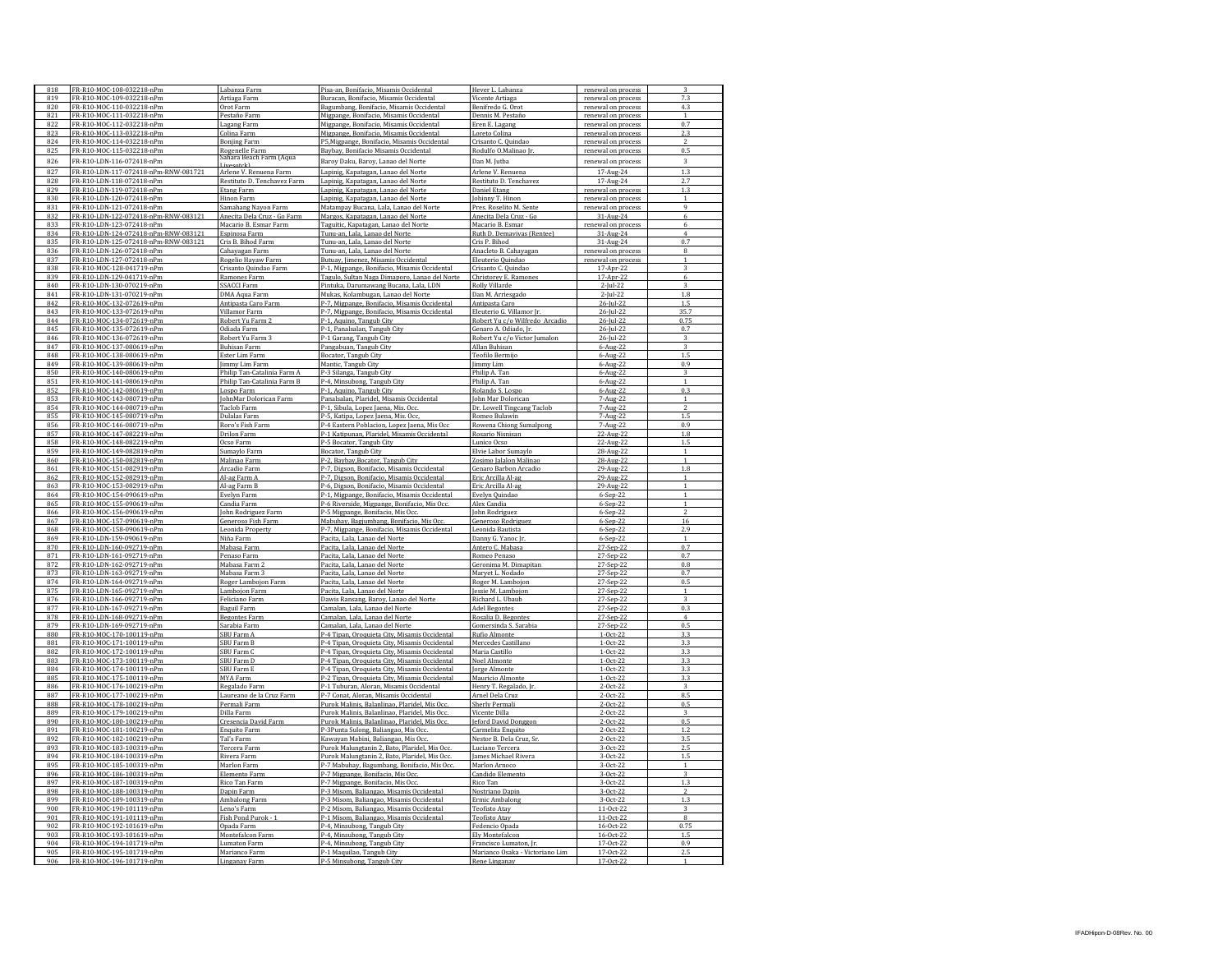| 907        | FR-R10-LDN-197-111119-nPm                              | <b>SCG Farm</b>                                 | Lapinig, Kapatagan, Lanao del Norte                                           | Roderick A. Galgo                          | 11-Nov-22               | 3.9                     |
|------------|--------------------------------------------------------|-------------------------------------------------|-------------------------------------------------------------------------------|--------------------------------------------|-------------------------|-------------------------|
| 908        | FR-R10-LDN-198-121019-nPm-RNW-081721                   | Melchor D. Tenchavez Farm                       | Lapinig, Kapatagan, Lanao del Norte                                           | Melchor D. Tenchavez                       | 17-Aug-24               |                         |
| 909        | FR-R10-LDN-199-121019-nPm                              | Diosdado T. Demecillo Farm                      | Lapinig, Kapatagan, Lanao del Norte                                           | Diosdado T. Demecillo                      | 10-Dec-22               | 0.35                    |
| 910        | FR-R10-LDN-200-121019-nPm                              | Emelio F. Lozada Farm                           | Lapinig, Kapatagan, Lanao del Norte                                           | Emelio F. Lozada                           | 10-Dec-22               | 1.3                     |
| 91         | FR-R10-LDN-201-121019-nPm                              | Deogracio Emoricha Farm                         | Margos, Kapatagan, Lanao del Norte                                            | Sharah Mae E. Gorre:                       | 10-Dec-2                | 0.5                     |
| 912        | FR-R10-LDN-202-121019-nPm                              |                                                 |                                                                               | Adonis V. Delosa                           | 10-Dec-22               | 1.1                     |
| 913        | FR-R10-LDN-203-121019-nPm                              | Adonis V. Delosa Farm<br>Jessie Z. Lopez Farm   | Margos, Kapatagan, Lanao del Norte<br>Caromatan, Kolambugan, Lanao del Norte  | Jessie Z. Lopez                            | 10-Dec-22               | 1.5                     |
| 914        | FR-R10-LDN-204-121019-nPm                              | Alfredo S. Dadol Jr. Farm                       | Margos, Kapatagan, Lanao del Norte                                            | Alfredo S. Dadol Jr.                       | 10-Dec-22               | 0.9                     |
| 915        | FR-R10-LDN-205-121019-nPm                              | Reman S. Legarto Farm                           | Camalan, Lala, Lanao del Norte                                                | Reman S. Legarto                           | 10-Dec-22               | $\overline{2}$          |
|            |                                                        |                                                 |                                                                               |                                            |                         |                         |
| 916        | FR-R10-LDN-206-121019-nPm                              | Jesa Mae S. Legarto Farm                        | Camalan, Lala, Lanao del Norte                                                | Helen S. Legarto                           | 10-Dec-22               | 1.5                     |
| 917        | FR-R10-LDN-207-121019-nPm                              | Angeleto S. Legarto Farm                        | Camalan, Lala, Lanao del Norte                                                | Angeleto S. Legarto                        | $10-Dec-2$              |                         |
| 918        | FR-R10-LDN-208-121019-nPm                              | Teofilo G. Culanag Farm                         | Camalan, Lala, Lanao del Norte                                                | Teofilo G. Culanag                         | 10-Dec-22               | 1.3                     |
| 919        | FR-R10-LDN-209-121019-nPm-RNW-081721                   | Genaro Garcia Jr. Farm                          | Lapinig, Kapatagan, Lanao del Norte                                           | Genaro Garcia Jr.                          | 17-Aug-24               | 3.8                     |
| 920        | FR-R10-MOC-210-121919-nPm                              | Mutos Farm                                      | Misom, Baliangao, Mis Occ                                                     | Florencio Rosel                            | 19-Dec-22               | 1.25                    |
| 921        | FR-R10-MOC-212-092220-nPm                              | Isidro Farm                                     | P-7 Buracan, Bonifacio, Mis. Oc                                               | Isidro Bercero Artiaga                     | 22-Sep-23               | 1.5                     |
| 922        | FR-R10-MOC-213-092220-nPm                              | Jose Lemuel Farm                                | P-7 Buracan, Bonifacio, Mis. Occ.                                             | Jose Lemuel Satioque Sefil                 | 22-Sep-23               | $\mathbf{1}$            |
| 923        | FR-R10-MOC-214-092220-nPm                              | Jose Lemuel Farm B                              | P-1 Pisaan, Bonifacio, Mis. Occ                                               | Jose Lemuel Satioque Sefil                 | 22-Sep-23               | 27                      |
| 924        | FR-R10-MOC-215-092220-nPm                              | Atienza Farm                                    | P-7 Buracan, Bonifacio, Mis. Oce                                              | Glenn Liscano Atienza                      | 22-Sep-23               | $\overline{2}$          |
| 925        | FR-R10-MOC-216-092220-nPm                              | Bolodo Farm                                     | P-Malinis, Balanlinao, Plaridel, Mis Occ                                      | Azucena Bermil Bolodo                      | 22-Sep-23               | $\overline{\mathbf{3}}$ |
| 926        | FR-R10-MOC-217-092220-nPm                              | Emilda Farfm                                    | P-7 Buracan, Bonifacio, Mis. Occ                                              | Emilda Artiaga Gallo                       | 22-Sep-23               | 0.8                     |
| 927        | FR-R10-MOC-218-092220-nPm                              |                                                 |                                                                               | Renato Benday Delfin                       | 22-Sep-23               | 2.5                     |
| 928        | FR-R10-MOC-219-092220-nPm                              | Renato Delfin Farm<br>Eliezer Farm              | P-5 Buracan, Bonifacio, Mis. Occ<br>P-5 Buracan, Bonifacio, Mis. Oco          |                                            |                         | 1.4                     |
|            |                                                        |                                                 |                                                                               | Eliezer Custorio Gallo                     | 22-Sep-23               |                         |
| 929        | FR-R10-LDN-220-100520-nPm                              | Junbeth Farm                                    | Taguitic, Kapatagan, Lanao del Norte                                          | Pablo M. Coronel Jr.                       | 5-Oct-23                | 3.9                     |
| 930        | FR-R10-LDN-221-100520-nPm                              | Benjie Fish Farm                                | P8, Lapinig, Kapatagan, Lanao del Norte                                       | Lencia B. Rosales                          | 5-Oct-23                | 0.1                     |
| 931        | FR-R10-LDN-222-100520-nPm                              | Mitch Fish Farm                                 | P8, Lapinig, Kapatagan, Lanao del Norte                                       | Jerry B. Rosales                           | 5-Oct-23                | 0.04                    |
| 932        | FR-R10-LDN-223-100520-nPm                              | Romeo A. Penaso Sr. Farm                        | Pacita, Lala, Lanao del Norte                                                 | Romeo A. Penaso, Sr.                       | 5-Oct-23                | $\overline{1}$          |
| 933        | FR-R10-LDN-224-100520-nPm                              | Benita C. Mabasa Farm                           | Pacita, Lala, Lanao del Norte                                                 | Benita C. Mabasa                           | 5-Oct-23                | $\mathbf{1}$            |
| 934        | FR-R10-LDN-225-100520-nPm                              | Winefredo Galgo Farm                            | Margos, Kapatagan, Lanao del Norte                                            | Winefredo A. Galgo                         | 5-Oct-23                | 12                      |
| 935        | FR-R10-LDN-226-112420-nPm                              | Cereniza C. Arreglado Farm                      | Darumawang Ilaya, Lala, Lanao del Norte                                       | Cereniza C. Arreglado Farm                 | 24-Nov-23               | 3                       |
| 936        | FR-R10-LDN-227-112420-nPm                              | Trinidad A. Batersal Farm                       | Darumawang Ilaya, Lala, Lanao del Norte                                       | Frinidad A. Batersal                       | 24-Nov-23               | 0.7                     |
| 937        | FR-R10-LDN-228-112420-nPm                              | Rommel Farm                                     | Darumawang Ilaya, Lala, Lanao del Norte                                       | Rommel S. Belarde                          | 24-Nov-23               |                         |
| 938        | FR-R10-LDN-229-112420-nPm                              | Cesar B. Villanueva Farm                        | Darumawang Ilaya, Lala, Lanao del Norte                                       | Cesar B. Villanueva                        | 24-Nov-23               | $\overline{4}$          |
| 939        | FR-R10-LDN-230-112420-nPm                              | Junelin D. Omandan Farm                         | Purok 9, Darumawang Ilaya, Lala, LDN                                          | unelin B. Omandan                          | 24-Nov-23               | 0.6                     |
| 940        | FR-R10-LDN-231-112420-nPm                              |                                                 |                                                                               |                                            |                         | 6                       |
|            |                                                        | Engr. Dela Cruz Farm                            | Darumawang Ilaya, Lala, Lanao del Norte                                       | Demtrio B. Jumarito                        | 24-Nov-23               |                         |
| 941        | FR-R10-LDN-232-112420-nPm                              | Jessie M. Lambojon Farm                         | Pacita, Lala, Lanao del Norte                                                 | Jessie M. Lambojon                         | 24-Nov-23               | $\mathbf{1}$            |
| 94         | FR-R10-LDN-233-112420-nPm                              | Elmer T. Palioto Farm                           | Ransang, Bagong Dawis, Baroy, LDN                                             | Elmer T. Palioto                           | 24-Nov-2.               | 0.3                     |
| 943        | FR-R10-LDN-234-112420-nPm                              | Francis Jade G. Dimpas Farm                     | Tuburan, Tubod, Lanao del Norte                                               | Francis Jade G. Dimpas                     | 24-Nov-23               | 0.01                    |
| 944        | FR-R10-LDN-235-121520-nPm                              | Labuga's Farm                                   | Pacita, Lala, Lanao del Norte                                                 | Analiza C. Labuga                          | 15-Dec-23               | 2                       |
| 945        | FR-R10-LDN-236-121520-nPm                              | Irenio D. Sabido Farm                           | Darumawang, Ilaya, Lala                                                       | Irenio D. Sabido                           | 15-Dec-23               | 1.7                     |
| 946        | FR-R10-MOC-237-121520-nPm                              | <b>Adonis Farm</b>                              | P-7, Buracan, Bonifacio, Misamis Occ                                          | Adonis Pabriga Atienza                     | 15-Dec-23               | $\overline{ }$          |
| 947        | FR-R10-MOC-238-121520-nPm                              | Larry Farm                                      | P-7, Buracan, Bonifacio, Misamis Occ.                                         | Larry Angcan Delos Reyes                   | 15-Dec-23               | 2                       |
| 948        | FR-R10-MOC-239-121520-nPm                              | Helen Sonajo Farm                               | P-7, Buracan, Bonifacio, Misamis Occ                                          | Helen Sonajo                               | 15-Dec-23               |                         |
| 949        | FR-R10-MOC-240-121520-nPm                              | Susan Pactos Farm                               | P-7, Buracan, Bonifacio, Misamis Occ                                          | Susan Artiaga Pactos                       | 15-Dec-23               | 1                       |
| 950        | FR-R10-MOC-241-121520-nPm                              | <b>Irene Fish Pond</b>                          | P-7, Migpange, Bonifacio, Misamis Occidental                                  | Eren Eyas Lagang                           | 15-Dec-23               | $\mathbf{1}$            |
| 951        | FR-R10-MOC-242-121520-nPm                              | Samson Dumanhug Farm                            | P-6. Migpange.Bonifacio. Misamis Occidental                                   |                                            | 15-Dec-23               |                         |
| 952        |                                                        |                                                 |                                                                               | Samson Dumanhug                            |                         | 05                      |
|            | FR-R10-MOC-243-121520-nPm                              | Evelyn Quindao Farm                             | P1-Migpange, Bonifacio, Misamis Occidental                                    | Evelyn Quindao                             | 15-Dec-23               |                         |
|            |                                                        |                                                 |                                                                               |                                            |                         |                         |
| 953        | FR-R10-MOC-244-121520-nPm                              | Joel Cordova Farm                               | P-7, Migpange, Bonifacio, Misamis Occidental                                  | Joel Bacus Cordova                         | 15-Dec-23               | 2                       |
| 954        | FR-R10-MOC-245-121520-nPm                              | Bonjing Farm 2                                  | P1-Migpange, Bonifacio, Misamis Occidental                                    | Crisanto C. Quindao                        | 15-Dec-23               | 2.5                     |
| 955        | FR-R10-MOC-246-121520-nPm                              | Aldy Arado Farm                                 | P-3 Migpange, Bonifacio, Misamis Occidental                                   | Aldy L. Arado                              | 15-Dec-23               | 6                       |
| 956        | FR-R10-MOC-247-121520-nPm                              | Alan Cordovan Farm                              | P-7 Migpange, Bonifacio, Mis Occ.                                             | Alan L. Cordovan                           | 15-Dec-23               | $\overline{4}$          |
| 957        | FR-R10-MOC-248-121520-nPm                              | Rodulfo Malinao Farm                            |                                                                               | Rodulfo O.Malinao Ir                       | 15-Dec-23               | 0.75                    |
| 958        |                                                        | Jocelyn Eyas Farm                               | P-2, Baybay, Bonifacio, Misamis Occidental                                    |                                            | 15-Dec-23               |                         |
| 959        | FR-R10-MOC-249-121520-nPm                              | Ianet Bautista Farm                             | P-1, Migpange, Bonifacio, Misamis Occidental                                  | Jocelyn Eyas Farm<br>Janet B. Bautista     |                         | 3.7                     |
| 960        | FR-R10-MOC-250-121520-nPm<br>FR-R10-LDN-252-081721-nPm |                                                 | P-1, Migpange, Bonifacio, Misamis Occidenta                                   | George C. Asov                             | $15-Dec-Z$<br>17-Aug-24 | 4.0                     |
|            |                                                        | ieorge C. Asoy Farm<br>Roberto O. Nale Ir. Farm | Lapinig, Kapatagan, Lanao del Norte                                           |                                            |                         |                         |
| 961        | FR-R10-LDN-253-081721-nPm                              |                                                 | Lapinig, Kapatagan, Lanao del Norte                                           | Roberto Q. Nale, Jr                        | 17-Aug-24               | 1.3                     |
| 962        | FR-R10-LDN-254-081721-nPm                              | Roland M. Escobia Farm                          | Lapinig, Kapatagan, Lanao del Norte                                           | Roland M. Escobia                          | 17-Aug-24               | 1.8                     |
| 963        | FR-R10-LDN-255-081721-nPm                              | Johnny T. Hinon Sr. Farm                        | Lapinig, Kapatagan, Lanao del Norte                                           | Johnny T. Hinon Sr.                        | 17-Aug-24               | 0.8                     |
| 964        | FR-R10-LDN-256-081721-nPm                              | Rolando T. Padilla Farm                         | P-10, Lapinig, Kapatagan, LDN                                                 | Rolando T. Padilla Sr                      | 17-Aug-24               | 2.6                     |
| 965        | FR-R10-LDN-257-081721-nPm                              | Tiburcio A. Añasco Farm                         | P-6 Lapinig, Kapatagan, LDN                                                   | Tiburcio A. Añasc                          | 17-Aug-24               | 1.3                     |
| 966        | FR-R10-LDN-258-081721-nPm                              | Julito C Arrovo Farm                            | Lapinig, Kapatagan, Lanao del Norte                                           | Julito c. Arroyo                           | 17-Aug-24               | 5.0                     |
| 967        | FR-R10-LDN-259-081721-nPm                              | Mary Ann A. Malmis Farm                         | Lapinig, Kapatagan, Lanao del Norte                                           | Mary Ann A. Malmis                         | 17-Aug-24               | 5.0                     |
| 968        | FR-R10-LDN-260-081721-nPm                              | Rodito C. Arroyo Farm                           | Lapinig, Kapatagan, Lanao del Norte                                           | Rodito C. Arroyo                           | 17-Aug-24               | 9.0                     |
| 969        | FR-R10-LDN-261-081721-nPm                              | Gasatava Farm                                   | Tuna-an, Lala, Lanao del Norte                                                | Lisa Gasataya Zamora                       | 17-Aug-24               | 1.5                     |
| 970        | FR-R10-LDN-262-081721-nPm                              | Gasataya Farm                                   | Tuna-an, Lala, Lanao del Norte                                                | Jake Froilan A. Dragon                     | 17-Aug-24               | 3.2                     |
| 971        | FR-R10-LDN-263-081721-nPm                              | Severo B. Villareal Farm                        | Matampay Bucana, Lala, Lanao del Norte                                        | Severo B. Villareal                        | 17-Aug-24               | 1.7                     |
| 972        | FR-R10-LDN-264-081721-nPm                              | Ricardo O. Garcia Farm                          | Lapinig, Kapatagan, Lanao del Norte                                           | Ricardo O. Garcia                          | 17-Aug-24               | 2.0                     |
| 973        | FR-R10-LDN-265-081721-nPm                              | Roselito M. Sente Farm                          | Matampay Bucana, Lala, Lanao del Norte                                        | Roselito M. Sente                          | 17-Aug-24               | 0.7                     |
| 974        | FR-R10-LDN-266-083121-nPm                              | Antero C. Mabasa Farm                           | Pacita, Lala, Lanao del Norte                                                 | Antero C. Mabasa                           | 31-Aug-24               | 0.7                     |
|            |                                                        | Engr. Dela Cruz Farm                            |                                                                               |                                            |                         | 10.0                    |
| 975        | FR-R10-LDN-267-083121-nPm                              | Samuel Hechanova Farm                           | Darumawang Ilaya, Lala, Lanao del Norte                                       | Dexter V. Torres                           | 31-Aug-24               | 12.0                    |
| 976        | FR-R10-LDN-268-083121-nPm                              |                                                 | Tuna-an, Lala, Lanao del Norte                                                | Samuel Hechanova Jr.                       | 31-Aug-24               |                         |
| 977        | FR-R10-LDN-269-083121-nPm                              | Erie P. Bihod Farm                              | Tuna-an, Lala, Lanao del Norte                                                | Erie P. Bihod                              | 31-Aug-24               | 0.8                     |
| 978        | FR-R10-LDN-270-083121-nPm                              | Paderanga Farm                                  | Taguitic, Kapatagan, Lanao del Norte                                          | Peterson Rom                               | 31-Aug-24               | $4.0\,$                 |
| 979        | FR-R10-LDN-271-083121-nPm                              | Rosalia Begontes Farm                           | Camalan, Lala, Lanao del Norte                                                | Rosalia D. Begontes                        | 31-Aug-24               | 1.0                     |
| 980        | FR-R10-LDN-272-083121-nPm                              | Rosalinda N. Tapdasan Farm                      | Margos, Kapatagan, Lanao del Norte                                            | Rosalinda N. Tapdasan                      | 31-Aug-24               | 8.6                     |
| 981        | FR-R10-LDN-273-083121-nPm                              | <b>LMC</b> Farm                                 | P4, Margos, Kapatagan, Lanao del Norte                                        | Francisco C. Dela Cruz                     | 31-Aug-24               | 6.0                     |
| 983        | FR-R10-LDN-274-083121-nPm                              | ade Farm                                        | P7. Gumagamot, Lala, LDN                                                      | Roiel Cumawas Alico                        | 31-Aug-24               | 0.5                     |
| 983        | FR-R10-LDN-275-083121-nPm                              | Elvie R. Rabosa Farm                            | P6, Margos, Kapatagan, Lanao del Norte                                        | Elvie T. Rabosa                            | 31-Aug-24               | 8.0                     |
| 984        | FR-R10-LDN-276-011822-nPm                              | Tarcelo Tabalbag Farm                           | Pacita, Lala, Lanao del Norte                                                 | Aladen Balugo Tabalbag                     | 18-Jan-25               | 5.0                     |
| 985        | FR-R10-LDN-277-011822-nPm                              | Lorna B. Camarinas Farm                         | Mukas, Kolambugan, Lanao del Norte                                            |                                            | 18-Jan-25               | 1.5                     |
| 986        |                                                        | Lucille Lim Farm                                |                                                                               | Lorna B. Camarinas Farm                    |                         | 1.2                     |
| 987        | FR-R10-LDN-278-011822-nPm                              |                                                 | Tuna-an, Lala, Lanao del Norte                                                | Edgar A. Gillamac<br>Ronnie Dizon          | 18-Jan-25<br>18-Jan-25  |                         |
|            | FR-R10-LDN-279-011822-nPm                              | Alexander Apat Farm                             | P7, Bag-ong Dawis, Baroy, Lanao del Norte                                     |                                            |                         | $\mathbf{2}$            |
| 988        | FR-R10-LDN-280-011822-nPm                              | Dan M. Jutba Farm                               | Barov Daku, Barov, Lanao del Norte                                            | Dan M. Jutba                               | 18-Jan-25               | 3                       |
| 989        | FR-R10-LDN-281-011822-nPm                              | <b>MLD Farm</b>                                 | P-6 Pasil, Mukas, Kolambugan, Lanao del Norte                                 | Ruel A. Micaros                            | 18-Jan-25               | 12.4                    |
| 990        | FR-R10-LDN-282-011822-nPm                              | Villanueva Farm                                 | Lapinig, Kapatagan, Lanao del Norte                                           | Chocodee Calizar Villanueva                | 18-Jan-25               | 10.0                    |
| 991        | FR-R10-MOC-283-032422-nPm                              | <b>Toking Farm</b>                              | Conat, Aloran, Misamis Occidental                                             | Abner G. Siez                              | 24-Mar-25               | 8.5                     |
| 992        | FR-R10-MOC-284-032422-nPm                              | L&A Integrated Farm                             | P5, Butuay, Jimenez, Misamis Occidental                                       | Luther D. Balat                            | 24-Mar-25               | 2.0                     |
| 993        | FR-R10-MOC-285-032422-nPm                              | Parky D' Attraction Farm                        | P4, Butuay, Jimenez, Misamis Occidental                                       | Ranulfo L. Quimbo                          | 24-Mar-25               | 0.5                     |
| 994<br>995 | FR-R10-LDN-286-032422-nPm<br>FR-R10-LDN-287-032422-nPm | SACCI Farm (2)<br>Lanao Agro Ind. Corp          | Pintuka, Darumawang Bucana, Lala, LDN<br>Taguitic, Kapatagan, Lanao del Norte | Candelario S. Monte<br>Candelario S. Monte | 24-Mar-25<br>24-Mar-25  | 30.0<br>150.0           |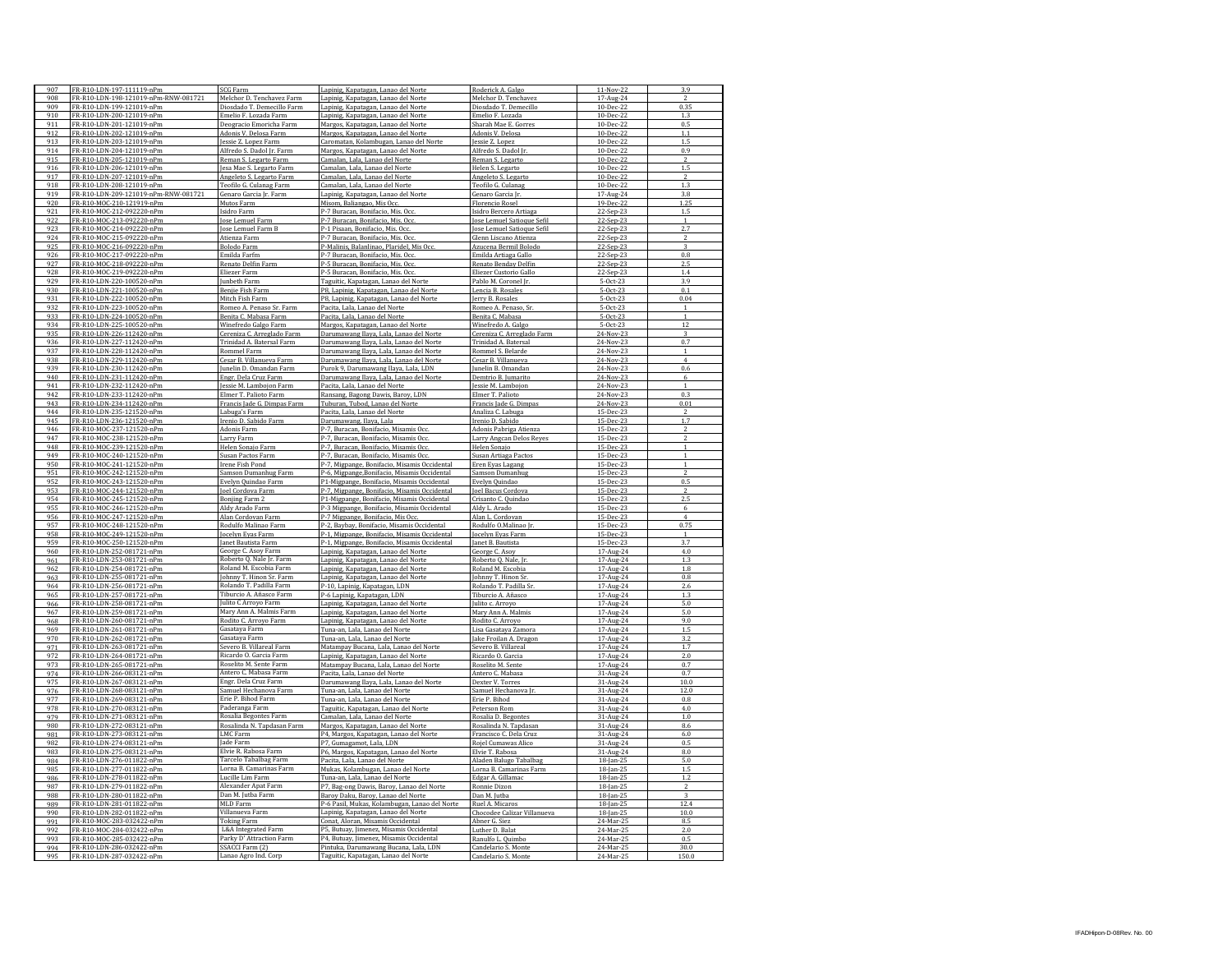| 996                          | FR-R10-LDN-288-032422-nPm  | Demetrio Campilan                                       | Tuna-an, Lala, Lanao del Norte                                                                                     | Desederio C. Macasucol                     | 24-Mar-25          | 8.0                     |  |  |  |  |
|------------------------------|----------------------------|---------------------------------------------------------|--------------------------------------------------------------------------------------------------------------------|--------------------------------------------|--------------------|-------------------------|--|--|--|--|
| 997                          | FR-R10-LDN-289-032422-nPm  | <b>MLD</b> Aquafarm                                     | P6, Pasil, Mukas, Kolambugan, LDN<br><b>REGION XI (0)</b>                                                          | Ruel A. Micaros                            | 24-Mar-25          | 12.4                    |  |  |  |  |
| <b>REGION XII (0)</b>        |                            |                                                         |                                                                                                                    |                                            |                    |                         |  |  |  |  |
| 998                          | FR-R13-ADN-012-021918-nPm  | Crisostolo Banate Farm                                  | REGION XIII- CARAGA (36 farms, 213.76 hectares)<br>Purok -7 Tauto, Brgy. Babag, Butuan City, Agusan                | Ma. Teresa B. Banate                       | renewal on process | $\overline{z}$          |  |  |  |  |
| 999                          | FR-R13-AD'N-017-051918-Pm  | Golden Sunset Agri-Aqua<br><b>Resources and Trading</b> | Purok 1, Guisan, Magallanes, Agusan del Norte                                                                      | Regador G. Lacang                          | renewal on process | $\overline{\mathbf{3}}$ |  |  |  |  |
| 1000                         | FR-R13-AD'N-018-051918-Pm  | <b>AR AND GR Aquamarine</b><br>Jesources Tradins        | Purok 1, Guisan, Magallanes, Agusan del Norte                                                                      | Gerard Ran B. Lacang                       | renewal on process | $\sqrt{3}$              |  |  |  |  |
| 1001                         | FR-R13-AD'N-019-051918-Pm  | Macuno Aqua Farm                                        | Purok 1, Guisan, Magallanes, Agusan del Norte                                                                      | Fernando P. Macuno                         | renewal on process | $\mathbf{1}$            |  |  |  |  |
| 1002                         | FR-R13-AD'N-021-052018-Pm  | Ramira Agua Farm                                        | Purok 3. Lumbocan, Butuan City                                                                                     | Lourdes G. Ramira                          | renewal on process | 2.18                    |  |  |  |  |
| 1003                         | FR-R13-PDI-22-072618-Pm    | Viradio Aqua Farm                                       | Sitio Imelda, Barangay Garcia, Libjo, Province of                                                                  | Roger P. Viradio                           | renewal on process | 4                       |  |  |  |  |
| 1004                         | FR-R13-PDI-23-072618-Pm    | Maribao Aqua Farm                                       | Sitio Salvador, Barangay Llamera, Libjo, province<br>of Dinagat Islands                                            | Marciano C. Maribao                        | renewal on process | 2.25                    |  |  |  |  |
| 1005                         | FR-R13-AD'N-024-091118-Pm  | MD Aquafarm                                             | Purok 2, Kauswagan, Cabadbaran City                                                                                | Engr. Leo C. Dy/ Bayani C. Viray           | renewal on process |                         |  |  |  |  |
| 1006                         | FR-R13-AD'N-025-091118-Pm  | Bututan HJR International Corp.                         | Suatan, Ambago, Butuan City, Agusan del Norte                                                                      | Nabor T. Romanillos                        | renewal on process | 9.65                    |  |  |  |  |
| 1007                         | FR-R13-AD'N-026-091118-Pm  | <b>Bututan HIR International Corp</b>                   | Pinamanculan, Butuan City, Agusan del Norte                                                                        | Nabor T. Romanillos                        | renewal on process | 4.2                     |  |  |  |  |
| 1008                         | FR-R13-AD'N-029 -110518-Pm | Jose Amparo Fish Farm                                   | Purok 5, Taodoy, Magallanes, Agusan del Norte                                                                      | osephine Dubouzet                          | renewal on process | 42                      |  |  |  |  |
| 1009                         | FR-R13-AD'N-031-121818-Pm  | Abuga Farm                                              | Purok 7 Townsite, Brgy.Poblacion, Magallanes,<br><u> Agusan del Norte</u>                                          | William Polvira                            | renewal on process | $1.5\,$                 |  |  |  |  |
| 1010                         | FR-R13-AD'N-032-121818-Pm  | Enriquita Sulapas Faarm                                 | Purok 7 Townsite, Brgy.Poblacion, Magallanes,<br>Agusan del Norte<br>Purok 7 Townsite, Brgy.Poblacion, Magallanes, | Diosadado Ga                               | renewal on process | 1.5                     |  |  |  |  |
| 1011                         | FR-R13-AD'N-033-121818-Pm  | Josephine GA Aquafarm                                   |                                                                                                                    | Josephine Ga/Diosdado Ga                   | renewal on process | $\mathbf{1}$            |  |  |  |  |
| 1012                         | FR-R13-AD'N-034-121818-Pm  | Sanchez Farm                                            | Purok 7 Townsite, Brgy.Poblacion, Magallanes,<br>Agusan del Norte                                                  | Amancio Dalupere Sanchez                   | renewal on process | 0.74                    |  |  |  |  |
| 1013                         | FR-R13-AD'N-035-121818-Pm  |                                                         | Purok 8 Townsite, Brgy.Poblacion, Magallanes,                                                                      | Melina Lorono/Amancio Dalupere             | renewal on process | $1.3\,$                 |  |  |  |  |
| 1014                         | FR-R13-AD'N-036-121818-Pm  | Fernando A. Haya Farm                                   | Agusan del Norte<br>Purok 8 Townsite, Brgy.Poblacion, Magallanes,                                                  | Fernando Presno Haya                       | renewal on process | 1.3                     |  |  |  |  |
| 1015                         | FR-R13-AD'N-037-121818-Pm  | Cabahug Farm                                            | Purok 7 Townsite, Brgy.Poblacion, Magallanes,                                                                      | Emelito Pepito Cabahug                     | renewal on process | 5                       |  |  |  |  |
|                              |                            |                                                         | Agusan del Norte                                                                                                   |                                            |                    |                         |  |  |  |  |
| 1016                         | FR-R13-AD'N-038-121818-Pm  | Baclayon Fishpond                                       | Purok 7 Townsite, Brgy.Poblacion, Magallanes,<br>Agusan del Norte                                                  | Nador Baclayon                             | renewal on process | $\overline{4}$          |  |  |  |  |
| 1017                         | FR-R13-AD'N-039-121818-Pm  | Nida Baclayon Farm                                      | Purok 7 Townsite, Brgy.Poblacion, Magallanes,<br>Agusan del Norte                                                  | Nida Baclayon/Daisy Baclayon               | renewal on process | 2.8                     |  |  |  |  |
| 1018                         | FR-R13-AD'N-040-121818-Pm  | <b>BAUG CARP Beneficiaries Multi-</b><br>Puprose Coop.  | Purok 7 Townsite, Brgy.Poblacion, Magallanes,<br>Agusan del Norte                                                  | Manuito Porio                              | renewal on process | 6                       |  |  |  |  |
| 1019                         | FR-R13-AD'N-041-032019-Pm  | 3R                                                      | Purok 5 Buhang, Magallanes, Agusan del Norte                                                                       | Ester C. Relampagos                        | renewal on process | 44                      |  |  |  |  |
| 1020                         | FR-R13-AD'N-042-032019-Pm  | <b>IMLK</b>                                             | Purok 4 Buhang, Magallanes, Agusan del Norte                                                                       | Magdalena G. Tiu                           | renewal on process | 5                       |  |  |  |  |
| 1021                         | FR-R13-AD'N-047-050819-Pm  | Lito Porio Aqua Farm/ Baug                              | Caloc-an, Magallanes, Agusan del Norte                                                                             | Manulito V. Porio                          | renewal on process | $\,2$                   |  |  |  |  |
| 1022                         | FR-R13-AD'N-048-050819-Pm  | Eddie Cilio Aqua Farm/Baug<br>Coop.                     | Caloc-an, Magallanes, Agusan del Norte                                                                             | Eduardo Cilio                              | renewal on process | 0.42                    |  |  |  |  |
| 1023                         | FR-R13-AD'N-049-050819-Pm  | Baño Aqua Farm/Baug Coop.                               | Caloc-an. Magallanes. Agusan del Norte                                                                             | Luzvilla Baňo/ Andrew Lozafa Bohol         | renewal on process | 2.4                     |  |  |  |  |
| 1024                         | FR-R13-AD'N-050-050819-Pm  | Jimmy Beray Aqua Farm/ Baug<br>Coop.                    | Caloc-an, Magallanes, Agusan del Norte                                                                             | Jimmy Beray/ Jayson S. Sagaad              | renewal on process | $\overline{z}$          |  |  |  |  |
| 1025                         | FR-R13-AD'N-051-050819-Pm  | Alfredo Fishpond/Baug Coop.                             | Purok 7, Brgy. Poblacion, Magallanes, Agusan del                                                                   | Lyn C. Leenderts/ Alfredo L. Cello         | renewal on process | 0.12                    |  |  |  |  |
|                              |                            |                                                         | Norte                                                                                                              | Daniel Hiponia/ Godofredo Aguilar          |                    |                         |  |  |  |  |
| 1026                         | FR-R13-AD'N-052-050819-Pm  | lida Agua Resources<br>Juan dela Fuente Aqua Farm/      | Caloc-an, Magallanes, Agusan del Norte                                                                             | Badillo<br>Juan dela Fuente/ Felcris dela  | renewal on process | 6                       |  |  |  |  |
| 1027                         | FR-R13-AD'N-053-050819-Pm  | <b>Baug Coop</b>                                        | Caloc-an, Magallanes, Agusan del Norte<br>Lower Panaytayon, Caloc-an, Magallanes, Agusan                           | Fuente                                     | renewal on process | $\overline{2}$          |  |  |  |  |
| 1028                         | FR-R13-AD'N-055-052419-Pm  | Ramos AquaFarm                                          | del Norte                                                                                                          | Jenny L. Ramos/ Edwin P. Ramos             | 24-May-22          | $\,1\,$                 |  |  |  |  |
| 1029                         | FR-R13-AD'N-056-052419-Pm  | Pardo AquaFarm                                          | Babag, Butuan City, Agusan del Norte                                                                               | Virginia S. Pardo/ Efrodito Pardo          | 24-May-22          | 10                      |  |  |  |  |
| 1030                         | FR-R13-SDN-057-070419-Pm   | Cruzado Aquafarm                                        | Brgy. Lambiki, Sitio Kanlagsik, Gigaquit, Surigao<br>del Norte                                                     | Rogelio D. Cruzado                         | 04-Jul-22          | $\overline{7}$          |  |  |  |  |
| 1031                         | FR-R13-SDN-058-091219-Pm   | <b>AB Aquaventures</b>                                  | Purok 6, Brgy. Sabang, Surigao City, Surigao del                                                                   | <b>Alexander Buenaflor</b>                 | 12-Sep-22          | 30                      |  |  |  |  |
| 1032                         | FR-R13-SDN-059-100419-Pm   | Mercedez Farm                                           | Brgy, Mercedez, Tago, Surigao del Norte                                                                            | Quinmar Sanchez                            | 04-Oct-22          | 0.4                     |  |  |  |  |
| 1033                         | FR-R13-SDN-061-012620-Pm   | Placer Technology Outreach<br>tation (PTOS)             | Brgy. Pananay-an, Placer, Surigao del Norte                                                                        | BFAR CARAGA / Energito Balaba,<br>OIC-PTOS | 26-Jan-23          | $\,2$                   |  |  |  |  |
| ARMM (6 farms, 25.5hectares) |                            |                                                         |                                                                                                                    |                                            |                    |                         |  |  |  |  |
| 1034                         | FR-ARMM-Mag-008-091017-Pm  | Mohammad Halifi Farm                                    | Sambalukan Sultan Kudarat, Maguindanao                                                                             | Mohammad Halifie Bacol                     | renewal on process | 5                       |  |  |  |  |
| 1035                         | FR-ARMM-Mag-009-101517-Pm  | Guian Aqua-Farm                                         | Sambalukan Sultan Kudarat, Maguindanao                                                                             | Guian B. Ibad                              | renewal on process | $\overline{4}$          |  |  |  |  |
| 1036                         | FR-ARMM-Mag-010-101517-Pm  | Mustapha I. Bacol Farm                                  | Sambalukan Sultan Kudarat, Maguindanao                                                                             | Mustapha I. Bacol                          | renewal on process | 5                       |  |  |  |  |
|                              |                            |                                                         |                                                                                                                    |                                            |                    |                         |  |  |  |  |